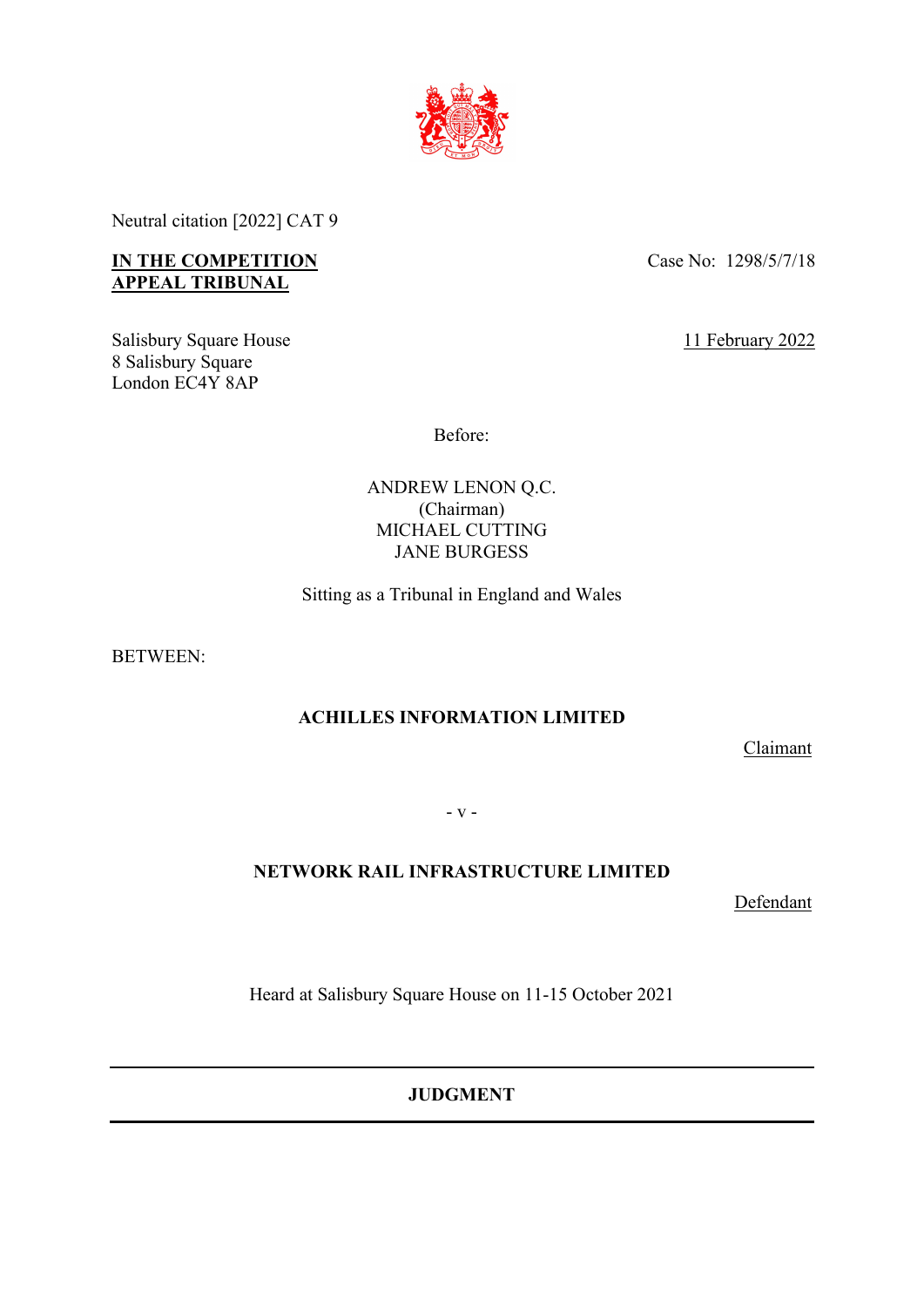# **APPEARANCES**

Mr Philip Woolfe (instructed by Fieldfisher LLP) appeared on behalf of the Claimant.

Mr David Went (instructed by Addleshaw Goddard LLP) appeared on behalf of the Defendant.

Note: Excisions in this Judgment (marked "[ $\mathbb{X}$ ]") relate to commercially confidential information: Schedule 4, paragraph 1 to the Enterprise Act 2002.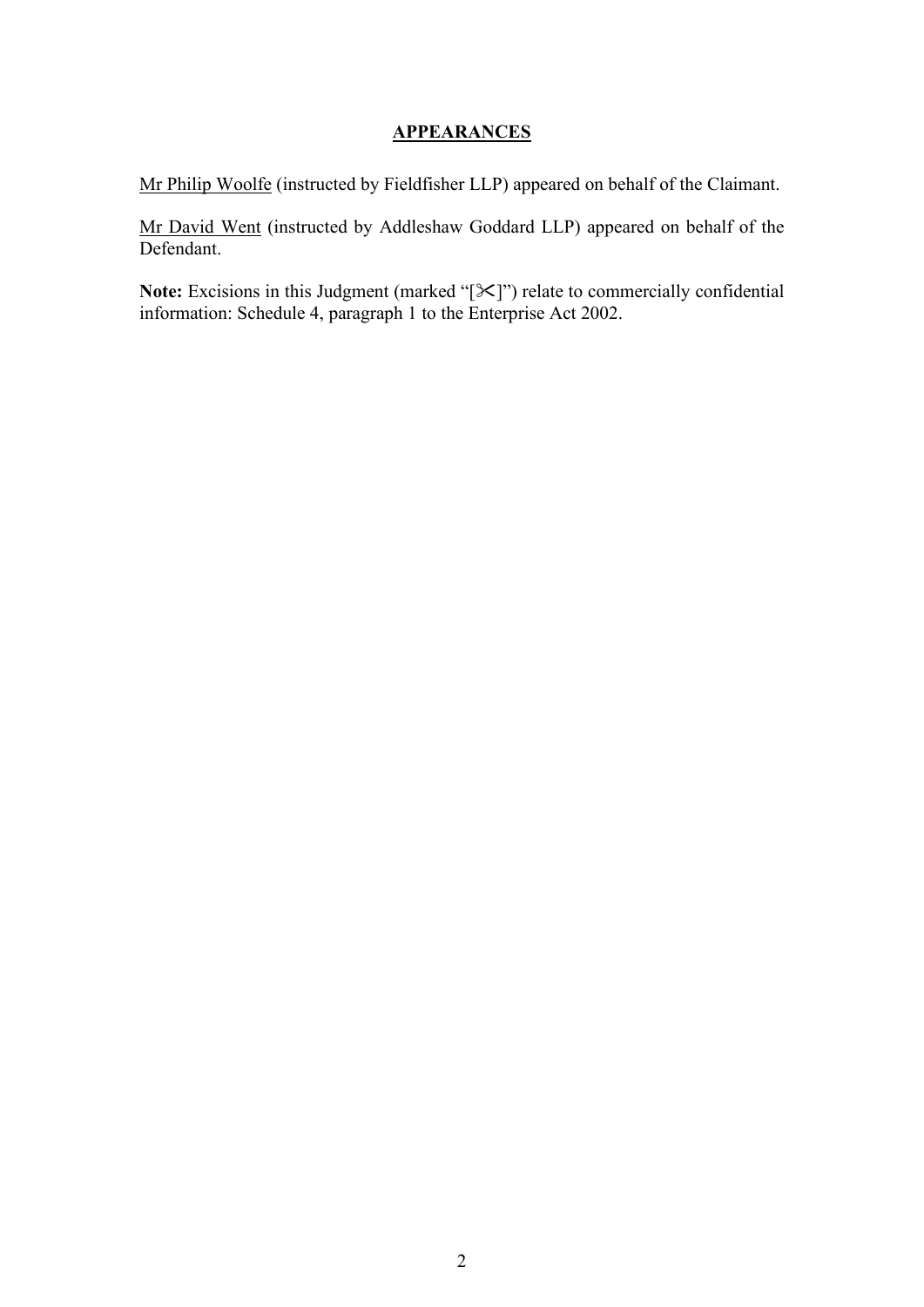| A.            |     |                                                          |  |  |  |  |  |  |
|---------------|-----|----------------------------------------------------------|--|--|--|--|--|--|
| <b>B.</b>     |     |                                                          |  |  |  |  |  |  |
|               | (1) |                                                          |  |  |  |  |  |  |
|               | (2) |                                                          |  |  |  |  |  |  |
| $C_{\bullet}$ |     |                                                          |  |  |  |  |  |  |
| D.            |     |                                                          |  |  |  |  |  |  |
|               | (1) |                                                          |  |  |  |  |  |  |
|               | (2) |                                                          |  |  |  |  |  |  |
|               |     | (a)                                                      |  |  |  |  |  |  |
|               |     | (b)                                                      |  |  |  |  |  |  |
|               |     | (c)                                                      |  |  |  |  |  |  |
|               | (3) |                                                          |  |  |  |  |  |  |
|               | (4) |                                                          |  |  |  |  |  |  |
|               | (5) |                                                          |  |  |  |  |  |  |
| E.            |     |                                                          |  |  |  |  |  |  |
|               | (1) |                                                          |  |  |  |  |  |  |
|               |     | (a)                                                      |  |  |  |  |  |  |
|               |     | (b)                                                      |  |  |  |  |  |  |
|               | (2) |                                                          |  |  |  |  |  |  |
|               | (3) |                                                          |  |  |  |  |  |  |
|               | (4) | Numbers of buyers and suppliers retained by Achilles  45 |  |  |  |  |  |  |
|               |     | (a)                                                      |  |  |  |  |  |  |
|               |     | Network Rail's case<br>(b)                               |  |  |  |  |  |  |
|               |     | (c)                                                      |  |  |  |  |  |  |
| F.            |     |                                                          |  |  |  |  |  |  |
| G.            |     |                                                          |  |  |  |  |  |  |
| Н.            |     |                                                          |  |  |  |  |  |  |

# **CONTENTS**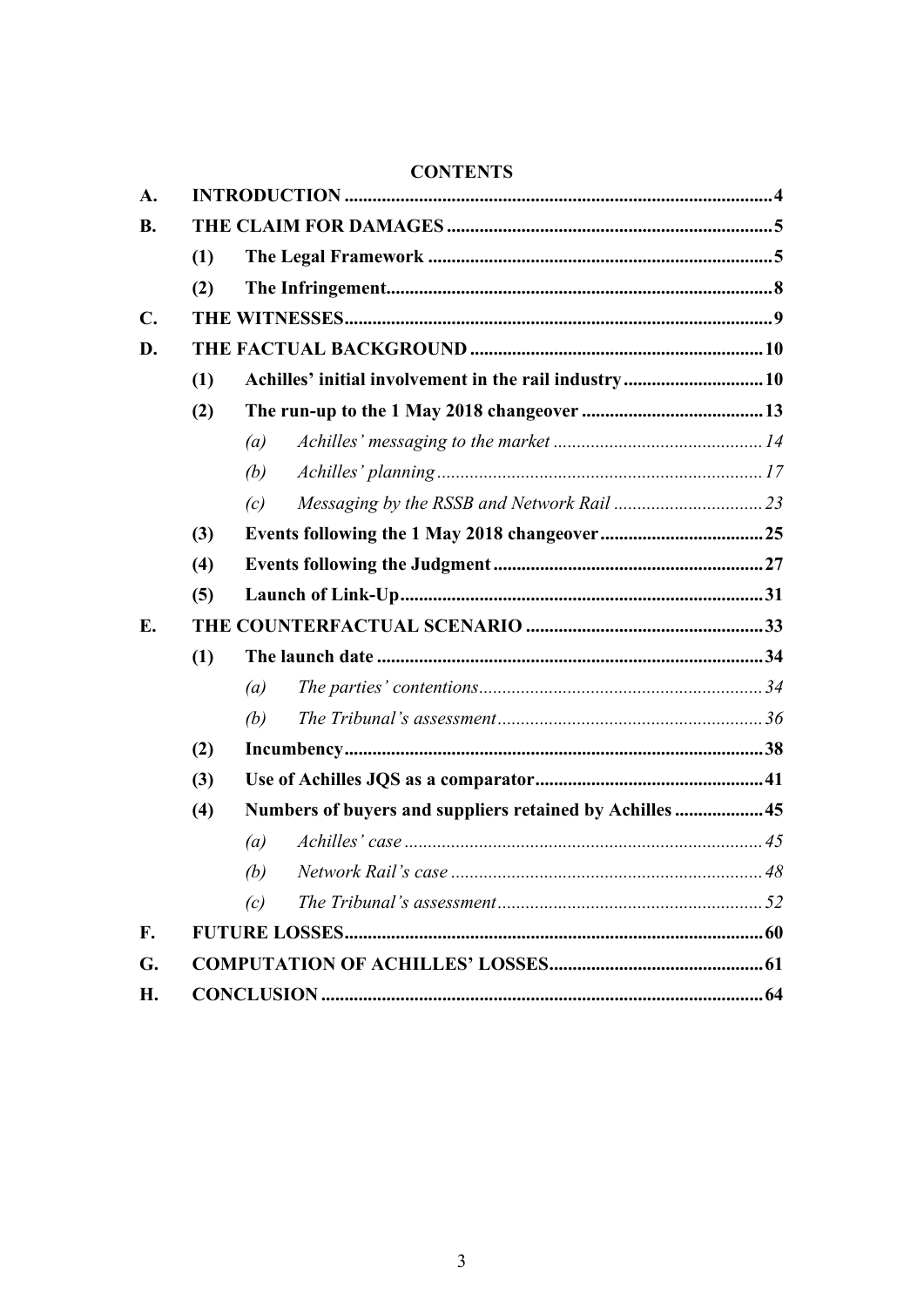#### **A. INTRODUCTION**

- 1. This judgment follows the trial of the Claimant's ("Achilles'") claim for damages consequential upon the Tribunal's judgment on a preliminary issue in these proceedings ([2019] CAT 20) ("the Judgment"). That issue concerned a requirement in the Defendant's ("Network Rail's") Key Schemes, which impose terms on companies or individuals wishing to work on Network Rail's managed infrastructure, that those companies and individuals had to obtain supplier assurance only through the supplier assurance scheme known as "RISQS", an acronym standing for the Railway Industry Supplier Qualification Scheme, which is run by the Rail Safety and Standards Board ("the RSSB") and not through any other supplier assurance scheme. That requirement was referred to in the Judgment as the RISQS-only rule. The Tribunal found that the RISQSonly rule breached Chapter I of the Competition Act 1998 ("the 1998 Act") and, on an assumption that Network Rail holds a dominant position in the market for the operation and provision of access to national rail infrastructure in the UK, that it breached Chapter II of the 1998 Act. By an order of 12 September 2019, the Tribunal ordered Network Rail to recognise supplier assurance provided through schemes other than RISQS, subject to compliance with such reasonable and proportionate conditions as were objectively justified by the need to ensure safety on the railway network ("the Order").
- 2. Pursuant to the Order, Network Rail has now introduced a new Standard on Supplier Qualification requirements NR/L2/SCO/302 ("the NR 302 Standard") with effect from 5 September 2020. The NR 302 Standard abandons the RISQSonly rule and instead allows assurance to be provided by alternative providers which meet the appropriate standard, subject to (i) passing an audit, (ii) payment of a fee, and (iii) provision of information in respect of suppliers to Network Rail's nominated supplier assurance portal via an Application Programme Interface ("API").
- 3. Achilles' case at the trial of its claim for damages was that, as a result of the infringement of competition law found by the Tribunal, it was prevented from providing supplier assurance which it was entitled to provide and that it has consequently lost profits and will continue to do so. It contends that it was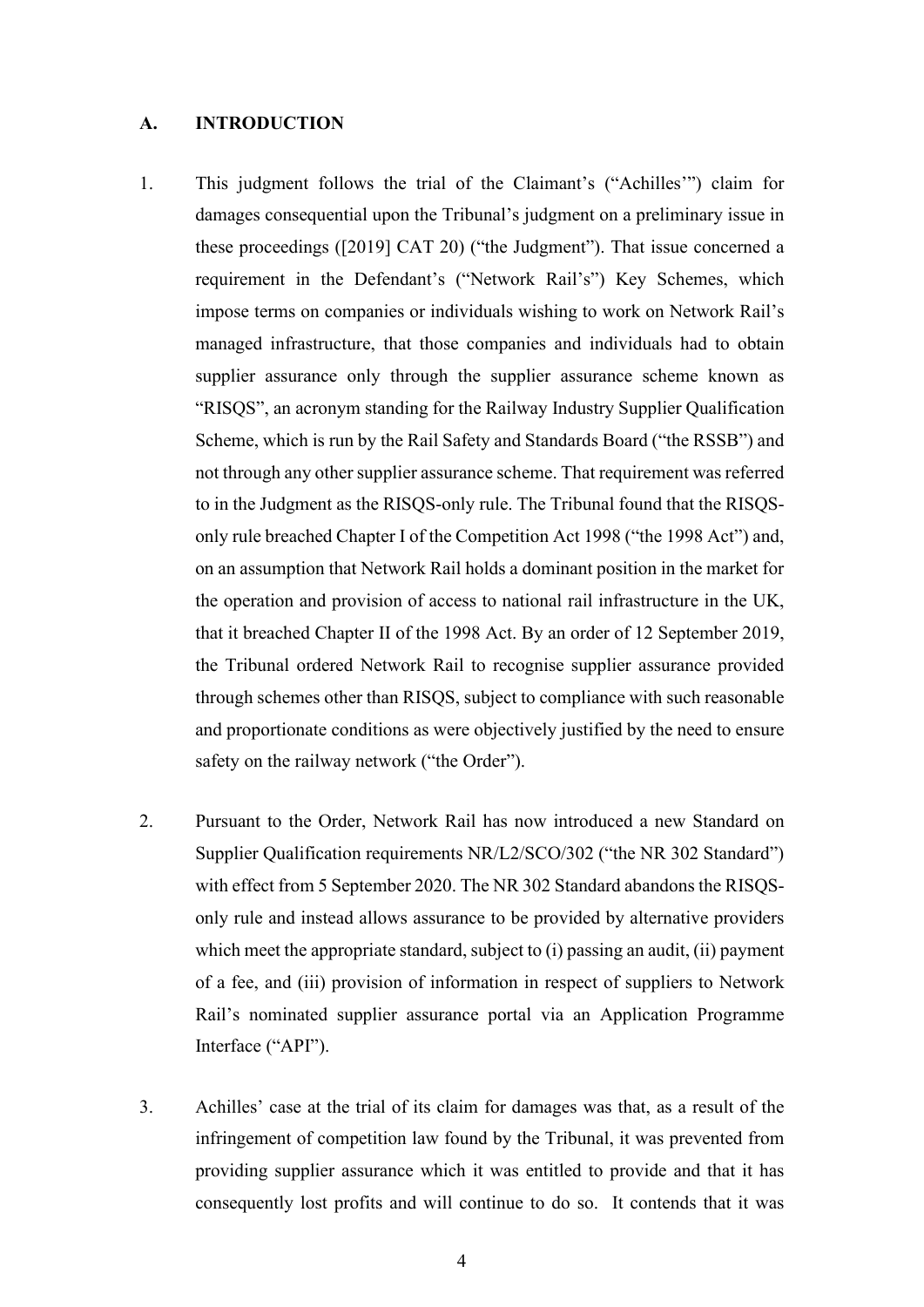forced to become dormant in the GB rail industry from 1 May 2018, upon the expiry of its concession agreement with the RSSB, that it was only able to reenter the rail supplier assurance market and launch its Link-Up scheme in April 2021, that this delay would never have occurred had Network Rail already had in place a compliant standard such as the NR 302 Standard rather than the RISQS-only rule and that its three year absence from the market has permanently damaged its ability to compete. Achilles quantified its losses in the sum of £12,061,968.

4. In its pleaded Defence, Network Rail denied that Achilles had suffered any recoverable losses. It contended that there would not have been sufficient interest from customers for Achilles' scheme to be viable and that Achilles should have immediately mitigated its loss by cutting costs in May 2018. By the time of the trial of the damages claim, Network Rail accepted that Achilles had suffered some losses which it quantified at between £581,081 and £1,817,704. The differences between the parties' calculations of Achilles' losses are largely a reflection of the differing assumptions made concerning the counterfactual scenario which would have existed, but for the infringement, in particular as to the duration of Achilles' exclusion from the market and as to the numbers of buyers and suppliers it would have retained in competition with RISQS. There is also an issue as to whether Achilles is entitled to recover damages in respect of future losses.

### **B. THE CLAIM FOR DAMAGES**

#### **(1) The Legal Framework**

- 5. The legal principles applicable to the damages assessment were not disputed.
	- (1) An infringement of Chapter I or Chapter II of the 1998 Act is a statutory tort. In order to recover damages for the infringement, it is necessary for the claimant to show on the balance of probabilities that it has suffered actionable harm or damage caused by the infringement.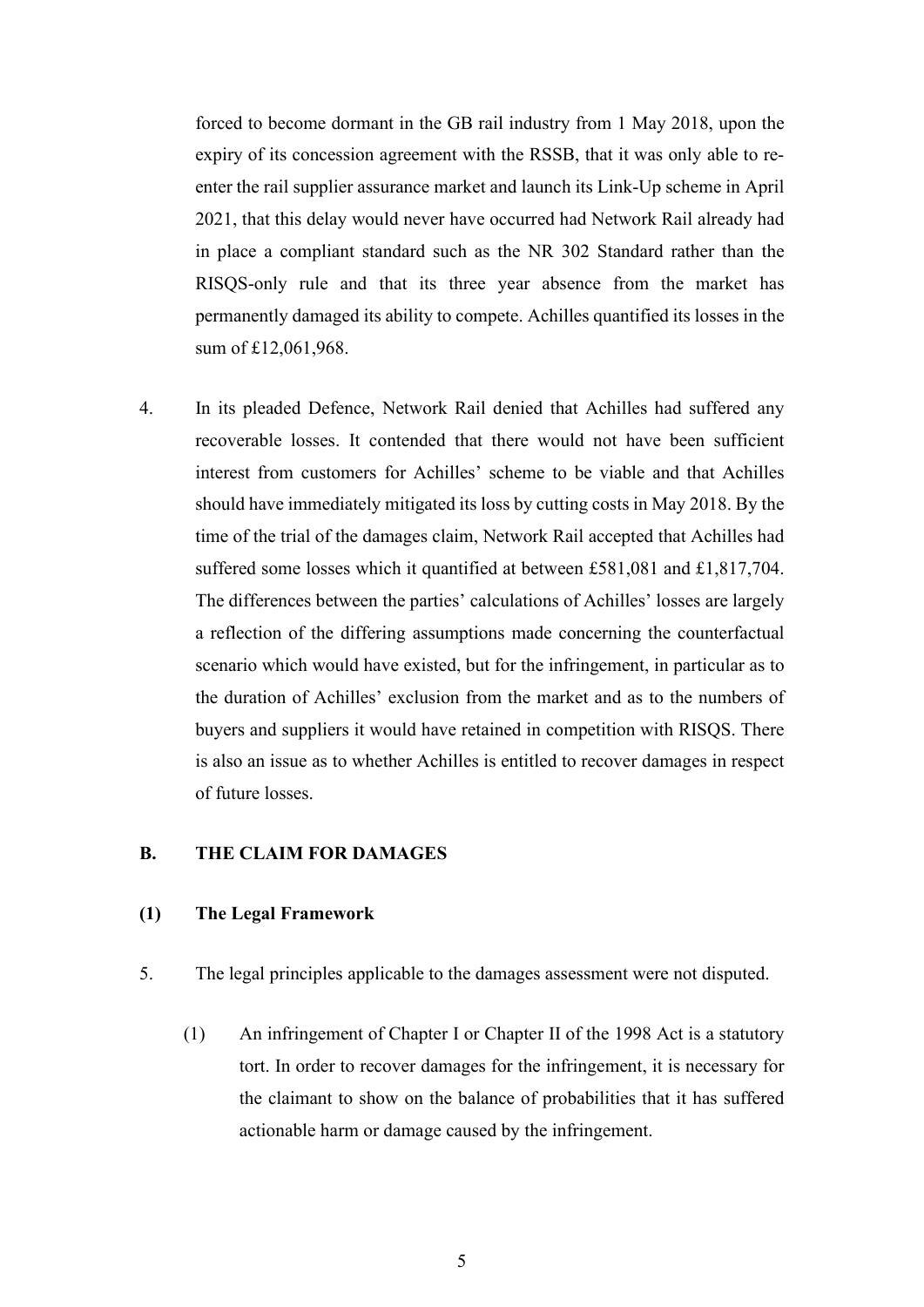(2) Proving a causal link between the infringement and the damage involves application 'but for' test. The measure of loss is the amount of damages that will place the claimant in the situation it would have been in had the tort not been committed; see *Enron Coal Services Limited v English Welsh & Scottish Railway Limited* [2009] CAT 36, ("Enron") at [85(a)], *2 Travel Group PLC v Cardiff City Transport Services Limited* [2012] CAT 19 ("2 Travel") at [77]-[84]. In *2 Travel*, the Tribunal cited with approval the following passage from the (then current) 20th edition of *Clerk & Lindsell on Torts*:

> "The first step in establishing causation is to eliminate irrelevant causes, and this is the purpose of the 'but for' test. The courts are concerned, not to identify all of the possible causes of a particular incident, but with the effective cause of the resulting damage in order to assign responsibility for that damage. The "but for" test asks: would the damage of which the claimant complains have occurred "but for" the negligence (or other wrongdoing) of the defendant? Or to put it more accurately, can the claimant adduce evidence to show that it is more likely than not, more than 50 per cent probable, that "but for" the defendant's wrongdoing the relevant damage would not have occurred. In other words, if the damage would have occurred in any event the defendant's conduct is not a "but for" cause."

(3) In the context of proof of loss, a distinction is to be drawn between, on the one hand, past facts and, on the other, future events or hypothetical actions. As observed by Lord Diplock in *Mallett v McMonagle* [1970] AC 166, at [176]:

> "In determining what did happen in the past a court decides on the balance of probabilities. Anything that is more probable than not it treats as certain. But in assessing damages which depend upon its view as to what will happen in the future or would have happened in the future if something had not happened in the past, the court must make an estimate as to what are the chances that a particular thing will or would have happened and reflect those chances, whether they are more or less than even, in the amount of damages which it awards."

(4) The court demands only as much certainty and particularity in the proving of damage as is reasonable, having regard to the circumstances and to the nature of the acts by which the damage is done. The fact that it is not possible for a claimant to prove the exact sum of its loss is not a bar to recovery. In many cases, the assessment of damages will involve an element of estimation and assumption accomplished by the exercise of "sound imagination" and a "broad axe" or a "broad brush": see *Asda*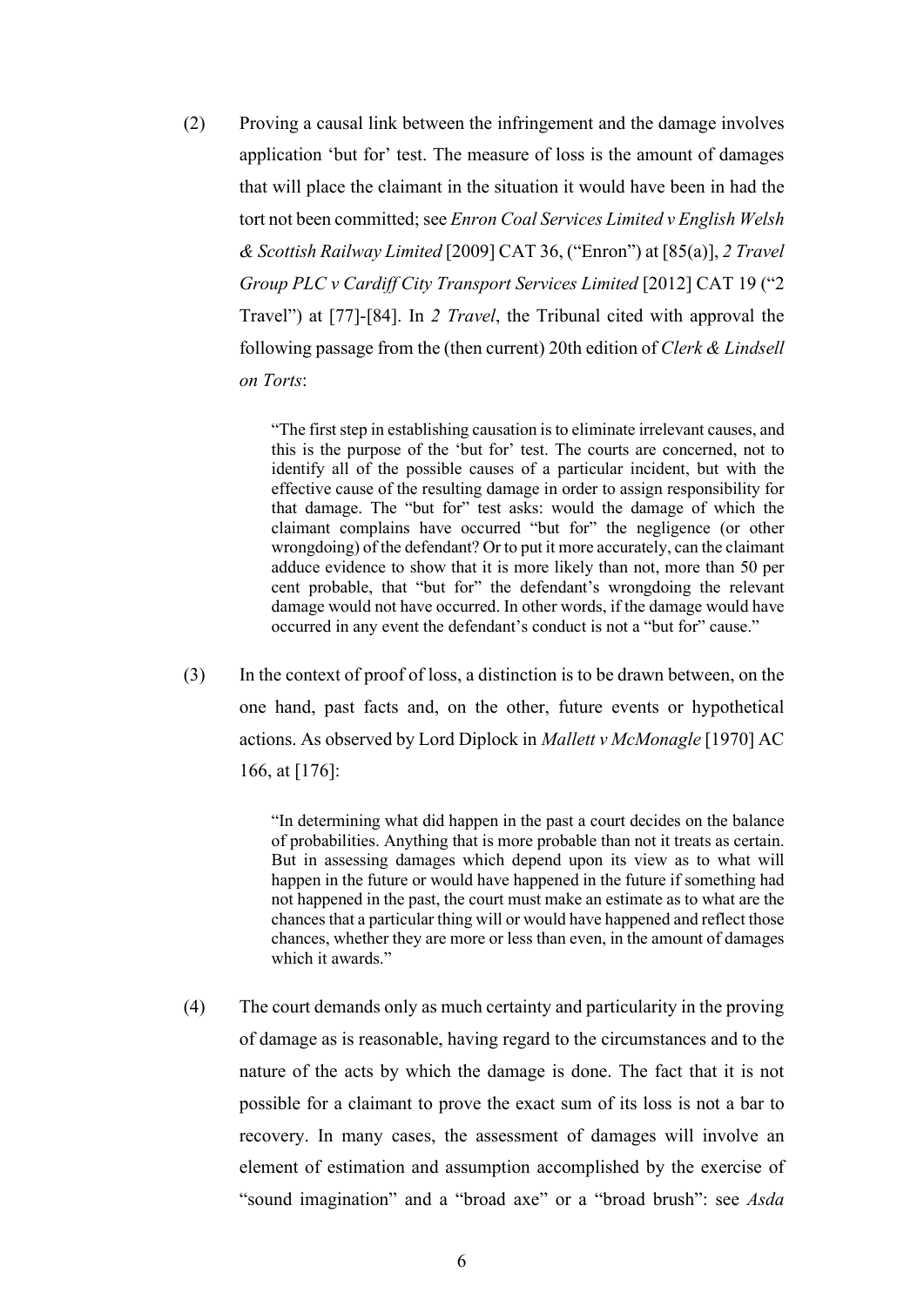*Stores v Mastercard Inc* [2017] EWHC 93 at [306(1)]-[306(3)] per Popplewell J and the authorities cited there.

(5) The need to make assumptions and estimates is particularly acute in the context of the assessment of losses resulting from competition law infringements. The following passage from the Commission Staff Working Document, *Practical Guide on Quantifying Harm in Actions for Damages based on Breaches of Article 101 or 102 of the Treaty on the Functioning of the European Union* (OJ 2013 C167, p 19) was cited with approval by Popplewell J in *Asda Stores Ltd and others v Mastercard Inc and others* [2017] EWHC 93 (Comm) at [306(3)] and Marcus Smith J in *BritNed Developments Ltd v ABB AB* [2018] EWHC 2616 (Ch) ("*BritNed*") at [12(8)(d)]:

> "16. It is impossible to know with certainty how a market would have exactly evolved in the absence of the infringement of Article 101 or 103 TFEU . Prices, sales volumes, and profit margins depend on a range of factors and complex, often strategic, interactions between market participants that are not easily estimated. Estimation of the hypothetical non-infringement scenario will thus by definition rely on a number of assumptions. In practice, the unavailability of data will often add to this intrinsic limitation.

> 17. For these reasons, quantification of harm in competition cases is, by its very nature, subject to considerable limits as to the degree of certainty and precision that can be expected. There cannot be a single 'true' value of the harm suffered that could be determined, but only best estimates relying on assumptions and approximations…"

Marcus Smith J went on to observe (*BritNed* at [12(8)(d)]) that quantification of loss is not a question of mathematical calculation, although mathematical calculations will, no doubt, have their place, but turns on developing a robust understanding of what would have happened in the counterfactual case.

(6) The assumptions on which the counterfactual hypothesis is based must be realistic. In Case C-382/12P *MasterCard Inc and others v Commission* ECLI:EU:C:2014:2201, the European Court of Justice held as follows:

> "108. It should be pointed out that, irrespective of the context or aim in relation to which a counterfactual hypothesis is used, it is important that that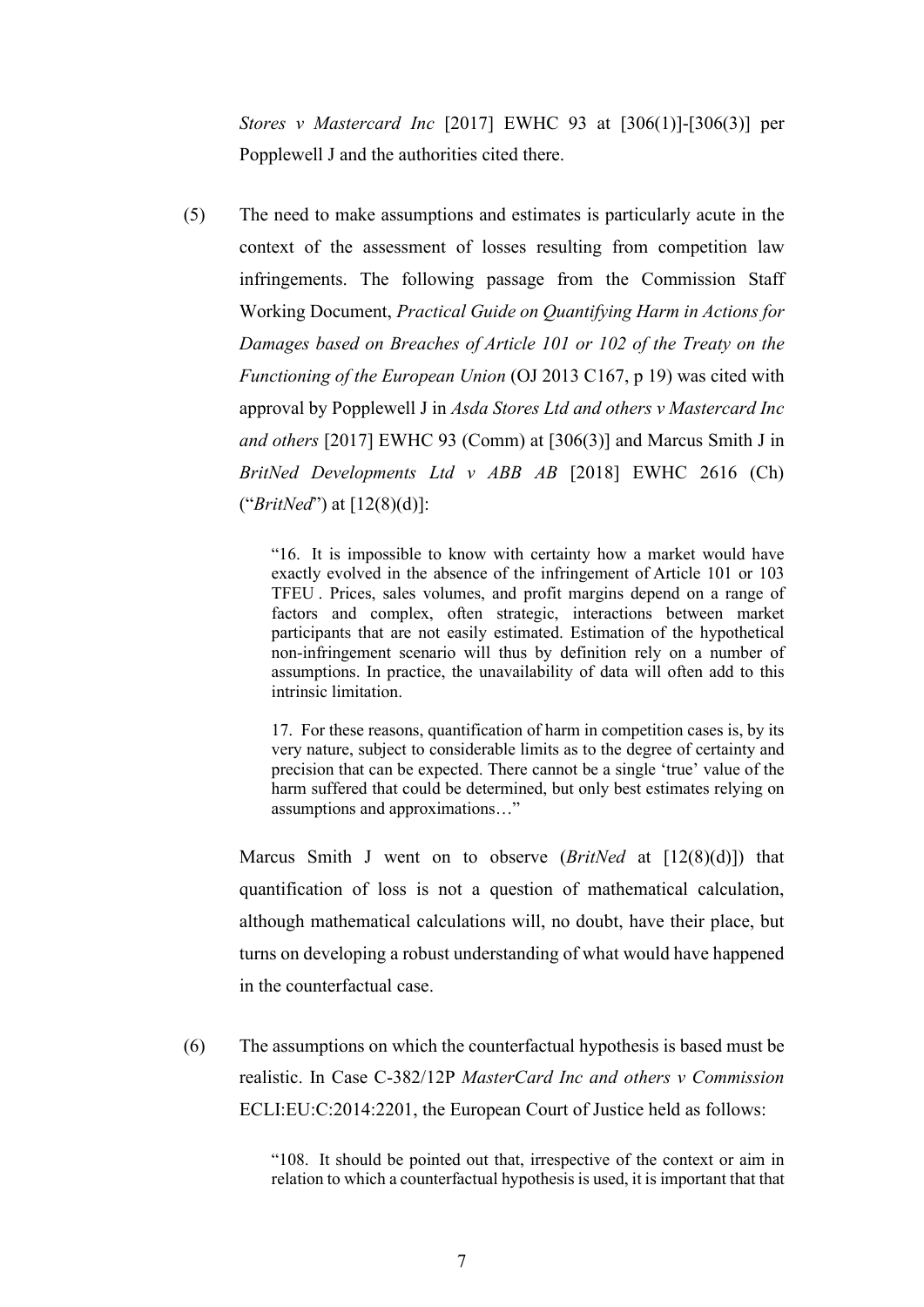hypothesis is appropriate to the issue it is supposed to clarify and that the assumption on which it is based is not unrealistic.

109. Accordingly, in order to contest the ancillary nature of a restriction, as referred to in paragraphs 89 and 90 of the present judgment, the Commission may rely on the existence of realistic alternatives that are less restrictive of competition than the restriction at issue."

- (7) The counterfactual world is "purged" of the competition law infringement in question and its consequences and any other unlawful conduct. That is to say, the Tribunal assumes, for the purposes of the counterfactual world, that Network Rail would not have engaged in any violation of competition law or any other unlawful conduct: see *Enron Coal Services Limited (In Liquidation) v English Welsh & Scottish Railway Limited* [2009] CAT 36 at [90] and *Albion Water Limited v Dwr Cymru Cyfyngedig* [2013] CAT 6 at [61].
- (8) A claimant cannot recover damages for losses which it could have avoided by the taking of reasonable steps to mitigate its losses. It is for the defendant to plead and prove any case on mitigation: see *Sainsbury's Supermarkets Ltd v Visa Europe Services LLC and others* [2020] UKSC 24 at [207]-[216].

# **(2) The Infringement**

- 6. In the Judgment, the Tribunal determined that Network Rail was entitled to stipulate that companies directly contracting to supply services to Network Rail ("direct contractors") be assured through RISQS, but, with the exception of direct contractors, it was not entitled to require that suppliers and persons seeking access to Network Rail's managed infrastructure, pursuant to the Network Rail's Sentinel Scheme and On-Track Plant Operations Scheme (as described at paragraphs 20 to 24 of the Judgment), be assured through RISQS.
- 7. Applying the legal principles summarised above, the central task of the Tribunal in quantifying Achilles' recoverable losses has therefore been to establish, on the basis of reasonable assumptions and estimations, the counterfactual scenario that would have existed but for the infringement found by the Tribunal ("the Counterfactual Scenario"), that is to say the situation that would have existed if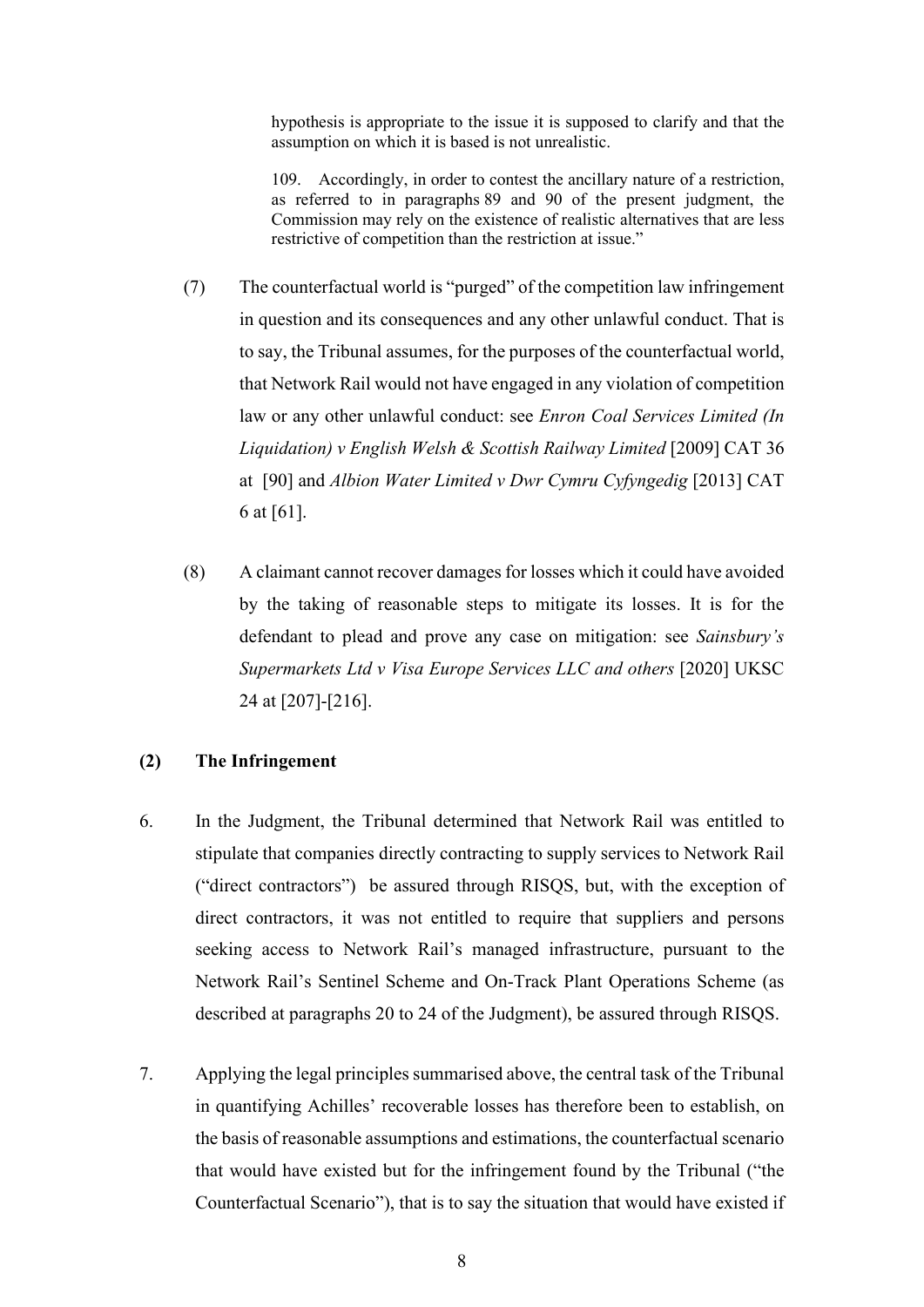Network Rail had not imposed the RISQS-only rule but allowed its direct contractors to mandate supplier assurance schemes other than RISQS for their supply chains, and to quantify the amount of damages that will place Achilles in the situation it would have been in had the Counterfactual Scenario been the reality.

### **C. THE WITNESSES**

- 8. Achilles called the following witnesses of fact to give evidence at the hearing:
	- (1) Katie Ferrier who is the Senior Vice President for Customer Enforcement at Achilles.
	- (2) William Nelson who is the Global Audit Programme Director for Achilles.
	- (3) Atle Gjertsen of Achilles Information AS, who has responsibility for Achilles' supplier assurance community in the oil and gas sector in the Nordics.
- 9. Network Rail called the following witnesses of fact:
	- (1) Kenneth Blackley who is Programme Director within Commercial & Procurement team with the Route Services function of Network Rail.
	- (2) Adam Berwick who is Procurement Lead at Balfour Beaty Vinci Systra, a joint venture from Balfour Beatty Group Limited;
	- (3) Amanda Bate who is Head of Compliance at Fusion People Limited;
	- (4) Darren Matthews who is Group Compliance Director for Readypower Rail Services Group Limited.
- 10. In addition, Network Rail adduced a witness statement from Sue Grant who is Business Operations Director at Fenix Rail Systems Limited.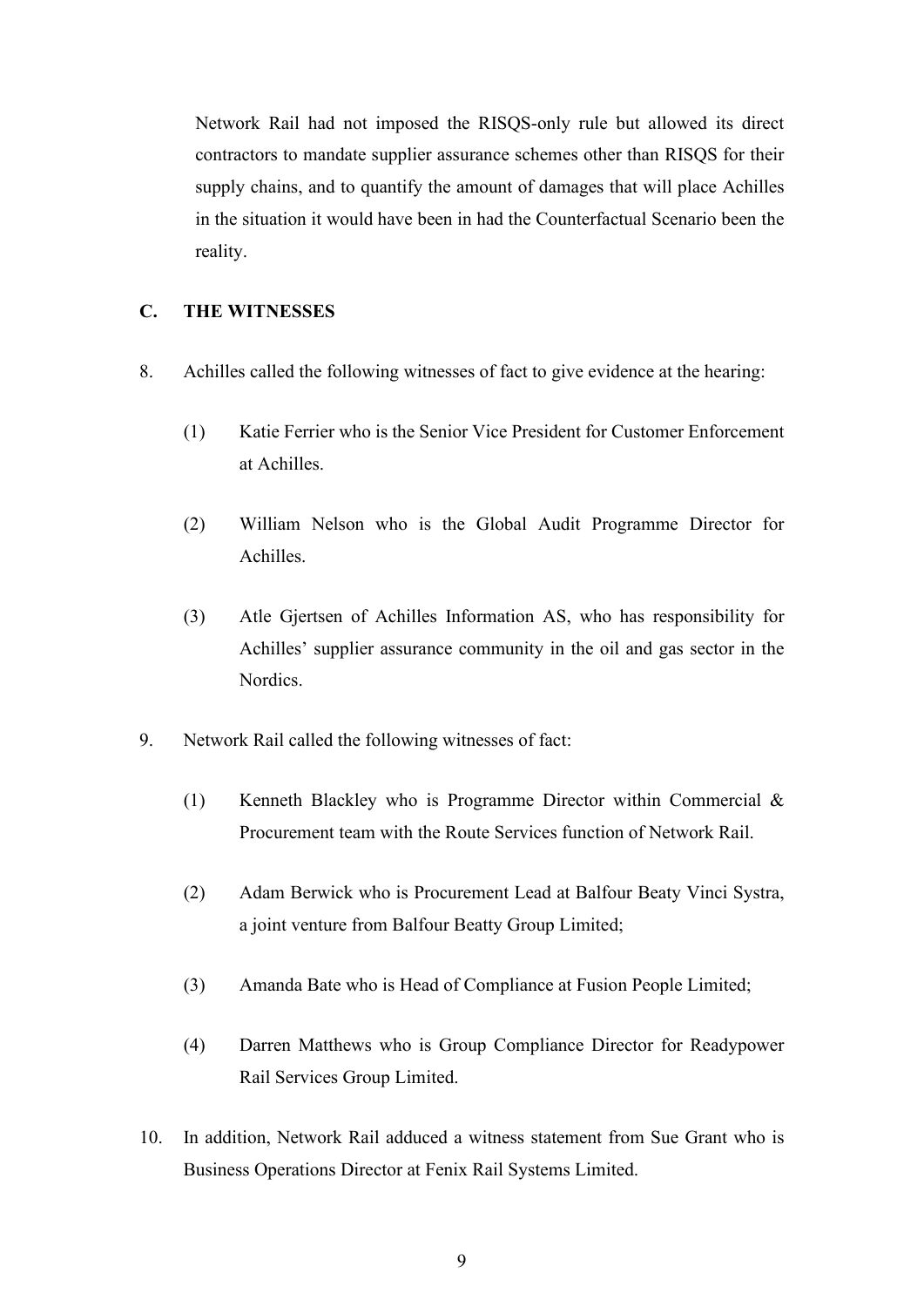- 11. The expert witnesses were David Parker, who is a director in the competition practice of Frontier Economics, called by Achilles, and Steven Law, a partner of BDO LLP ("BDO") and a member of the Forensic Accounting and Valuation services group within BDO, called by Network Rail.
- 12. The Tribunal considers that all the witnesses were seeking to assist the Tribunal.

# **D. THE FACTUAL BACKGROUND**

### **(1) Achilles' initial involvement in the rail industry**

- 13. As set out at paragraph 61 and following of the Judgment, Achilles became involved in the rail industry in January 1997 when it took over an internal database of suppliers called Link-Up which had been established by British Rail before being privatised in 1997. Link-Up was at that time a register of supplier details which Achilles developed into a supplier assurance scheme of the sort offered by Achilles in other industries. Link-Up became a two-sided product with buyer agreements between Achilles and the rail operators, who paid a subscription fee to Achilles, and supplier subscriptions for registration with Link-Up to ensure suppliers' details would be available to the industry's buyers and centrally registered. Achilles would also undertake on-site audits to verify information in the questionnaires completed by suppliers by way of validation and quality assurance.
- 14. In 2013, the railway buying community decided to develop Link-Up as an industry-wide scheme in order to avoid duplication and save costs. A new oversight board for the scheme, the RISQS Board, was created and the scheme was rebranded as RISQS. Achilles continued as exclusive provider of the Link-Up service under the RISQS name under a three-year contract with the RSSB commencing on 6 January 2014 with an expiry date of 30 April 2017, which was later extended to 30 April 2018 ("the Concession Agreement").
- 15. The Concession Agreement was a concession arrangement for Achilles to supply to the RSSB and the RISQS Board website/IT portal operation and hosting and audit services for supplier and buyer organisations. Achilles was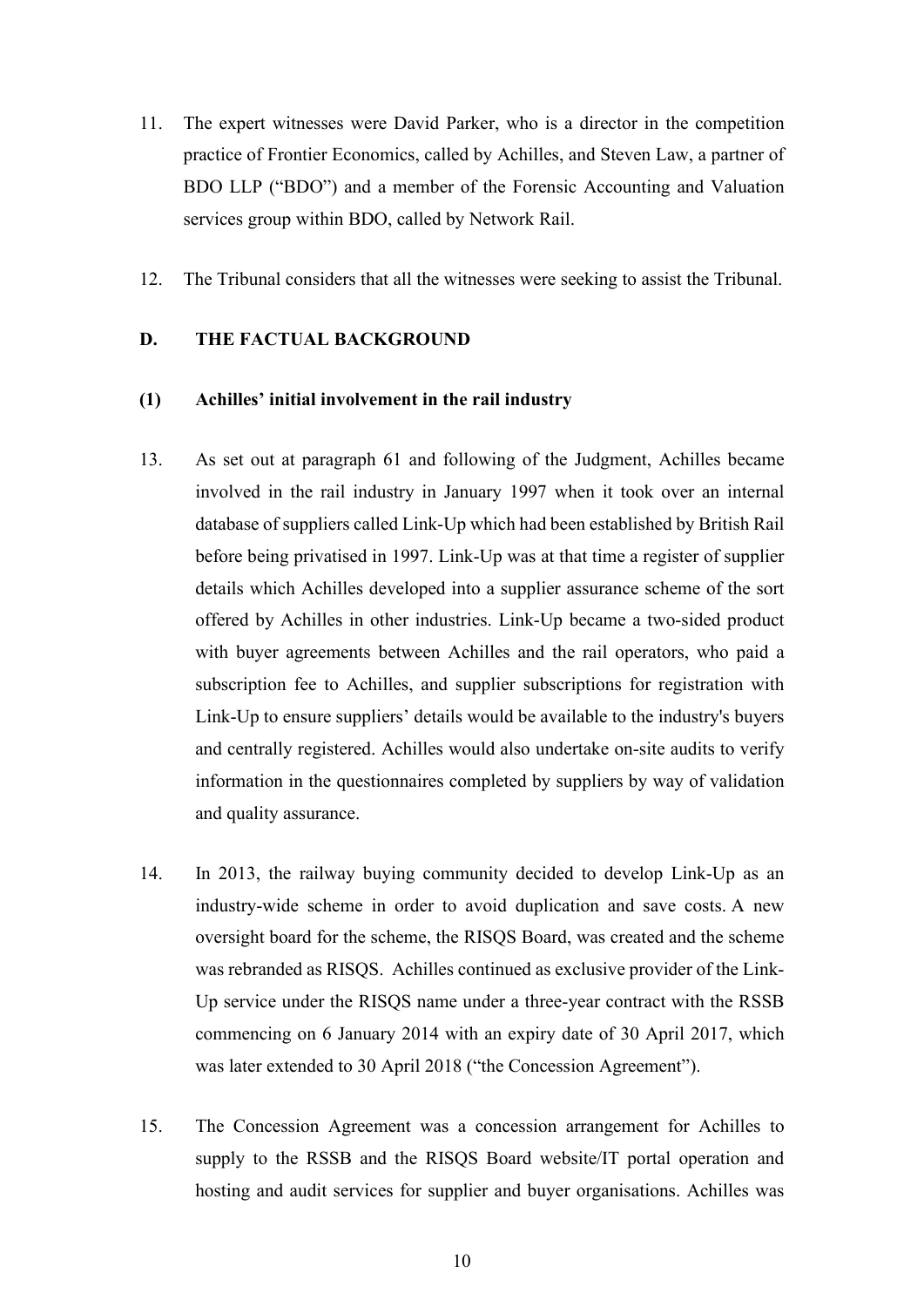required to pay a fixed annual fee to the RSSB (£150,000). The Tribunal's attention was drawn to a number of provisions in the Concession Agreement as being relevant to an understanding of Achilles' conduct in the run-up to 1 May 2018 and to an assessment of what would have happened in the Counterfactual Scenario.

- (1) Clause 4.5 provided that Achilles must not undertake activities that cause a conflict of interest in relation to the services that it agreed to provide pursuant to the Agreement.
- (2) Clause 8.4 provided that the intellectual property in any joint developments between RSSB and Achilles would be joint owned with each granting the other a perpetual non-exclusive royalty-free right to use the joint intellectual property without the consent of the other.
- (3) Clause 8.9 provided that Achilles was not permitted to use the Link-Up name for the period of the agreement except by agreement and with the approval of the RISQS Board.
- (4) Schedule 5 set out the contractual communications policy which, amongst other things, required all RISQS-related communications to be approved by the RSSB.
- (5) Clause 14.4 provided that on termination of the Agreement, Achilles was obliged to provide a copy of all its records concerning suppliers including audit reports under a perpetual royalty-free licence for use by the RSSB. There were no post-termination restrictions on Achilles' use of its information or branding or its rights of competition.
- 16. In December 2015, the RSSB decided to put out to tender the provision of IT and audit services for the RISQS scheme after the RSSB's contract with Achilles had come to an end on 30 April 2018. The new contract model, to take effect from May 2018, placed the RSSB in the position of the contracting party for the service, receiving subscription payments from buyers and suppliers and the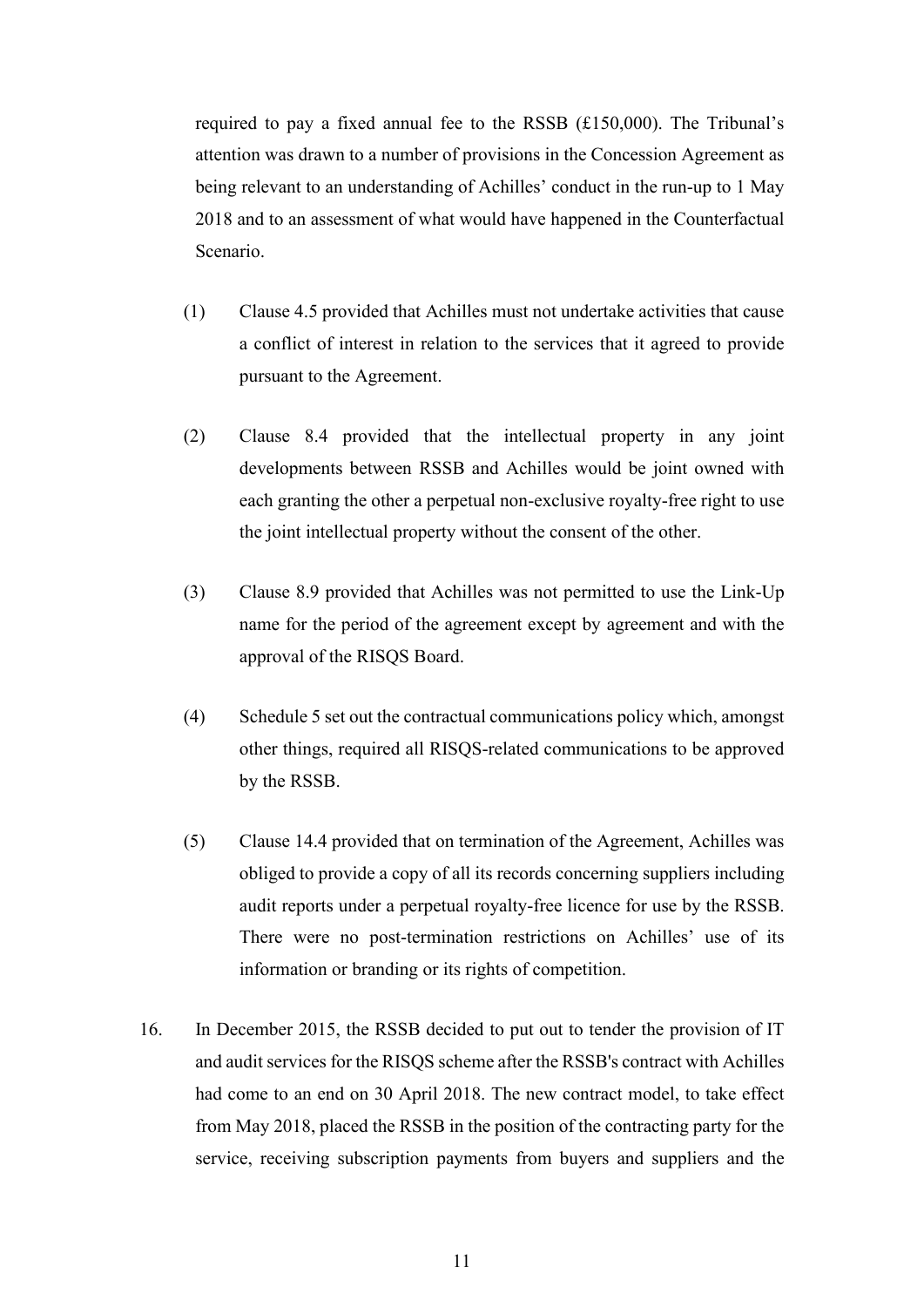performance of the service subcontracted by the RSSB to separate service providers for the audit and IT functions.

- 17. Achilles was unsure whether to participate in the procurement at all and if so on what terms. The procurement exercise was split into two lots, "Lot 1" for IT solutions and "Lot 2" for audit services. Achilles decided to submit a noncompliant bid for Lot 1 which was submitted on the basis that the RSSB also took the Achilles audit service in Lot 2 (i.e, the bid was a 'bundle' that maintained the core of Achilles 'end to end' service model, contrary to the split service on which the procurement was based). On 31 March 2017, Achilles was notified that its bid had been unsuccessful in Lot 1. Achilles decided to withdraw from the procurement process.
- 18. In the Judgment (at paragraph 79), the Tribunal noted that the reasons for Achilles' withdrawal were not clear. Ms Ferrier's evidence was that Achilles did not wish to give up on its rail business and customer relationships for the sake of an audit contract with the RSSB, that it wished to compete with the RSSB on a full-service basis after 1 May 2018, and that it considered that it would have a very good chance of doing so successfully. She considered that Achilles could achieve a competitive advantage by being more supplier focused, for example by providing benchmarking report to suppliers to show them how their performance compared with their peers. That may well have been the view taken by Ms Ferrier and others within Achilles but there was no detailed plan for a competing service at this stage.
- 19. At a RISQS Board meeting on 22 February 2017, Richard Sharp, the RISQS scheme manager, told Achilles' Regional Director UKI, Tom Grand, that Achilles would be perfectly entitled to operate its own Link-Up type service in the future. On 15 May 2017, immediately prior to formally notifying RSSB of the decision to withdraw from the procurement, Achilles' Chief Executive Officer ("CEO"), Jay Katzen, had a short call with Susan Cooklin, Route Services Director at Network Rail, in which he mentioned Achilles' intention to continue to provide supplier assurance services after 1 May 2018. Mr Katzen reported back to his colleagues that Ms Cooklin did not see any reason why Achilles and Network Rail could not work together given the 15-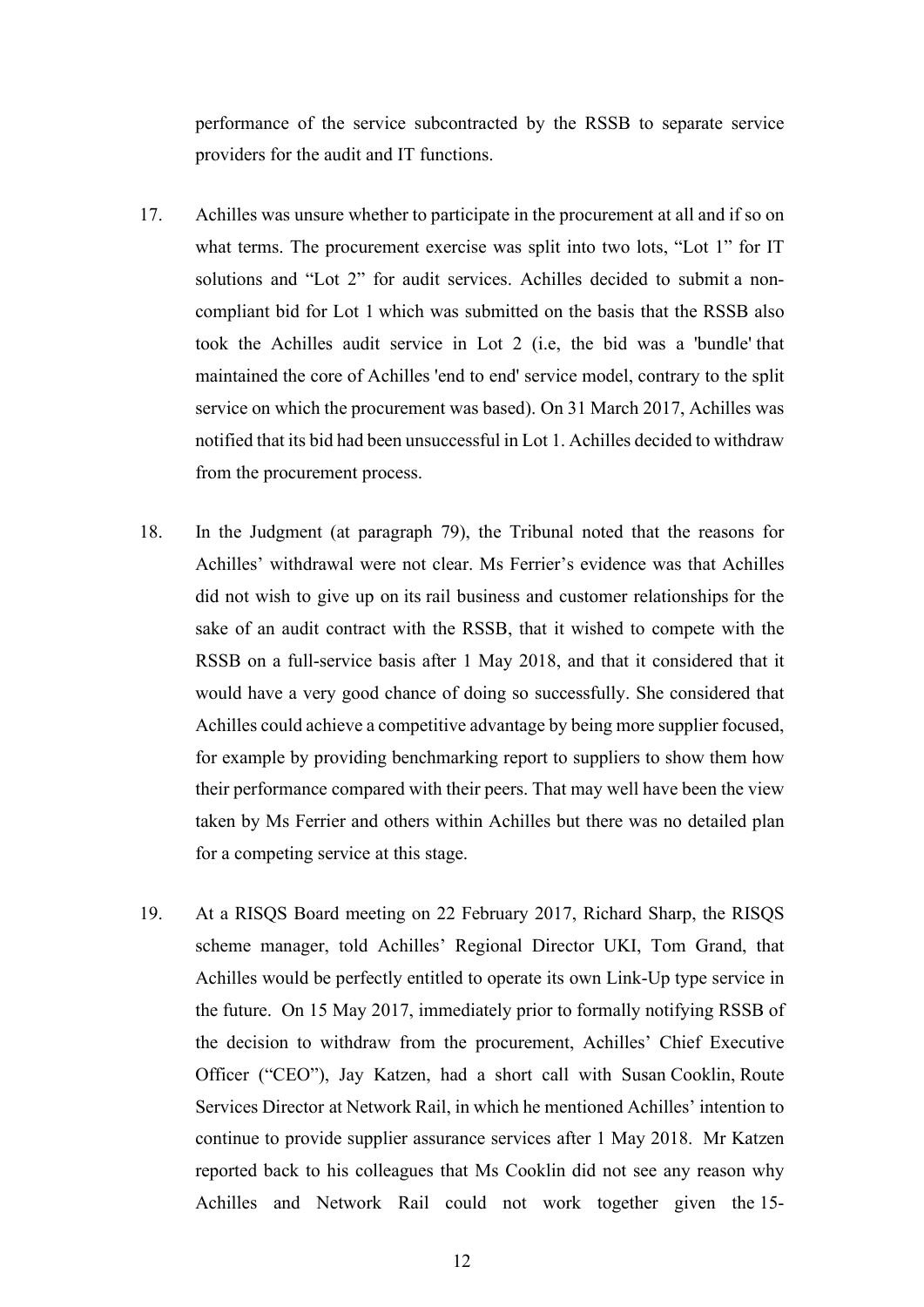year relationship to that point. Achilles' formal withdrawal letter also re-stated its commitment to the rail industry and the service it was able to offer.

- 20. Altius and Capita, the successful bidders in the procurement exercise, began providing services under the RISQS name from 1 May 2018.
- 21. In the financial year ending 30 April 2018 (i.e. the expiry date of Achilles' concession contract with RISQS), the supplier assurance market covered by RISQS had revenues of some £6.474 million per annum. Of that turnover, the split between buyers and suppliers was roughly as follows:
	- (1) 111 buyer subscriptions producing revenue of £0.868 million;
	- (2) 4,109 supplier registrations of whom 1,729 were audited suppliers producing revenue of approximately £5.5 million made up of £2.571 million from registrations and £3.036 million from audit services.
- 22. The income stream and profit margin from the business were consistent. The revenues for 2015/16 (£6.88 million) and 2016/17 (£6.81 million). For FY2018, Achilles' dedicated rail costs (i.e. those costs specific to running our rail scheme) were approximately £2.67million. Based on the revenue figures above, the margin was around 60%. Thus, as at 1 May 2018 the Achilles' rail business was some 20 years old and delivering approximately £3.8 million per annum in gross profit.

# **(2) The run-up to the 1 May 2018 changeover**

23. The events and circumstances of the parties in the months leading up to 1 May 2018 are potentially relevant to an assessment of the Counterfactual Scenario to the extent that these events and circumstances would have been the same in the Counterfactual Scenario and would have impacted on Achilles' success in retaining buyers and suppliers.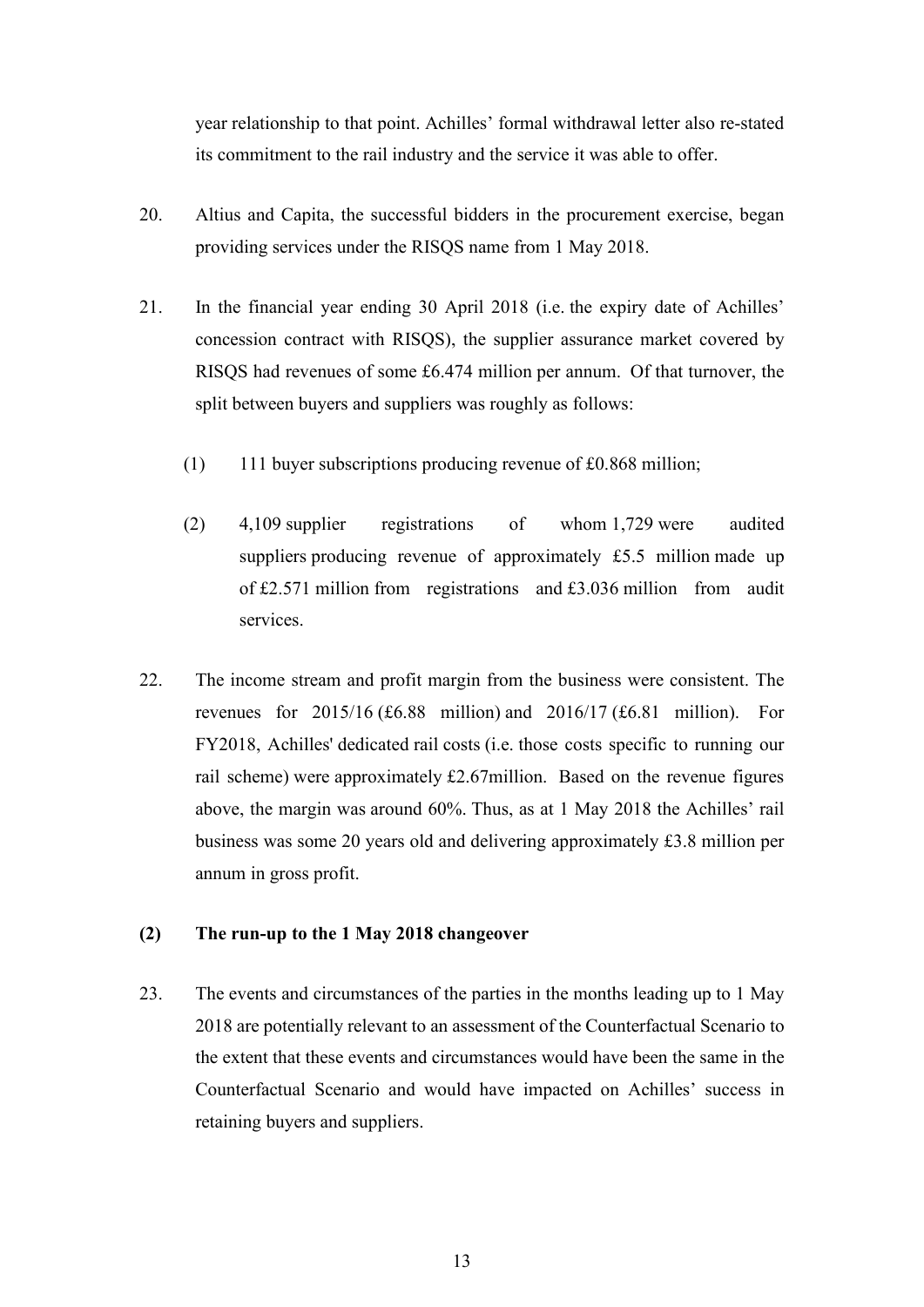#### *(a) Achilles' messaging to the market*

24. In an email dated 14 September 2017 ("the 14 September email") to RISQS customers including Network Rail, Achilles made clear its intention to continue to offer supplier assurance services to the industry after the end of the Concession Agreement. The email informed customers that from 1 May 2018 Achilles would continue to offer rail assurance services under the brand name of Link-Up, a brand many in the rail industry would be familiar with. The email stated that the service provided by Achilles would remain in place without customers needing to take any further action outside of their usual renewal activities:

> "Between now and the launch of the new RSSB qualification service, the RISQS service continues as usual and from May 2018 the Link-up service will provide a fully compliant Supplier Qualification Management Service to all current Buyers and Suppliers. Achilles is working closely with the RSSB to seamlessly terminate our current partnership and we wish the new RSSB service every success in meeting the needs of its sponsors from May 2018."

- 25. The email went on to invite customers to a networking drinks event at County Hall on 10 October 2017, which was described as an opportunity for Achilles to share its vision on the future of Link-Up, and hear customers' views on how the service can best meet their needs.
- 26. In an email dated 21 September 2017, Ms Ferrier reported on a conversation with the managing director of Colas Rail, a major supplier of railway infrastructure services, who expressed doubts about the viability of the proposed new RSSB split service and advised Achilles to publicise the fact that Achilles would be carrying on business as usual with the same product codes and improved assurance levels.
- 27. The 14 September email from Achilles caused some concern within Network Rail and the RSSB. The response of Kenneth Blackley was that Network Rail ought to make clear to suppliers that the existing RISQS would be continuing and that it would have the support of Network Rail and the RSSB. He would also "*like to go further and clarify that [RISQS] is the only scheme NR recognise, but will carefully consider the wording we are able to publish*". At the event, Network Rail's message to suppliers did not go as far as that, stating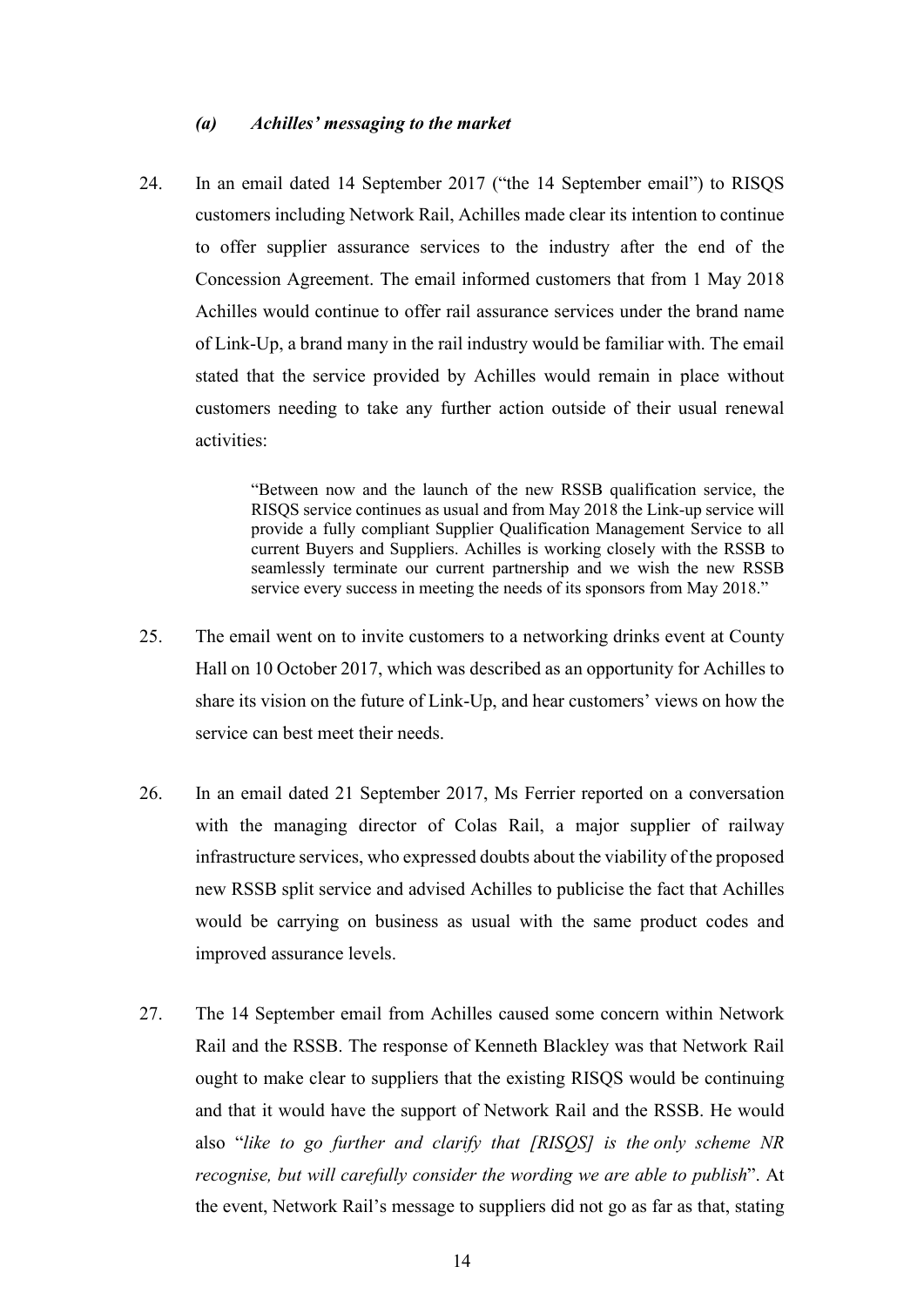only that Network Rail would continue to support RISQS and that suppliers would not be required to subscribe to any other scheme.

- 28. On 21 September 2017, Neil Willings, Achilles' head of sector, transport and audit development, spoke to a manager at Alstom who expressed the view that there was only room for one supplier assurance scheme, that RISQS with RSSB support might have the upper hand but the fact that Alstom would not have to do anything to remain with Achilles was a big plus on Achilles' side.
- 29. On 4 October 2017, Graeme Cox, the newly appointed head of supplier assurance at the RSSB, emailed RISQS customers telling them about the progress made by the new RISQS service providers Altius and Capita and asking them to report back if they had been approached by Achilles about its networking event on 10 October 2017. Mr Blackley discouraged Network Rail staff from attending that event. On the day of the event, he emailed Stephen Blakey who had agreed to speak at the event, expressing concern that Mr Blakey's participation might be perceived as Network Rail's support for Achilles' relaunch of Link-up which was in competition with RISQS, and asking that no Network Rail employee attend the event. Mr Blakey did not receive Mr Blackley's message in time and attended the event, prompting Mr Blackley to tell Mr Sharp that "we tried".
- 30. On 9 October 2017, the RSSB wrote to Achilles asserting that the networking event on 10 October 2017 was contrary to Clause 4.5(b) of the Concession Agreement and that the 14 September email was contrary to the communication policy in Schedule 5 referred to above. Whether or not that was a correct interpretation of the Concession Agreement, it appears that Achilles considered itself bound by these restrictions and believed that it was or might be contrary to those restrictions to promote its new offering during the currency of the Concession Agreement. There was no further public attempt by Achilles prior to 1 May 2018 to promote its future supplier assurance service.
- 31. Network Rail relies on the limited extent to which Achilles marketed its future supplier assurance offering, following RSSB's assertion that its marketing activities were in breach of the Concession Agreement, as relevant to an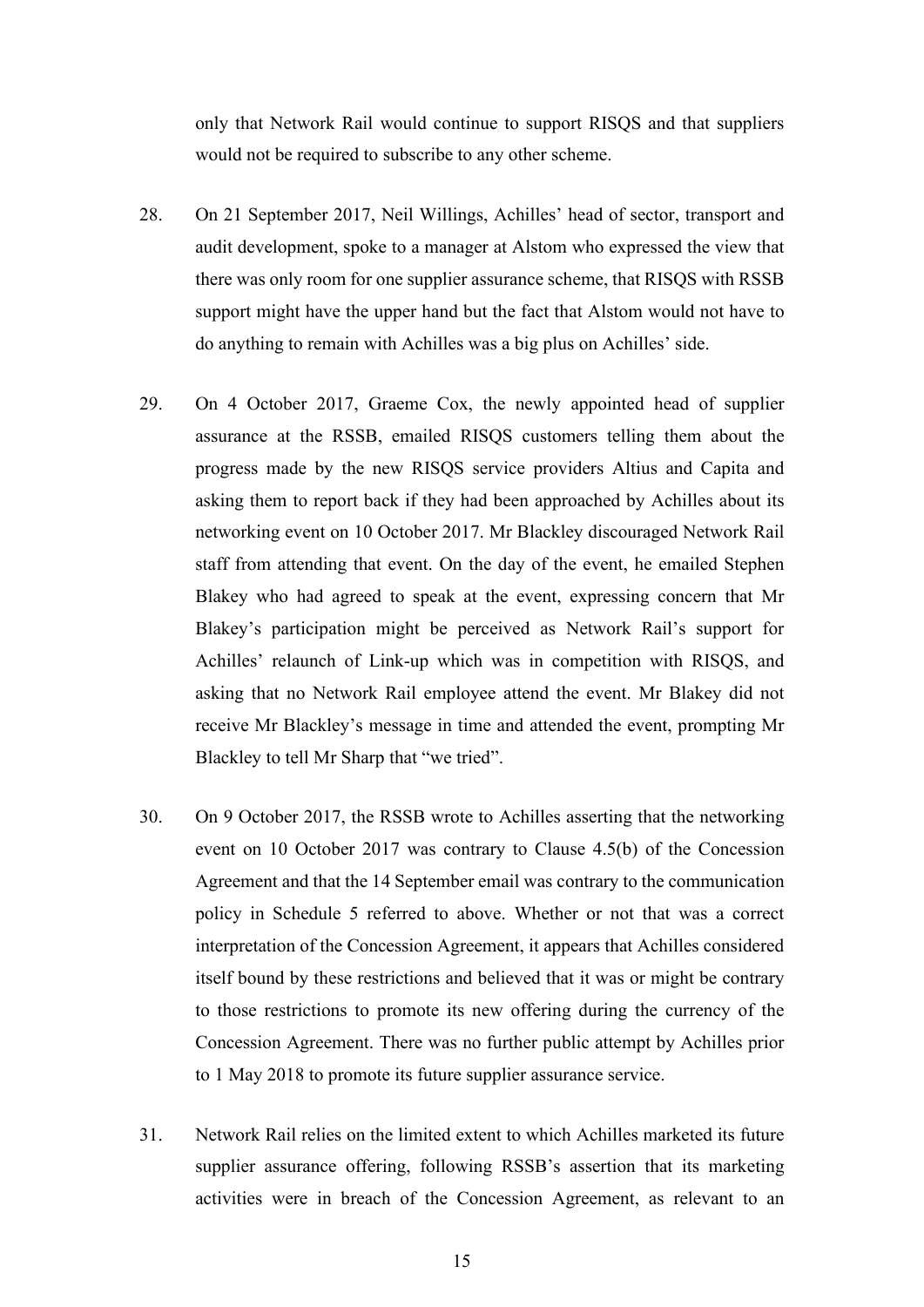assessment of how many buyers and suppliers Achilles would have succeeded in retaining in the Counterfactual Scenario.

- 32. There continued to be some behind-the-scenes contact between Achilles and the market. In an email dated 11 December 2017, Colin Flack, Achilles' recently appointed head of transport, referred to a planned meeting with the CEO of RDG (the Rail Delivery Group) in which he planned to discuss Achilles' future supplier assurance offering.
- 33. On 2 February 2018, James Hillam, an Achilles account manager, who was due to visit Volker Rail, an infrastructure contractor which had been enthusiastic about Achilles' future offering to the rail industry, asked internally about any updates about the new offering as "things had been quiet on this front". He was told that what information should be released to Volker was a matter for Mr Flack. On 18 February 2018, Mr Flack circulated an RSSB bulletin referring to the transition to an enhanced RSSB scheme. Mr Flack commented that that this was good news as it was the first time the RSSB had publicly recognised that Achilles was providing its own scheme. Ms Ferrier's response was that Achilles needed to move its communications forward but Mr Flack urged caution and that it was important to get the communications right.
- 34. In an internal email dated 18 February 2018, Mr Flack noted that Achilles had as yet been cautious in its communications with customers, "not least due to our difficult relationship with RSSB the drawdown of RISQS", and noting the existence of restrictions on what it could say and do vis-à-vis the UK rail industry. He also commented that the RSSB had failed to create a clear and coherent message and that this created an opportunity for Achilles to demonstrate leadership and give confidence.
- 35. By the time of a further Transport Sector Strategy document dated March 2018, it appears that Achilles had not taken advantage of any such opportunity. Mr Flack noted that "there appear to be significant legal constraints on our ability to go to market with alternative like for like product ahead of contract termination on 01 May 2018". He considered that the use of the Link-Up brand would be undesirable because of the legal constraints in Clause 8.9 of the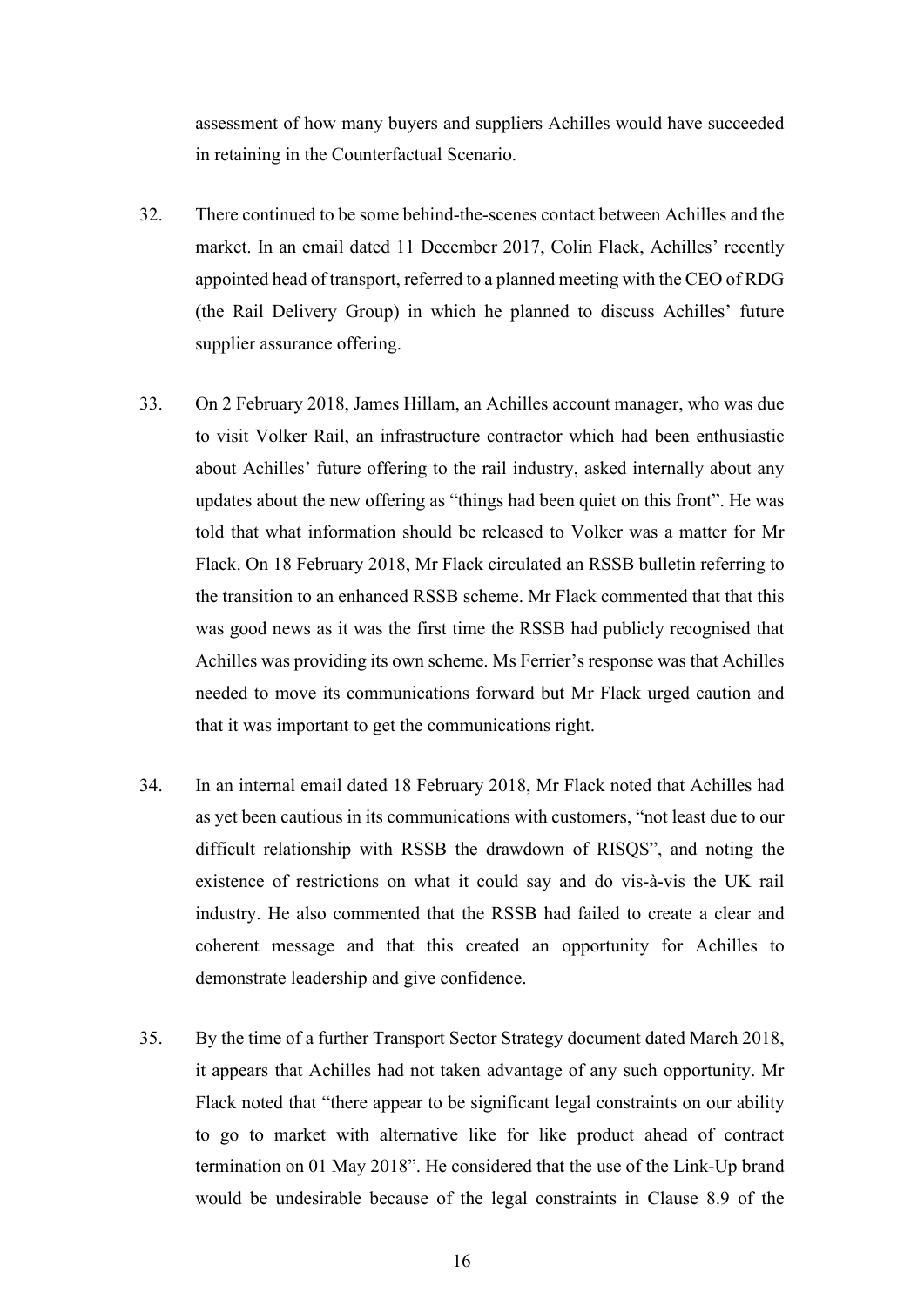Concession Agreement but also because of the baggage that this name had. He went on to point out that any restrictions on Achilles ended on 1 May 2018 (so that activity in relation to RISQS must not conflict with the scheme) as follows:

"However, a product offering that will not come into effect until after 1 May 2018 cannot possibly be a conflict of interest. **We need to be robust and confident about this**."

- 36. He proposed that, subject to their consent and revised T&C's, existing customers would be migrated to the TransQ global scheme which was being developed by Achilles and which would enable Achilles to move away from supplier assurance being viewed as a "necessary evil" and to provide suppliers with a whole range of business support.
- 37. Later in March 2018, Rebecca Bancroft, head of Achilles' corporate communications, prepared a briefing paper for an entity called "SAMS" with answers to possible questions, emphasising continuity between Achilles' RISQS service pre-1 May 2018 and TransQ after 1 May 2018 and the fact that SAMS did not need to do anything to ensure the transfer of its data.
- 38. Achilles' cautious approach to communications is further evidenced by an email sent by Achilles to Skanska dated 17 April 2018 acknowledging that, due to contractual obligations, Achilles was prohibited from communicating to its existing RISQS customer base anything that related to its future offering. In a subsequent email exchange on 25 April 2018, Skanska informed Achilles that, as a principal contractor with Network Rail, it would need to be assured with RISQS, that its suppliers would also be assured to the same standard and that it would have no need for an Achilles' alternative.
- 39. In April 2018, Achilles finalised communications to be sent to suppliers and buyers on and after 1 May 2018 in support of the launch of TransQ.

### *(b) Achilles' planning*

40. In the months leading up to the changeover, Achilles discussed internally its plans to relaunch a supplier assurance service for GB rail offering after the end of the Concession Agreement and the level of business it would attract. These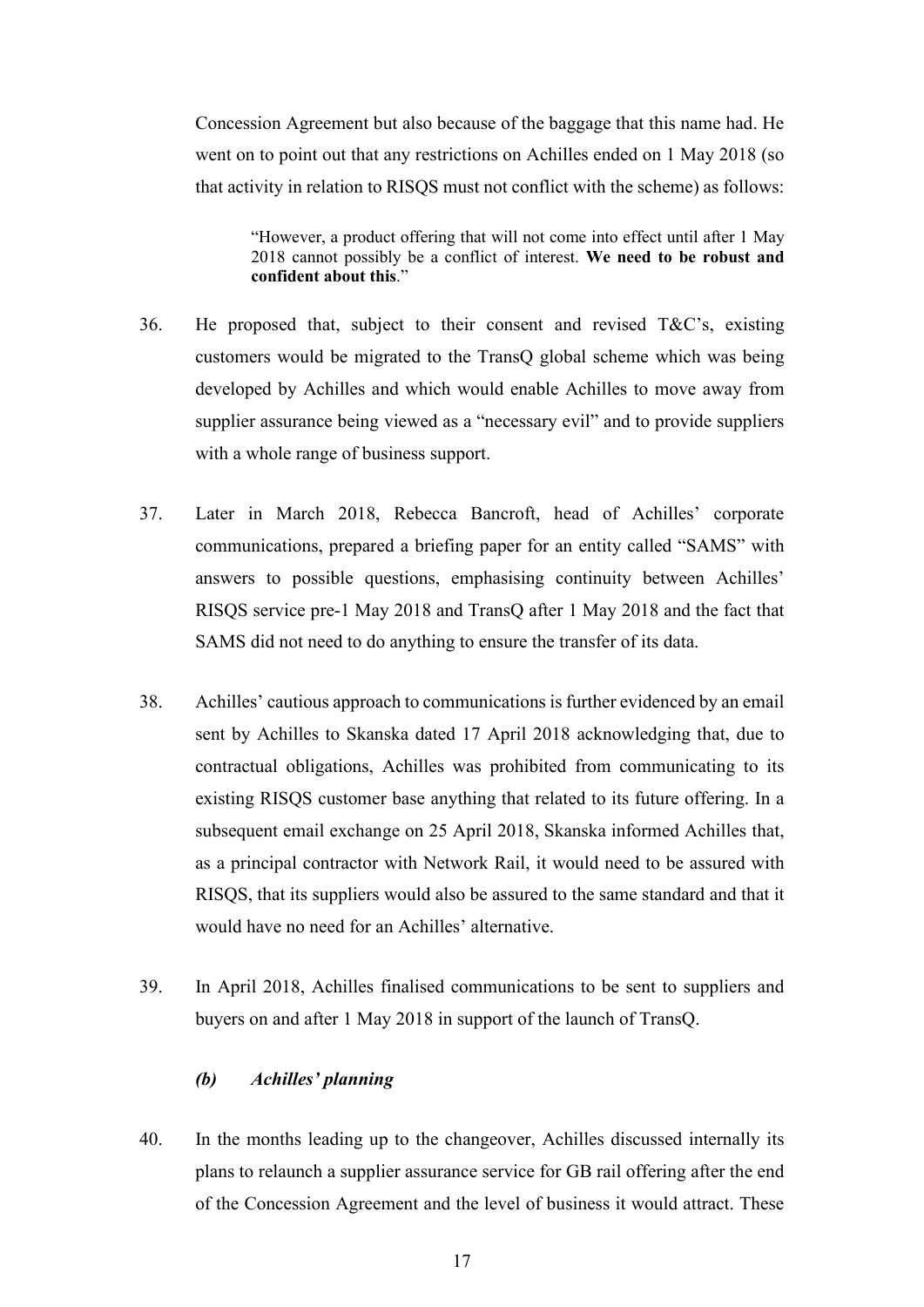discussions mostly took place before Network Rail made clear on 26 April 2018 that it would require its direct suppliers to mandate RISQS for their supply chain. Prior to that, Achilles expected that it would be allowed to compete with RSSB RISQS, as it had previously been assured that it could, and its plans were therefore not affected by the RISQS-only rule or the threat of it. With hindsight, these plans may therefore be seen as indicative of how Achilles believed that it would be able to compete in the Counterfactual Scenario.

- 41. The strategy document entitled "Transport Sector Strategy" and dated September 2017 described the rationale of the Link-Up launch as being to salvage significant revenue post the RISQS contract, to target new sectors and retain a presence in the sector in readiness for the potential failure of RISQS. The "KPIs" for the launch were stated to be 10 buyers remaining on Link-Up and full engagement and on-boarding of suppliers by those buyers. Achilles' confidence in achieving these objectives was stated to be "medium". The KPIs may be read as a minimum estimate of what was likely to happen following the launch.
- 42. In the presentation document entitled "Link-Up Mobility Update" dated December 2017, Ms Ferrier referred to a positive response from five buyers to Achilles proceeding with its own solution. In strategy documents dated November 2017 and March 2018, reference was made to 10 verbal agreements from RISQS buyers.
- 43. In a December 2017 "Executive Business Review" authored by Mr Katzen, Achilles mentioned that First Great Western had signposted its intention to renew with Achilles, while Colas and Midland Metro Alliance had asked Achilles to indicate what more it could offer them.
- 44. In emails dated 19 January 2018, 21 March 2018 and 10 April 2018, Achilles wrote to Mitie confirming its intention to continue to offer a pre-qualification scheme and audit services to the rail industry.
- 45. In an internal email dated 6 February 2018, referring to price modelling Zoe Ecclestone, a senior project manager, referred to an attached price matrix with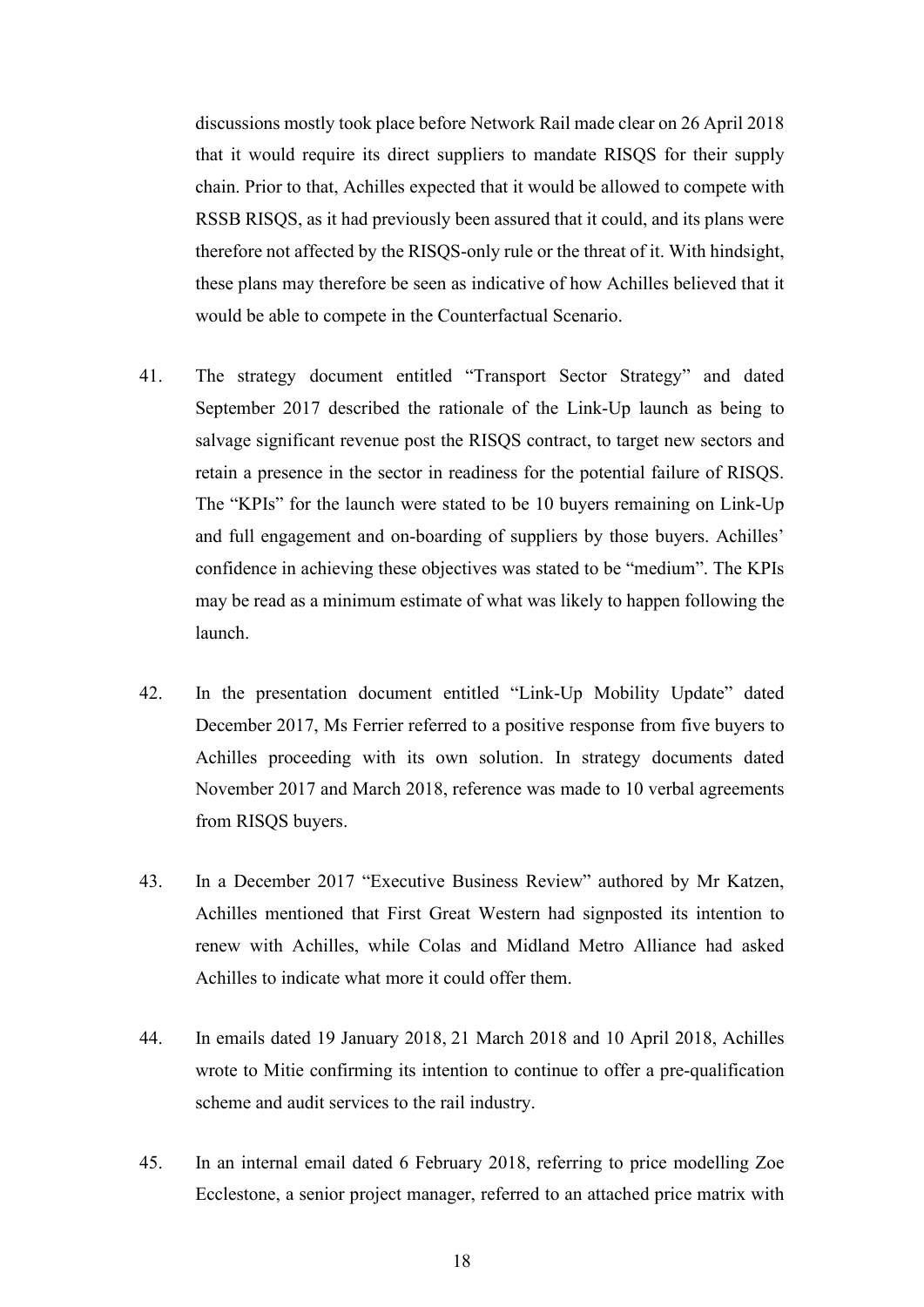an unchanged audit price of £995 and subsidised supplier subscriptions and free buyer subscriptions based on the premise of retaining Network Rail as a buyer "as they drive the requirement for audit and we want to retain as many of their suppliers as possible for this purpose". The email continued as follows:

"Current breakdown of RISQS £6m annual revenue stream (£3m audit/£2m supplier/£1m buyer) The modelling should not assume we will retain 100% of active suppliers and I think at this stage Colin [Flack] (correct me if I am wrong) would be satisfied in Year 1 if we were to retain 25% of these."

- 46. In an internal email dated 18 February 2018, Mr Flack summarised Achilles' strategy as being to redefine the role of supplier assurance, moving customers away from viewing supplier assurance as a "necessary evil" or some form of tax and instead as an "enabler that levers a wider range of supporting products" engaging a wider audience within companies and opening their eyes to the range of services that Achilles can offer.
- 47. In a draft position paper dated 25 February 2018, Mr Flack set down his thoughts on the new Achilles supplier assurance service for the rail industry going forward in preparation for the meeting with Network Rail planned for the following day. He noted that Achilles had withdrawn from the RSSB tendering process without the board having any clear 'Plan B' in mind. The current situation was that the RSSB had failed to come up with a comprehensive and pragmatic migration plan and failed to communicate effectively with the supply chain. Achilles had been in defensive mode for the last six months because of the fractious relationship with the RSSB and the contractual constraints on communicating with the market. The name Link-Up, whilst a good brand name, had some "baggage" from its previous iteration. The paper also recognised that a significant part of the supply chain would follow Network Rail's lead in supporting RISQS after 1 May 2018, "since they are the single most dominant player/customer". With reference to the future strategy for rail, Mr Flack noted that Achilles was regarded by most as "a safe pair of hands" although not seen in a positive light by all, detractors making much of the fact that they have been slow to process change and did not have a track record of being proactive or creating better value within the contract period.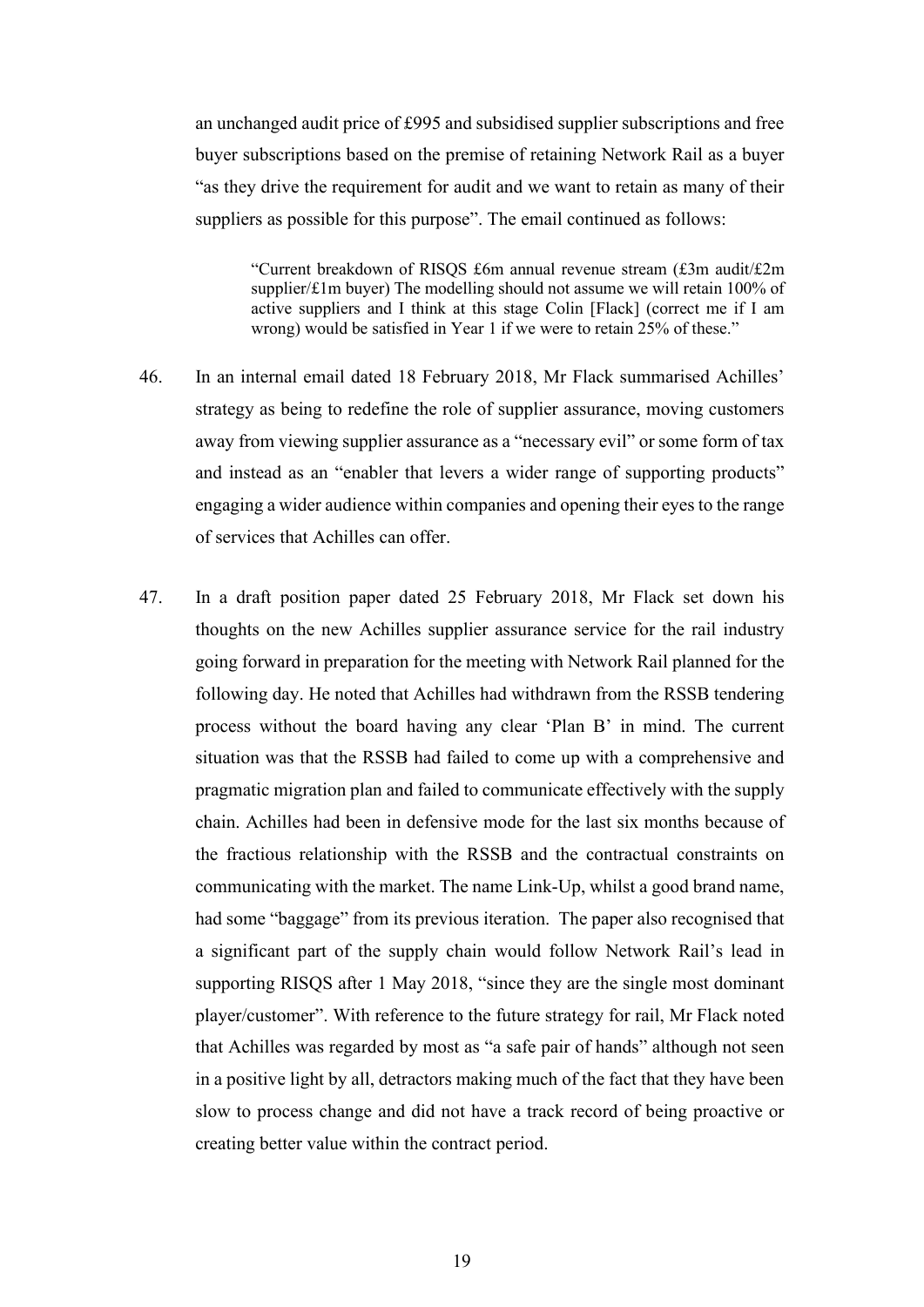- 48. On 26 February 2018, Ms Ferrier and Mr Flack met Gillian Scott, the assurance manager at Network Rail, to discuss the transition arrangements and Achilles offering post-1 May 2018. Ms Scott's position was that any supplier wanting to contract with Network Rail would need to be on RISQS, because RISQS interfaced with the Bravo portal used by Network Rail's procurement teams. She did not, however, say Network Rail would not recognise an alternative scheme for access to its infrastructure. In an internal email sent later on the same day, Ms Ferrier identified three possible options for Achilles to pursue. The first was to put together an aggressive challenge to Network Rail/the RSSB's new service, the second was to offer to collaborate with the RSSB, providing an audit service under the Achilles brand on the basis that it was recognised as an RISQS approved audit, and the third was to walk away from UK rail industry and focus on its transport strategy in other sectors.
- 49. Some board slides dated 1 March 2018 identified three buyers who were interested in the proposed TransQ Global product replacing RISQS from 1 May 2018.
- 50. By 9 March 2018, Achilles had decided on its future strategy. Ms Ferrier emailed her team, setting out the planned course of action for transition as follows:

"1. On 1st May we will launch new Transq community – supplier and buyer data will not be automatically transitioned to this. We will craft a communication that gives them the option to join once agreeing new T&Cs etc the messaging re benefits is similar to the comms we devised Weds but must also include info on 2. We will then transfer the data on Transq if the supplier/ buyer agrees.

2. On 1st May we will allow suppliers and buyers continuous access to the RISQS platform until their subscription ends - this is effectively a ghost platform that is not kept up to date. We obviously need the appropriate disclaimers visible on the opening page and if possible the RISQS name removing but this isn't a show stopper as long as a disclaimer is in place. We should put info directing them to the new service provider on here too.

3. Data transfer – Gareth and I are pulling something together I'll send a separate email to get sign off on this today…"

51. At a meeting with Mr Blackley on 12 March 2018, Mr Blackley told Ms Ferrier that suppliers working directly with Network Rail would have to register for the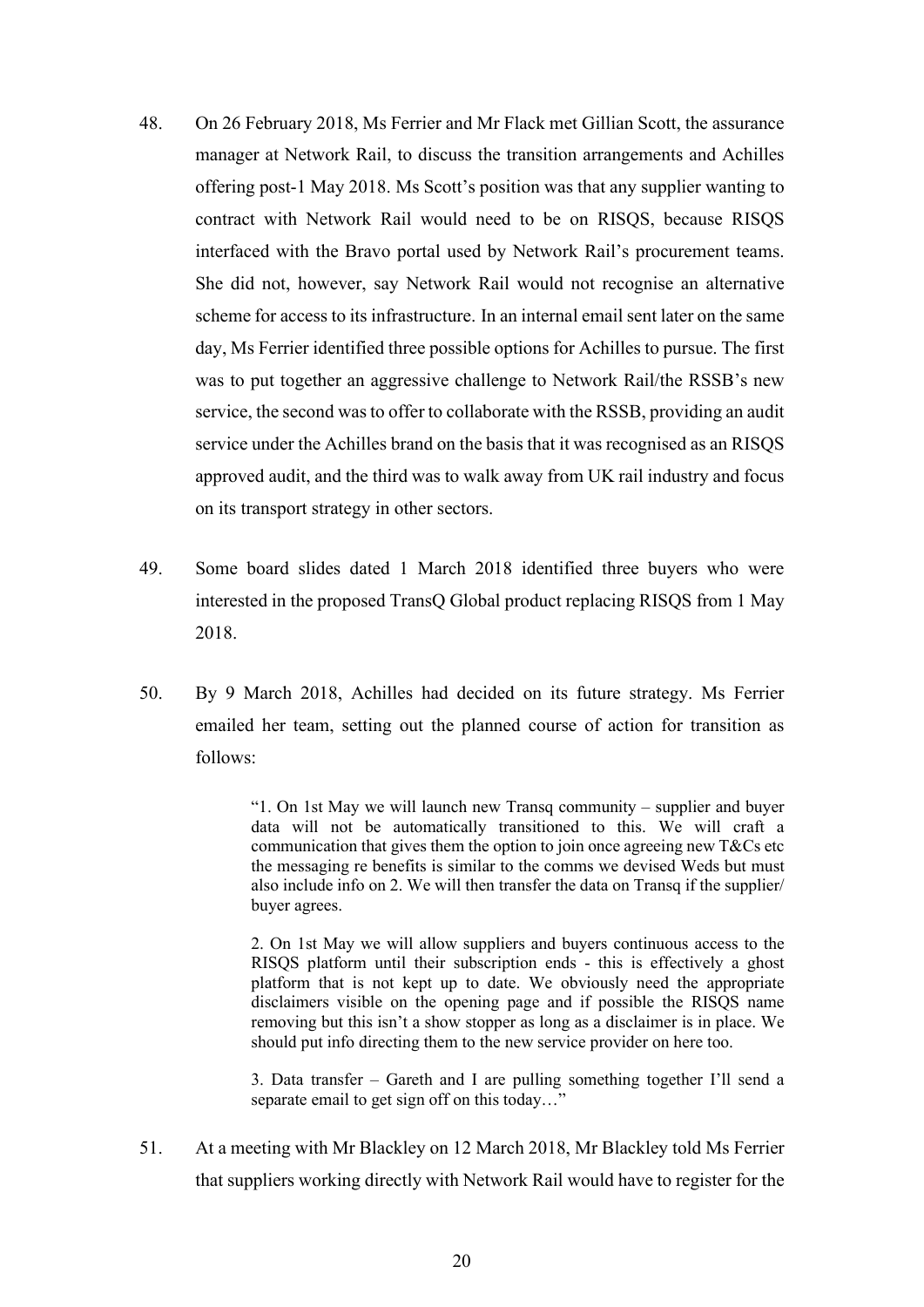scheme whereas if principal contractors or buyers wished to use another scheme to manage their supply, Network Rail would not inhibit them from doing so. When asked whether Achilles would have "equivalent scheme" status under the RSSB Standard RIS-2750-RST so as to be able to continue to offer supplier assurance from a Sentinel perspective, Mr Blackley said that he had not really thought through the implications of this and would come back to Achilles. He did not subsequently do so.

- 52. On 21 March 2018, Achilles sent a letter to the RSSB, copied to Network Rail, setting out its plans to deliver supplier data to the RSSB and expressing concern over the transition arrangements and stating Achilles' belief that it was in the interests of the UK rail industry that there should be choice of audit providers and proposing a meeting to discuss how this would work in practice.
- 53. On 22 March 2018, Richard Sharp set out his thoughts as to what Network Rail's response should be to Achilles' approach to Mitie. He proposed that Network Rail should not proclaim the suitability of Link-Up, each buyer would have to make up its own mind as to the suitability of Link-Up. On 27 March 2018, Ms Scott drafted a response for Mitie mirroring the same points made by Mr Sharp, making clear that under the Sentinel Scheme, the On-Track Plant Operations Scheme and the Principal Contractor Licensing Scheme, Mitie was not in a position to approve any alternative to RISQS. This response was issued by Mitie in response to Achilles on 23 April 2018.
- 54. In a Transport Sector Strategy dated March 2018, Mr Flack noted that Achilles had 10 verbal agreements from RISQS buyers.
- 55. On 3 April 2018, Ms Ferrier sent an internal email to her team at Achilles setting out the way forward, including proposals to obtain recognition for its service as an equivalent scheme and to promote the scheme to buyers. and suppliers, while recognising that Network Rail and Transport for London ("TfL") had decided to use RISQS/RSSB for their principal contractors. It was proposed that Achilles would give free access to the Link-Up system for an additional six months and a discounted audit offering. The email stated that Achilles needed a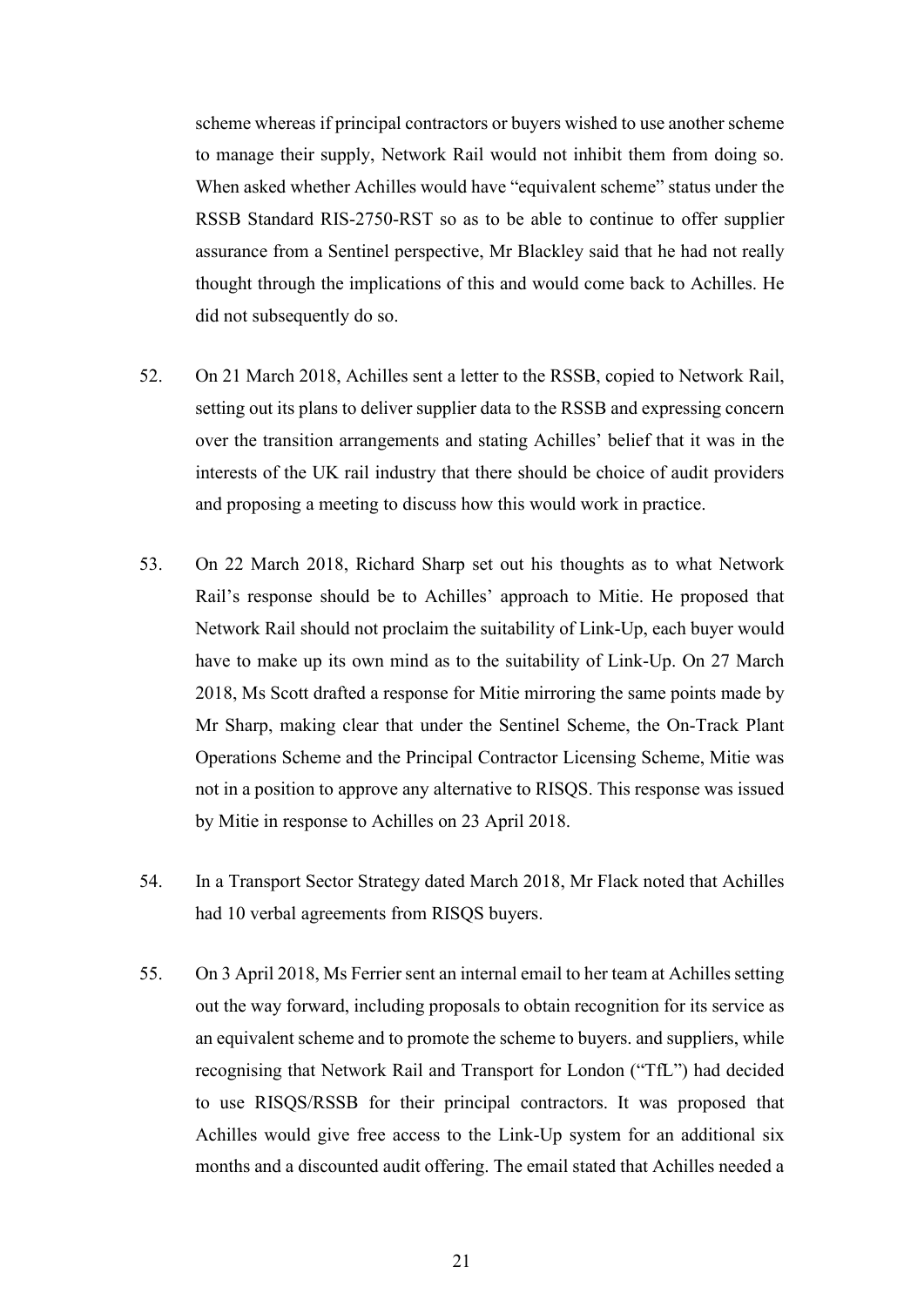one consistent message to offer to TransQ existing buyers and that once this was agreed, she would work on briefing people.

- 56. On 10 April 2018, Achilles wrote to Network Rail stating as follows:
	- (1) With effect from 1 May 2018, Achilles would continue to offer to the rail industry a supplier pre-qualification management registration scheme under the brand name Link-Up TransQ;
	- (2) Link-Up TransQ would fully comply with all requirements of RIS-2750. Achilles provided copies of certificates that would be issued to customers demonstrating compliance with RIS-2750 and as appropriate with the PCLS standard;
	- (3) Achilles would provide Sentinel with any assurances it requires in relation to the operation of Link-Up TransQ and provide any information to Sentinel which might be required to demonstrate compliance with RIS-2750 and the PCLS standard.
- 57. On 11 April 2018 Chris Methven, the Chief Revenue Officer of Achilles, reported to Achilles' CEO Jay Katzen on the proposed pricing strategy for TransQ as follows:

"As you know existing RISOS is  $\sim$ £6m, broken down very roughly as £3m audit, £2m CSMS, £1m Buyer. There are currently  $\sim$ 115 buyers, of which  $\sim$ 60 our principal contractors.

Our current understanding is that the ONLY business that we cannot go after is the buyer fees and any audit fees paid directly by the principal contractors, as it is being mandated by Network Rail that they use the NEW RISQS scheme. This means there is an immediate >£5m of addressable market for us to go after between the ~55 other buyers on existing RISQS, plus all the suppliers and audit of tier 2+. … Then there is obviously the far greater market opportunity in the wider transport sector. Clearly the assumption here is that our audits will be fully accepted moving forwards for all but the principal contactors – which at least currently seems to be the case. On day 1 I understand from the team that we are providing no additional value in TransQ Global compared with the NEW RISQS solution, arguably less due to integrations provided by Altius, therefor this is a pure price play coupled with a promise of greater scale (not just rail) and greater capability (additional audit types / insights etc) coming quickly during FY19, but for the early adopters this later point is a bit of a leap of faith."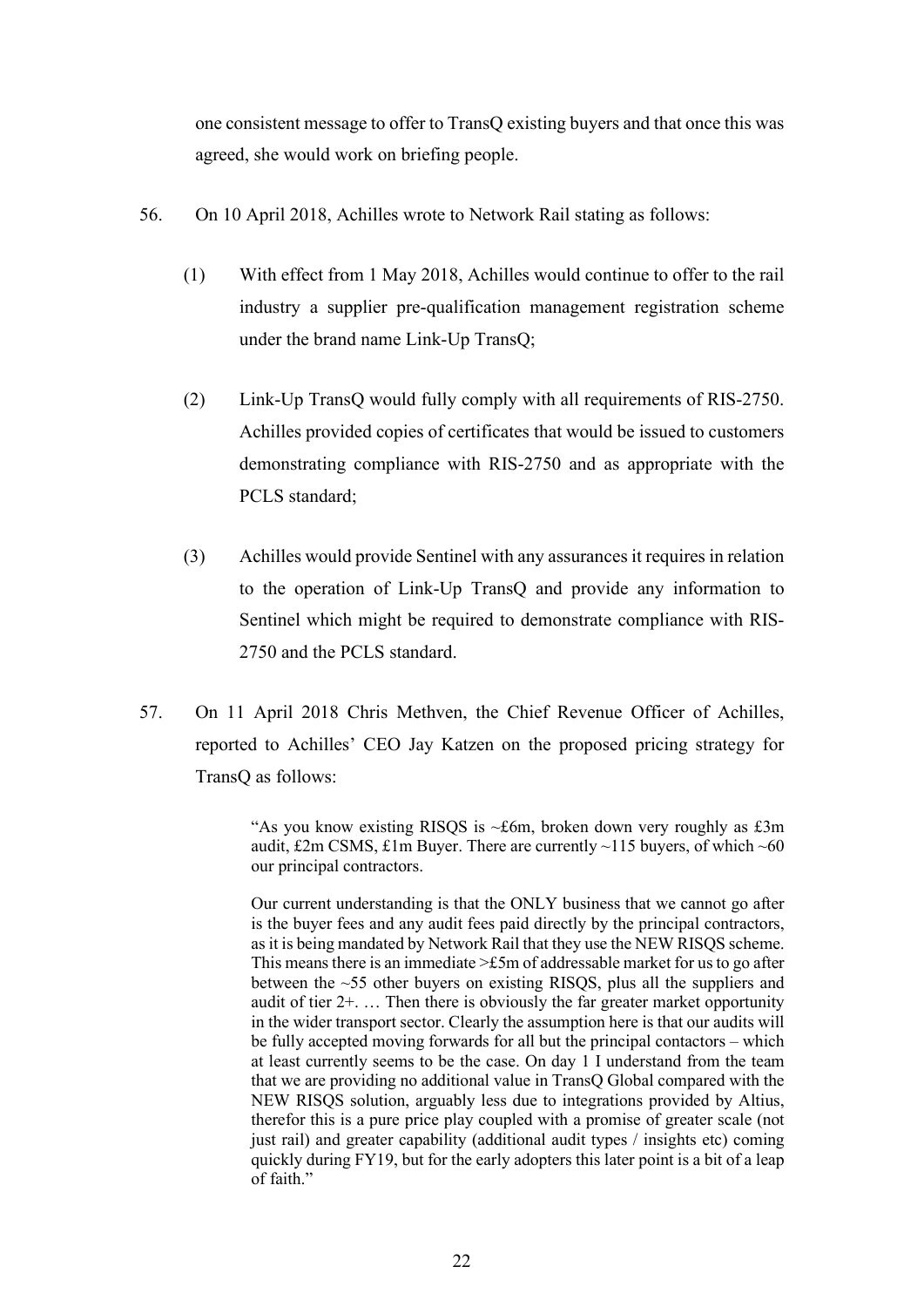- 58. The email went on to propose that existing principal contractors should be offered a 12 month subscription at zero cost and that other buyers should be offered a 12 month subscription at 50% cost.
- 59. On 26 April 2018, Mr Flack reported internally on a RISQS buyers launch event that day at which he had planted a question as to whether the RSSB/Network Rail would recognise Achilles audits as being Sentinel compliant and was told they would not and that anyone who had not gone over to RISQS within a month would have their Sentinel permissions revoked. Mr Flack commented: "This changes the game somewhat. We need a new plan and fast". This is when the "penny dropped" in Ms Ferrier's words.
- 60. Achilles continued to take renewals of subscriptions up to January / February 2018 (i.e., up to 3 months before the renewal date) on the assumption that the service could be rolled over. There was no agreement with the RSSB over the treatment of contracts that were in term at the 1 May 2018. Achilles hoped to retain that business by offering an alternative service to the RISQS brand for the period from 1 May 2018 as a competitive offering but it was willing to give refunds. The RSSB was content to take over any Achilles' member contracts that were current at May 2018 without seeking any additional subscription from the member or Achilles for the balance of any term after 1 May 2018 and did not seek any payment from Achilles.

# *(c) Messaging by the RSSB and Network Rail*

- 61. Between June 2017 and May 2018, the RSSB and Network Rail took steps to promote the RSSB's RISQS which would come into operation on 1 May 2018.
	- (1) In June 2017, the RSSB sent an email to RISQS members informing them that the 2014 Agreement would end and that provision of RISQS would be taken over by the RSSB under a new contract structure. The email referred to the enhanced benefits that the new scheme would bring to contactors.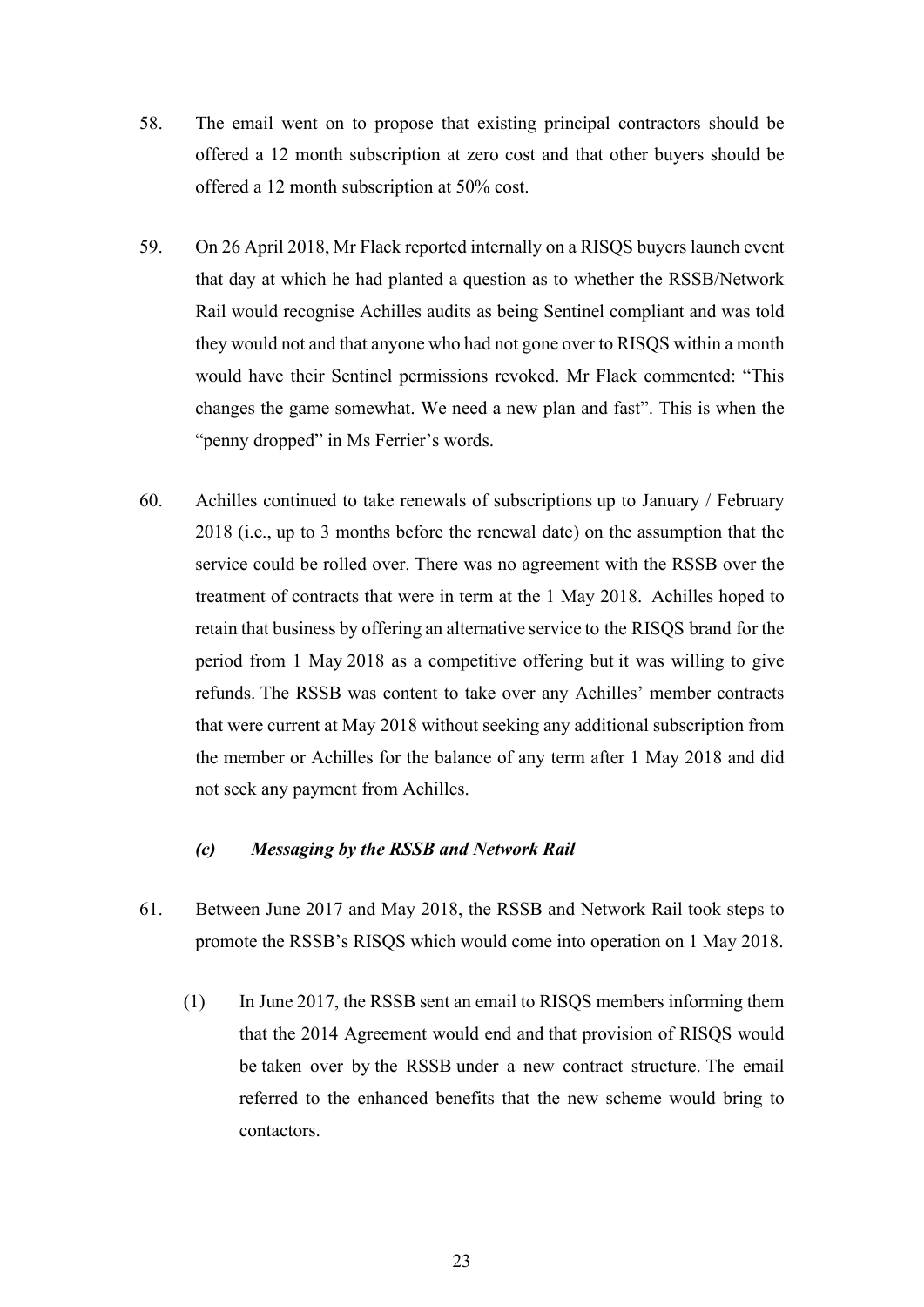- (2) The RISQS December 2017 newsletter claimed that over 1,000 buyers and suppliers had signed up for a series of nationwide events to learn about the enhanced RISQS scheme and included a link to a promotional video. It included a message from Gillian Scott that in order to maintain their Sentinel status, suppliers would need to be RISQS-assured, and that meant signing in to the RISQS portal now.
- (3) The RISQS website transition guide dated February 2018 gave instructions to users on accessing the new improved service and informing customers that they should only pay invoices for renewals post-1 May 2018 if they were sent by the RSSB RISQS.
- (4) On 15 March 2018, Network Rail issued a bulletin with the headline "Act now or potentially lose rail market access" warning suppliers that if they did not sign up to RISQS by the end of April 2018 they risked being locked out of the UK rail market. It included a quotation from Gillian Scott, Assurance Manager for Network Rail, that in order to maintain their Sentinel status, suppliers would need to be RISQS-assured, and that meant signing in to the RISQS portal and that, if they left it to the end of April, they risked being invisible to buyers from 1 May 2018.
- (5) On 13 April 2018, RISQS issued a newsletter encouraging buyers to sign a charter, informing buyers about a pre-launch promotional event and warning suppliers that if they did not log in to RISQS soon they risked being wiped from the RISQS database and being rendered invisible to buyers.
- (6) On 20 April 2018, RISQS emailed members reminding them to log in to the new system.
- (7) On 24 April 2018, that is to say a week before the date on which the new RSSB service was to go live, Graeme Cox sent an internal email expressing concern that only 2200 suppliers out of 3800 (i.e., some 58%) had logged on to the new system. At a meeting of the RSSB Board on 28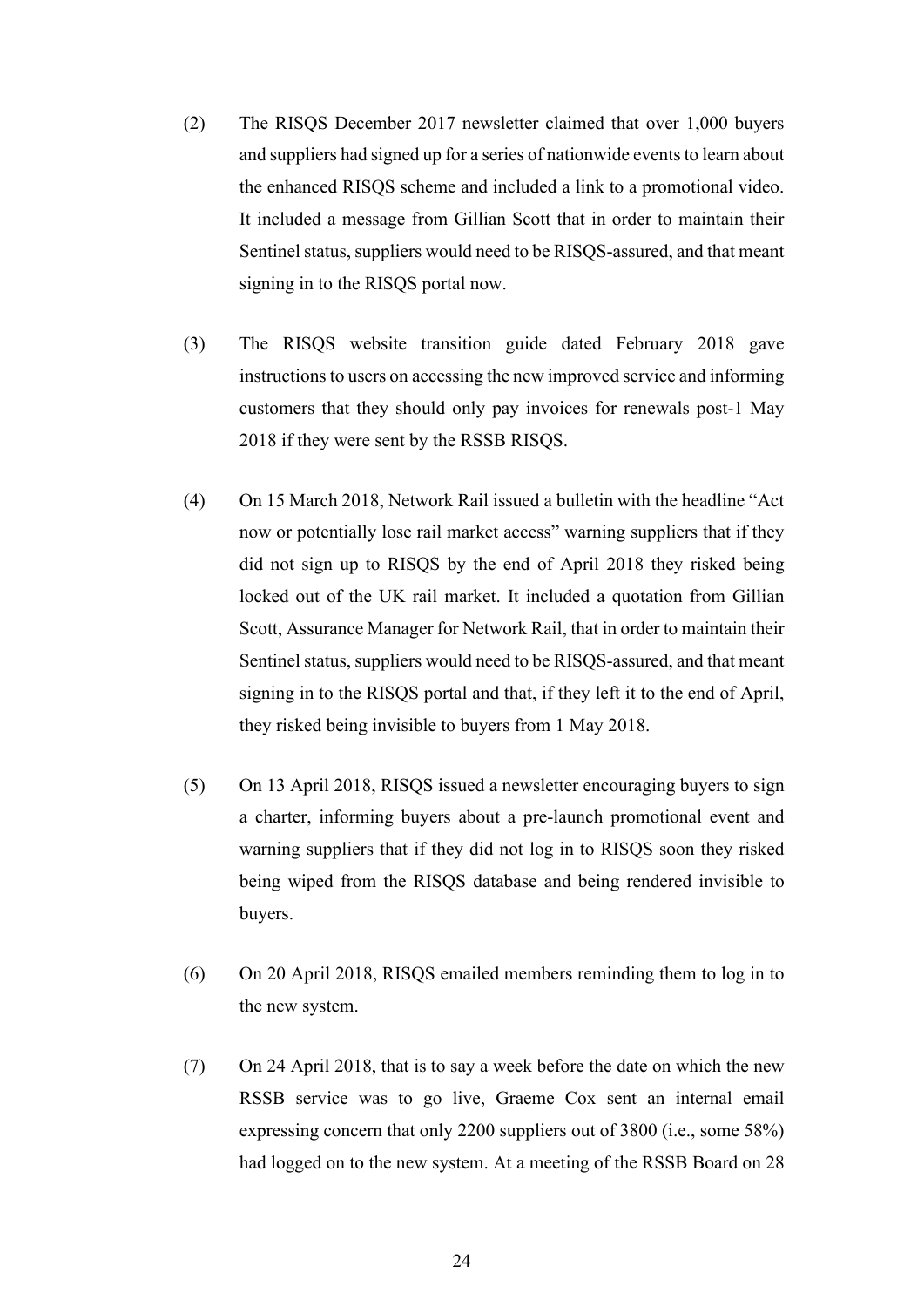March 2018, it was noted that some suppliers had not been positive about transition as it did not seem completely seamless.

- 62. In April 2018, the RSSB launched the RISQS Buyer's Charter ("the RISQS Charter"), a public statement that buyers would continue to use RISQS. The RISQS Charter was signed by Network Rail and by a number of other buying organisations including TfL, Babcock and Amey. The RSSB re-launched the RISQS Charter in late-2019 following the Judgment.
- 63. On May 2018, Darren Male of the Quensh Consultancy, with a supplier customer base, emailed Gillian Scott on behalf of Network Rail, enquiring about Network Rail's position if suppliers stayed with Achilles and expressing concern about the handover to Capita and Altius:

"There is a level of uncertainty in my client base on the ability of Altius and Capita to deliver the RISQS scheme. Having hosted a Capita RISQS audit already, I felt it didn't deliver the level of assurance and depth that Achilles provided. Also, as you are probably [aware] the transfer of data from Achilles to Altius platform was very poor. The tone of Capita's emails are also causing concern."

 $[\mathcal{K}]$ .

64. In her reply to Mr Male, Ms Scott stated that Network Rail supported RSSB and RISQS as a single supplier assurance scheme, thus ensuring value for money on behalf of the UK tax payer; she also asked for feedback on where Capita's audit was lacking.

# **(3) Events following the 1 May 2018 changeover**

- 65. On 1 May 2018, the RSSB's RISQS service went live.
- 66. On 14 May 2018, Network Rail wrote to Achilles, in response to Achilles' letter of 10 April 2018, to inform it for the first time that Network Rail would not recognise any pre-qualification scheme apart from RISQS on the Sentinel, the On-Track Plant Operations Scheme or the Principal Contractor Scheme .

"As you are aware in 2014 RISQS was introduced as a mandatory requirement for the Sentinel scheme and Network Rail's Principal Contractor Licensing and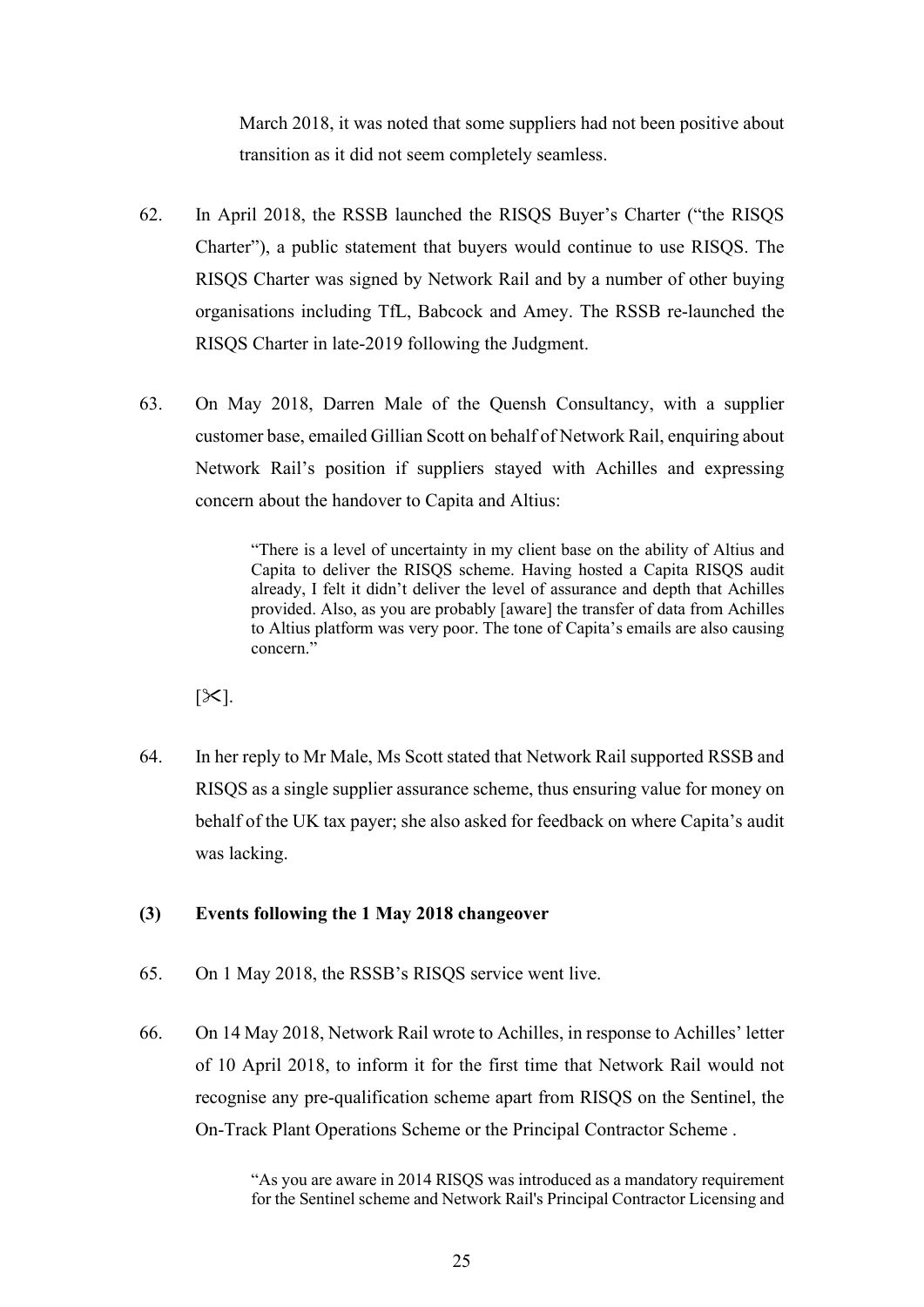Plant Operator schemes. No alternative pre-qualification scheme is identified the requirements for these schemes as a key objective [sic] of RISQS was to have a single rail industry scheme allowing overheads to be kept to a minimum, to reduce duplication and reduce audit burden throughout the supply chain.

In 2017 the RSSB competitively tendered for the provision of RISQS, thus ensuring value for money on behalf of the UK taxpayer. Network Rail support RISQS as provided through the successful tender and its management through RSSB such that the scheme is provided by the UK rail industry, for the industry."

- 67. Achilles responded to Network Rail's letter on 26 July 2018 alleging that Network Rail had infringed competition law. These proceedings were then issued on 2 October 2018.
- 68. Once Network Rail's refusal to recognise Achilles' scheme had become clear, Achilles experienced a progressive loss of business with customers either not renewing their contracts for the period after 1 May 2018 or  $-$  in the case of customers who had already renewed their contracts – asking for refunds. Although Network Rail continued to recognise Achilles' audits undertaken before 1 May 2018 for 12 months from the audit date, it did not recognise Achilles' right to continue to deliver audits undertaken after 1 May 2018, in particular for the purposes of Sentinel.
- 69. In August 2017, Achilles had forecast revenue for FY2019 of £6.7 million. By February 2018, its budget forecast revenue for FY2019 was approximately £2 million, reflecting the revenue booked at that point from customers renewing their contracts prior to May 2018 and Achilles' concerns about whether its supplier assurance scheme would be recognised by Network Rail. In her first witness statement dated 2 October 2018, Ms Ferrier stated that Achilles' revenue from its supplier assurance renewals business had depleted month by month; by October 2018, its actual revenues from renewed subscriptions were £209,532, much of which was being refunded on daily basis, compared with originally forecast renewal revenue of  $£5,427,773$ . Its revenue from new sales was £5,053 compared with a forecast revenue of £843,760. By the end of FY2019, Achilles generated income from its supplier assurance business totalling £1,539,000. In FY2020 this revenue fell to £14,000 and in FY2021 there was no revenue.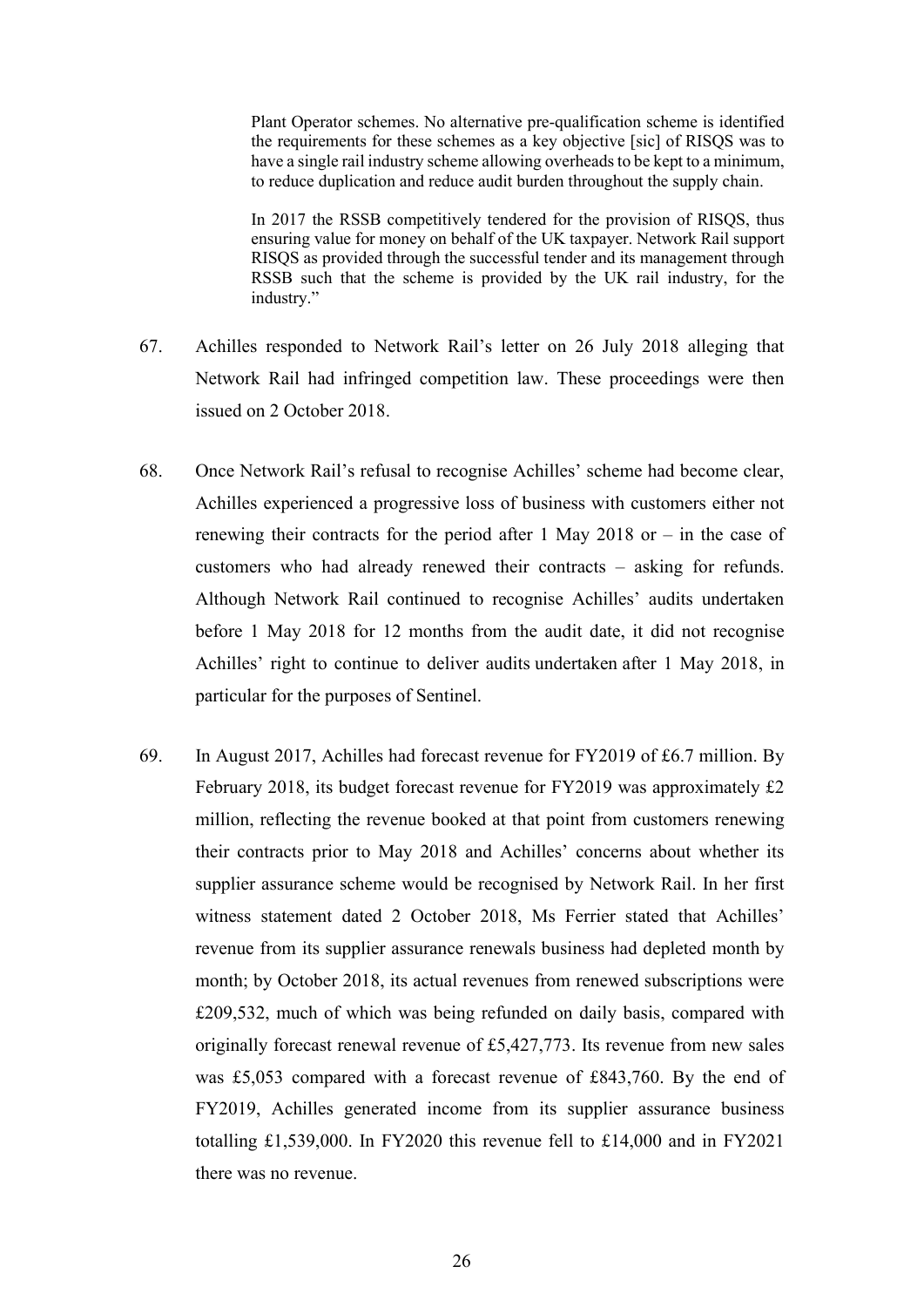- 70. Once it became apparent that the business might not be sustainable, Achilles took steps to reduce costs, including the redundancy and redeployment of staff. Operational costs were reduced from £590,271 in FY2018 to £167,973 in the following year. In its Defence, Network Rail alleged that Achilles had failed to act reasonably in mitigation of its loss by not cutting the costs of its rail business in May 2018 following the loss of the Concession Agreement and the fact that Network Rail and other buyers could lawfully require their supply chains to use RISQS. This argument was not pressed by Network Rail at the hearing, however, and the Tribunal was not persuaded that it had any substance.
- 71. Ms Ferrier's evidence, which the Tribunal accepts, wasthat the period following 1 May 2018 was damaging to Achilles' reputation as Achilles had told customers that they would be competing with the RISQS scheme after 1 May 2018, having been told nothing to the contrary by Network Rail or the RSSB.

#### **(4) Events following the Judgment**

- 72. The Tribunal handed down the Judgment on 19 July 2019 and the Order giving effect to the Judgment on 12 September 2019 following a hearing on that date. The Order was stayed pending appeal but the Tribunal made clear at the hearing on 12 September 2019 that the stay should not prevent Network Rail from planning for the implementation of the Order, that it should proceed with its internal planning so that if an application for permission to appeal or an appeal was unsuccessful, Network Rail would be in a position to proceed to implementation of the Order without any further delay.
- 73. At a meeting on 11 September 2019, that is to say on the day before the Order was made, Mr Blackley discussed with other representatives of Network Rail and the RSSB the steps needed to implement the anticipated order. It was agreed that the RSSB would provide details of field names and requirements to Network Rail within 14 days, such that Achilles would be able to commence development of their application programming interface or API to transfer data into the RSSB system. After Network Rail had received details of the field names and requirements, Network Rail would confirm the most appropriate data transfer approach, then assumed to be the use of an API, after which Network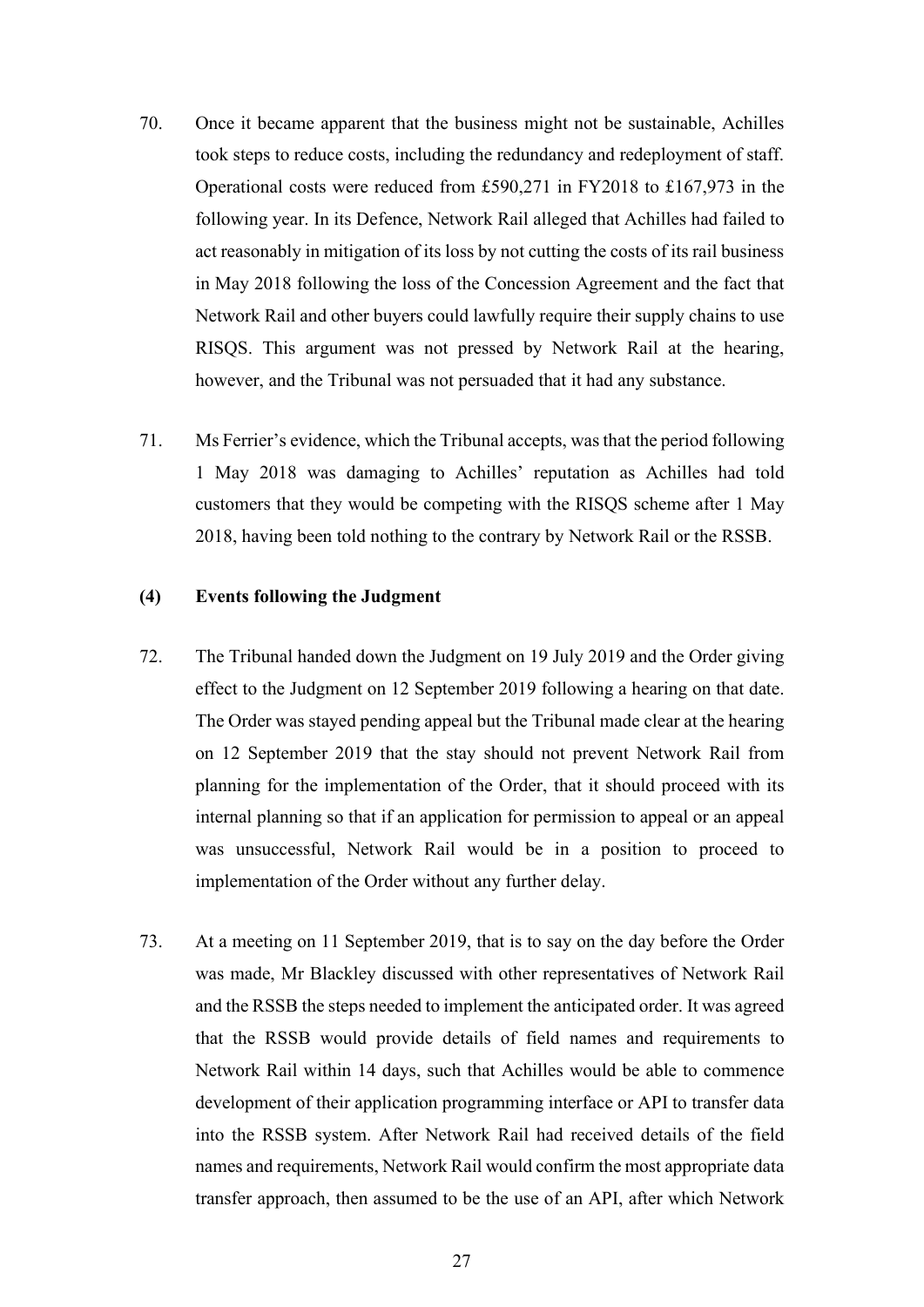Rail would communicate this to Achilles to enable them to commence build of the API.

- 74. It was also agreed at the meeting as follows:
	- (1) Network Rail would proceed by re-introducing a new RSSB standard which, following a significant re-write, would enable multiple supplier assurance providers to operate. It was anticipated that this could be completed by the end of October 2019.
	- (2) It would not be appropriate for the RSSB scheme manager to monitor other supplier assurance providers' compliance with the new standard.
- 75. At the hearing on 12 September 2019, the Tribunal was told by Counsel for Network Rail that it would take six months for the standard to be revised. There was no clear explanation for the discrepancy between this time estimate and the seven week time estimate agreed upon at the meeting on the previous day.
- 76. On 16 October 2019 Rachel Civval, Altius's software solutions manager, sent a draft of the revised API specification to Richard Sharp who was at the time employed as a systems manager by the RSSB. The "version history" on the second page of the specification records that it had been edited by Richard Sharp of the RSSB which he described as providing sufficient detail for a supplier assurance provider to evaluate the level of development required.
- 77. On 23 October 2019, Mr Blackley sent an internal email to Network Rail's Standards and Controls Management Team stating that he had created rough drafts of the two documents needed to implement a solution following receipt of the Order and asked for help in turning the drafts (that is to say, drafts of both the Network Rail standard and the API specification) into a workable standard within an extremely tight timetable. The email went on:

"**We must issue a draft to Achilles within 7 days** (by Friday 25 the October 2019) to enable Achilles to commence preparations to satisfy Network Rail that they can put in place the necessary arrangements to meet our standard.

If Boris can get an EU Brexit deal done in a week, I trust we can all move heaven and earth to get this standard issued in 7 days (acknowledging that it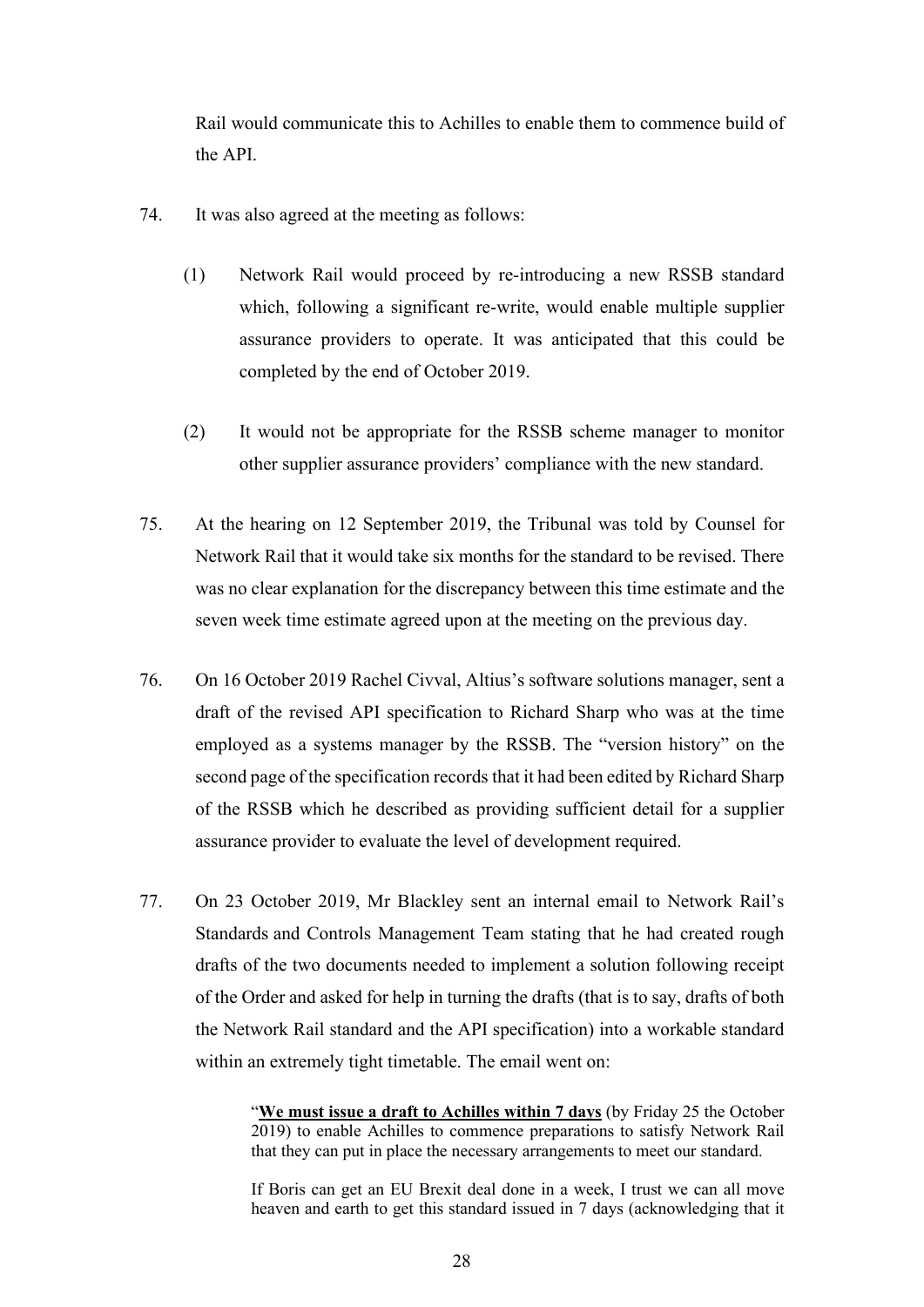will of course require to formally go through the standards approval process). I appreciate this may require us all reprioritising resource."

- 78. In the event, it was not until 18 February 2020 that Network Rail sent Achilles copies of the new Network Rail standard and API specification. The covering letter referred to the fact that the RSSB had provided input as an administrator of the RISQS at the consultation stage in January 2020 but did not mention that it had contributed to the drafting stage. The letter said that the standard would allow Achilles to become a supplier assurance provider and that it was not anticipated that the final published standard would differ significantly from the draft.
- 79. In its reply dated 28 February 2020, Achilles raised a concern about the potential conflict of interest in the RSSB's role in helping to develop the rules on which the RSSB would in future compete with other supplier service providers. It also asserted that the draft standard did not give effect to the Judgment in that it emphasised unduly the RISQS scheme and relegated reference to an alternative scheme to a footnote. Network Rail responded on 24 March 2020 giving details of the RSSB's involvement and rejecting the complaint concerning the prioritisation of RISQS. Ms Ferrier replied on 31 March 2020, restating Achilles' position that the draft standard gave undue prominence to RISQS. The letter annexed alternative wording which was subsequently adopted by Network Rail. There were no further issues concerning the standard.
- 80. A Microsoft Teams meeting was arranged by Network Rail to take place on 17 April 2020 to discuss the API. In an email dated 16 April 2020, Achilles expressed concern that representatives of Constructionline, a potential competitor for the provision of supplier assurance, were to take part in the meeting. In the course of the meeting, attended by representatives of Achilles, the RSSB, Altius and Constructionline, Ms Ferrier raised concerns about suppliers having to join RISQS in order to enable them to supply data onto the RISQS platform. The requirement that a supplier assurance provider should register with RISQS had been added to the standard at some point between September 2019 and April 2020. Mr Blackley stated that suppliers would not be required to accept RISQS terms and conditions. It was, however, not clear from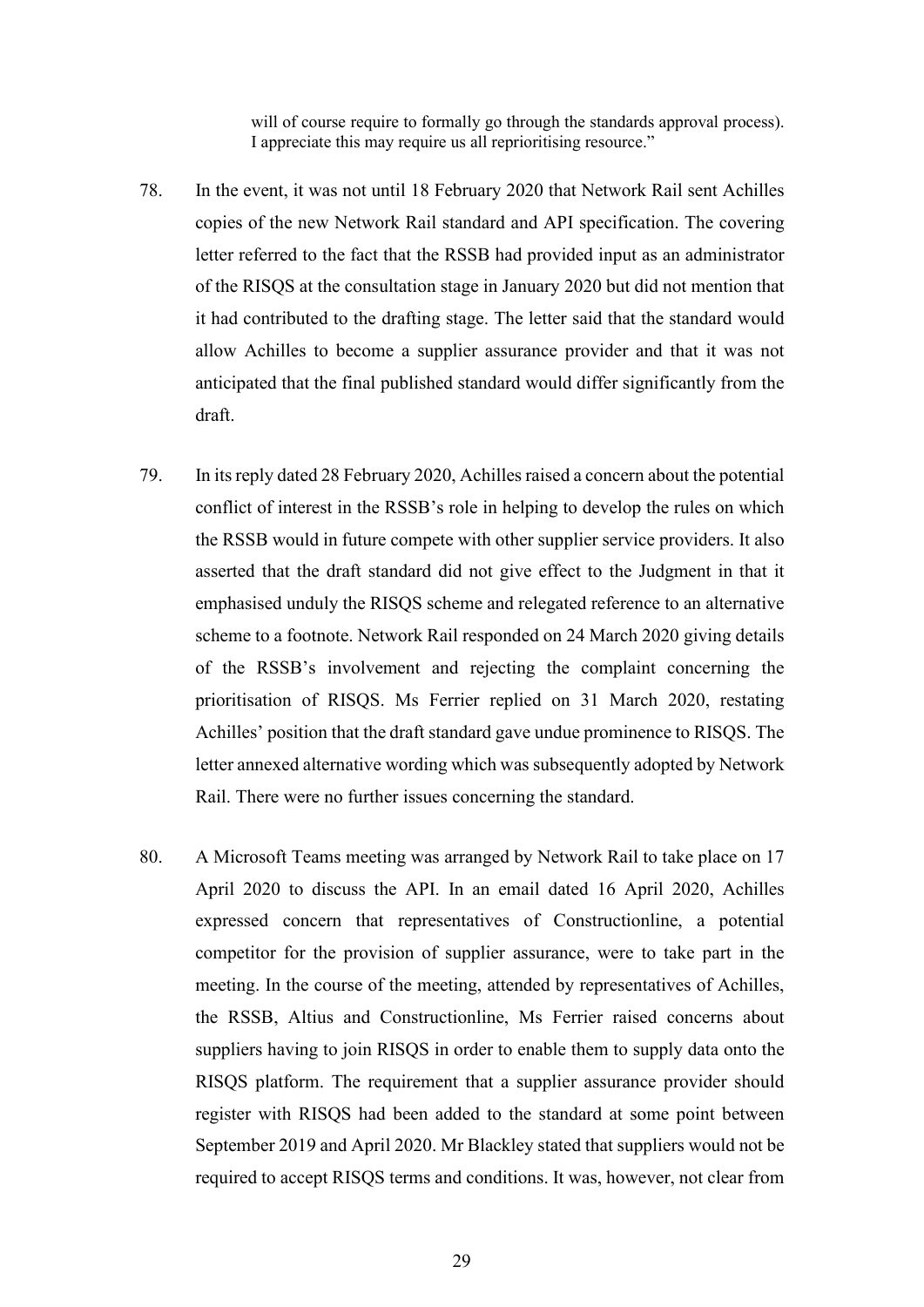the minute of the meeting whether the Altius representatives had agreed with this position. The minute also recorded that Mark Chamberlain on behalf of Achilles asked whether there would be a charge to suppliers to access the RISQS account. Altius commented that there would be a charge. Mr Blackley confirmed that there would be no charge. This issue was left unresolved at the meeting.

- 81. On 7 May 2020, Ms Ferrier emailed Mr Blackley to register Achilles' concerns at the way the Order was being implemented by Network Rail and her surprise at recent comments by Mr Blackley to the effect that he could not see how Achilles could compete with the RSSB whose role as to deliver what was best for the industry rather than to make a profit, comments which Ms Ferrier said reflected his evidence at the trial of the preliminary issue which was rejected by the Tribunal. Mr Blackley replied on 13 May 2020, rejecting the suggestion that there was any conflict of interest at play. In a further letter dated 20 May 2020, Achilles confirmed its agreement that it would not be necessary for suppliers to be registered with RISQS and that it would suffice for suppliers to have a unique identifier.
- 82. A month later, in a response dated 23 June 2020, Mr Blackley notified Achilles that, as a result of Achilles' concerns about the visibility of its data to competitors, Altius was creating what was called a "Sentinel API Aggregator" which would enable supplier assurance providers to feed their supplier data into the Aggregator to be checked for inconsistency and duplication without any sight of or review by the RSSB/Altius. Mr Blackley accepted in crossexamination that Achilles' concern about the visibility of its data to competitors was a reasonable one. Achilles agreed with the new approach as it made clear in a letter dated 13 July 2020.
- 83. The final API was sent to Achilles some five months later on 13 December 2020. Mr Blackley's oral evidence was that this delay was attributable to resource constraints affecting Altius.
- 84. Network Rail introduced the NR 302 Standard with effect from 5 September 2020.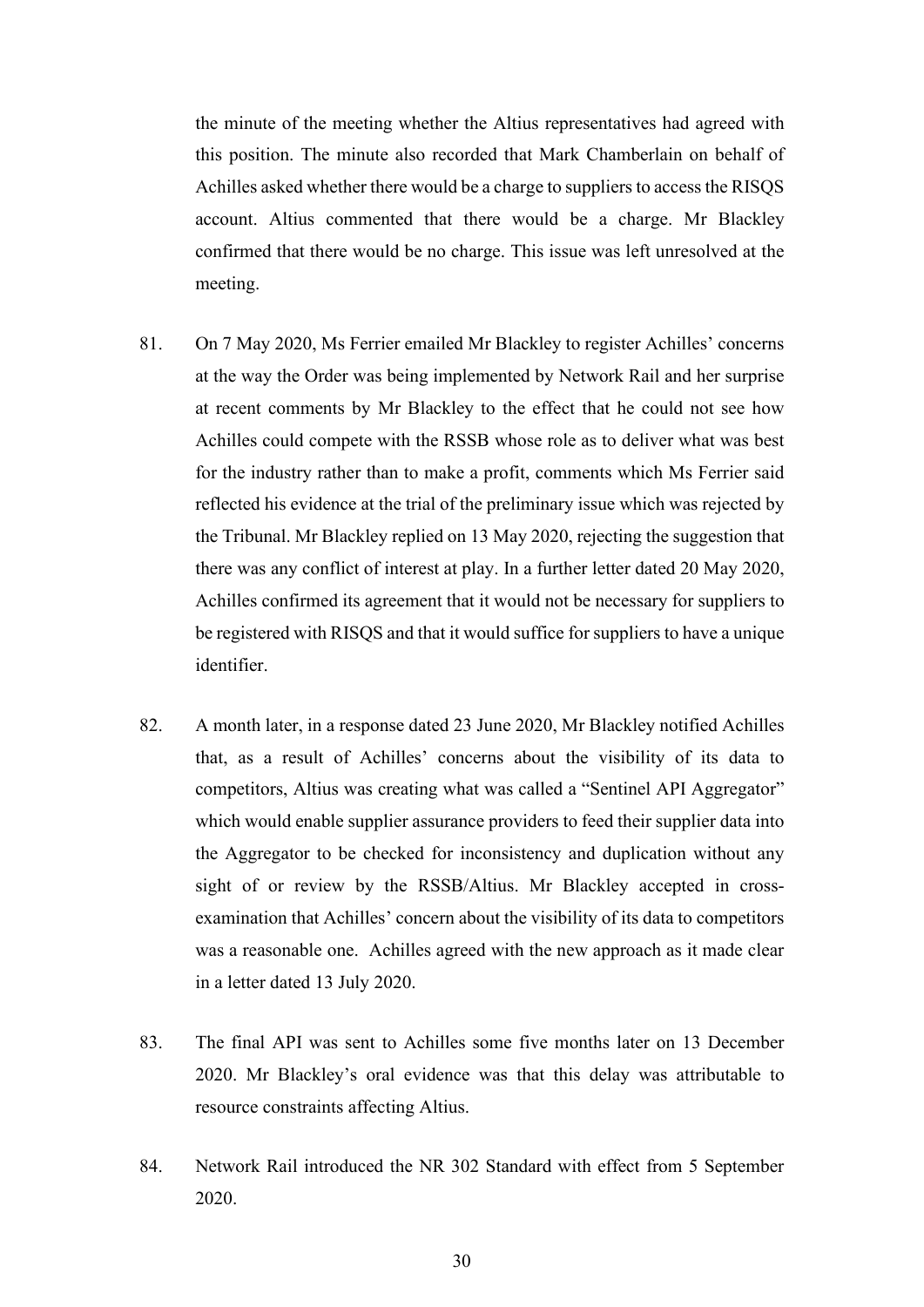- 85. In November 2020, an issue arose concerning the identity of the auditor responsible for auditing Achilles' compliance with the new standard. Network Rail appointed RD Professional Assurance Ltd ("RDPA"), a consultancy recently set up by Richard Sharp and Don Clarke, who had both been members of the RSSB RISQS business. Achilles questioned the appropriateness of this appointment on the basis that RDPA was not independent. RDPA's appointment was terminated by Network Rail in March 2021 on the ground that RDPA had a subscription from RISQS.
- 86. Mr Blackley suggested that the delays in the finalisation of the standard and the API were attributable to a lack of cooperation and the raising of unnecessary questions on the part of Achilles. We do not accept this analysis. We consider that, had the standard and API been designed openly and cooperatively from the start with Achilles as we believe would have been the case in the Counterfactual Scenario, the substantial delays that occurred would have been avoided. We consider furthermore that, taking into account the time which it took Network Rail to revise the standard and for Altius to finalise the API, Achilles could not have launched Link-Up any sooner than its actual launch date of April 2021. The issue of delay is considered further below in the context of the Counterfactual Scenario.

### **(5) Launch of Link-Up**

87. Link-Up was launched on 14 April 2021 (Link-Up rather than TransQ being the name now used by Achilles for its supplier assurance service) and since then, Achilles has been offering the service to the market. Prior to the launch date, in early 2020, Achilles had discussions with TfL. Although TfL eventually resolved to stay with RISQS, the Tribunal accepts Ms Ferrier's evidence that the fact that TfL, despite being a publicly owned infrastructure operator and signatory to the RISQS Charter, was sufficiently interested to have advanced discussions with Achilles was a positive indication that Achilles would be able to attract major buyers to its new service. Ms Ferrier was subsequently approached by two firms which provide consultancy services to railway suppliers who were interested in finding out more about Achilles' new offering and expressed dissatisfaction with the service provided by RISQS.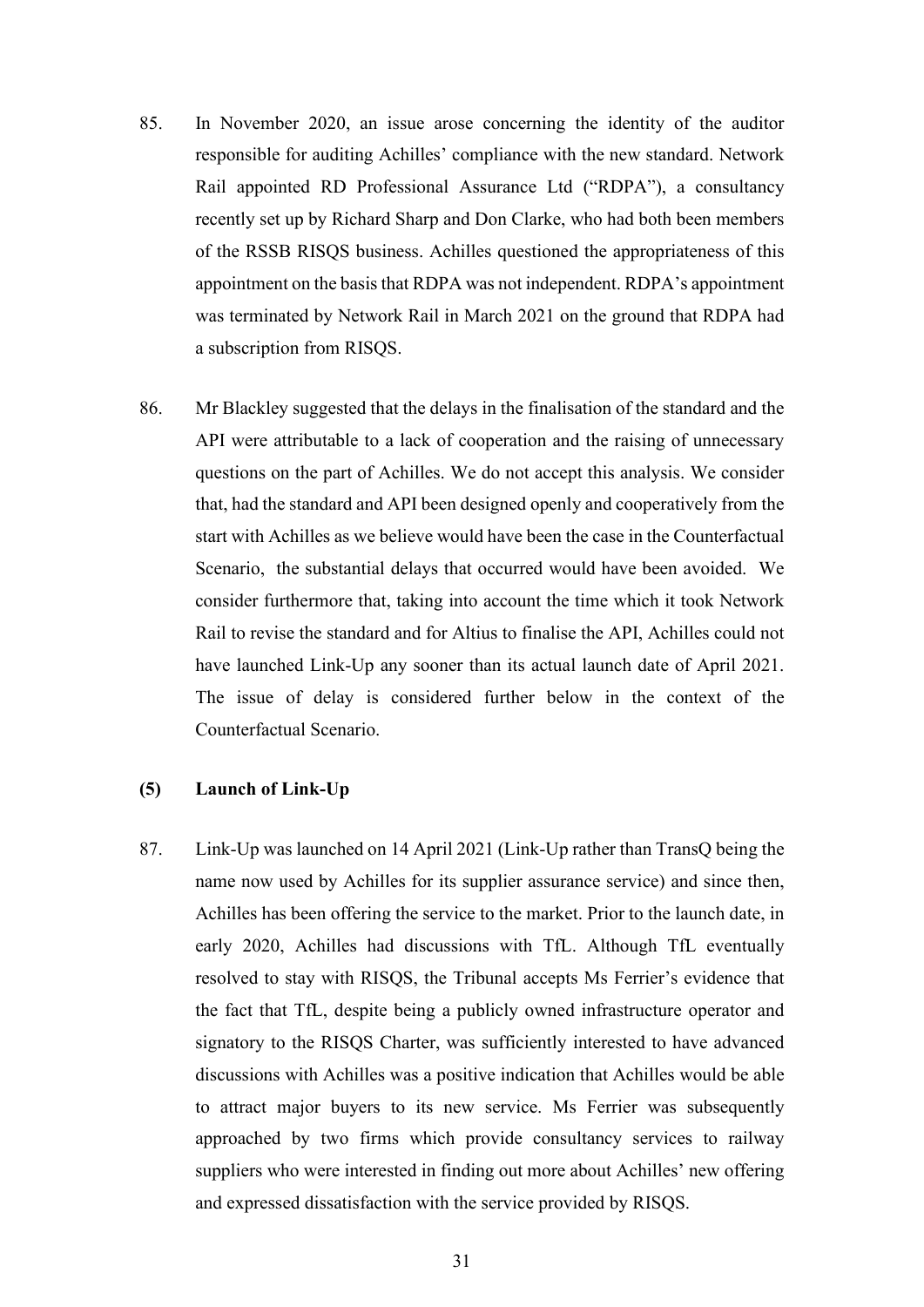- 88. By the time of the hearing, five buyer organisations had signed agreements with Achilles to have access to its platform: First Great Western ("FGW"), UK Power Networks, Mace, Dragados UK Limited and Walker Construction. [ $\mathcal{K}$ ].
- 89. FGW is a train operating company rather than involved in work on the railway infrastructure. Achilles has been able to interest First Group plc ("First Group"), FGW's parent company, in its supplier assurance and procurement service. Ms Ferrier's evidence, which the Tribunal accepts, was that:
	- (1) First Group has agreed to enter a contract with Achilles under which it will in future to mandate the use of Link-Up for all its suppliers.  $[\mathcal{K}]$ .
	- (2) Achilles has been working with First Group to develop a risk model based on the level of risk and the level of spend on each supplier to ensure the member package is suitable with higher risk suppliers going onto one of Link-Up's paying packages and low risk, low spend suppliers joining on the basic package.  $[\mathcal{K}]$ .
	- (3)  $[\times]$ . Currently FGW is accepting RISQS audit as proof of compliance for Sentinel.
	- (4) First Group was not willing to mandate the use of Link-Up as long as Achilles was not permitted by Network Rail to audit suppliers working on the Sentinel scheme. At present, First Group is accepting the RISQS audit as proof of compliance with Sentinel and the On-Track Plant Operations Scheme.  $[\mathcal{K}]$ .
- 90. UK Power Networks ("UKPN") is a large buyer in Achilles' UVDB (an acronym standing for Utilities Vendor Database) utilities community but it also uses rail suppliers. UKPN is still strategically deciding how to proceed with assurance in rail, given it now has a choice between RISQS and Link-Up. For the next 12 months, it will recognise supplier assurance from both RISQS and Link-Up whilst that review is undertaken.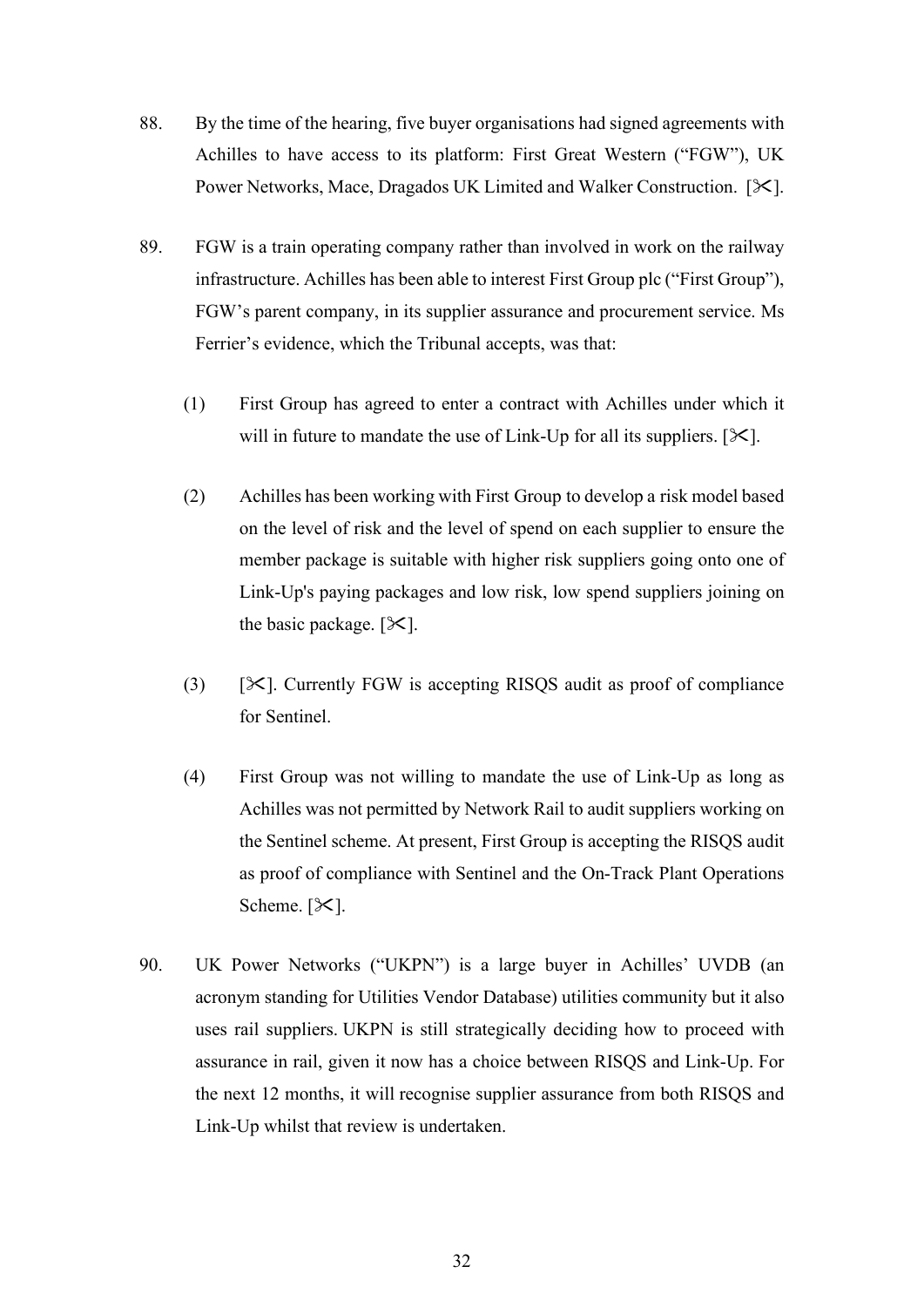- 91. Mace is a large construction company which has not historically had a large rail business but has formed a joint venture with Dragados to work on HS2 projects. Its construction suppliers are existing members of BuildingConfidence and UVDB, supplier assurance schemes operated by Achilles in other sectors. Ms Ferrier's evidence was that Achilles' recognition by Network Rail has enabled Achilles to offer a rail specific assurance service so that it can offer buyers a cross-industry service enabling them to manage their supplier assurance through one provider.
- 92. Dragados is the construction arm of a global infrastructure and engineering firm. It is involved in large rail projects, including cross-rail and other underground works. It has joined Link-Up because of its involvement in the joint venture with Mace. Dragados is not currently a buyer on RISQS.
- 93. Walker Construction is another construction company with a rail element to its business, although much smaller than Mace.  $[\mathcal{K}]$ . As well as being registered as a supplier on RISQS, Walker Construction is also a buyer on RISQS and is a Principal Contractor to Network Rail.
- 94. By the time of the hearing, 337 suppliers had registered with Link-Up of which 126 were on the Sentinel API Aggregator. Of those 126, three had passed the audit for Sentinel although the audits had not been performed by Achilles.

# **E. THE COUNTERFACTUAL SCENARIO**

95. In accordance with the legal principles set out earlier in this judgment (at paragraph 5 above), an assessment of Achilles' losses resulting from Network Rail's infringement of competition law requires a comparison to be made between the Counterfactual Scenario, the situation in which Achilles would have found itself in but for the infringement, and the situation Achilles has in fact found itself in. Specifically, this comparison requires the Tribunal to consider what would have happened if Network Rail had not imposed the RISQS-only rule or behaved otherwise unlawfully but had treated Achilles's supplier assurance service as equivalent to RISQS, save that Network Rail would have been entitled to mandate the use of RISQS by its direct suppliers.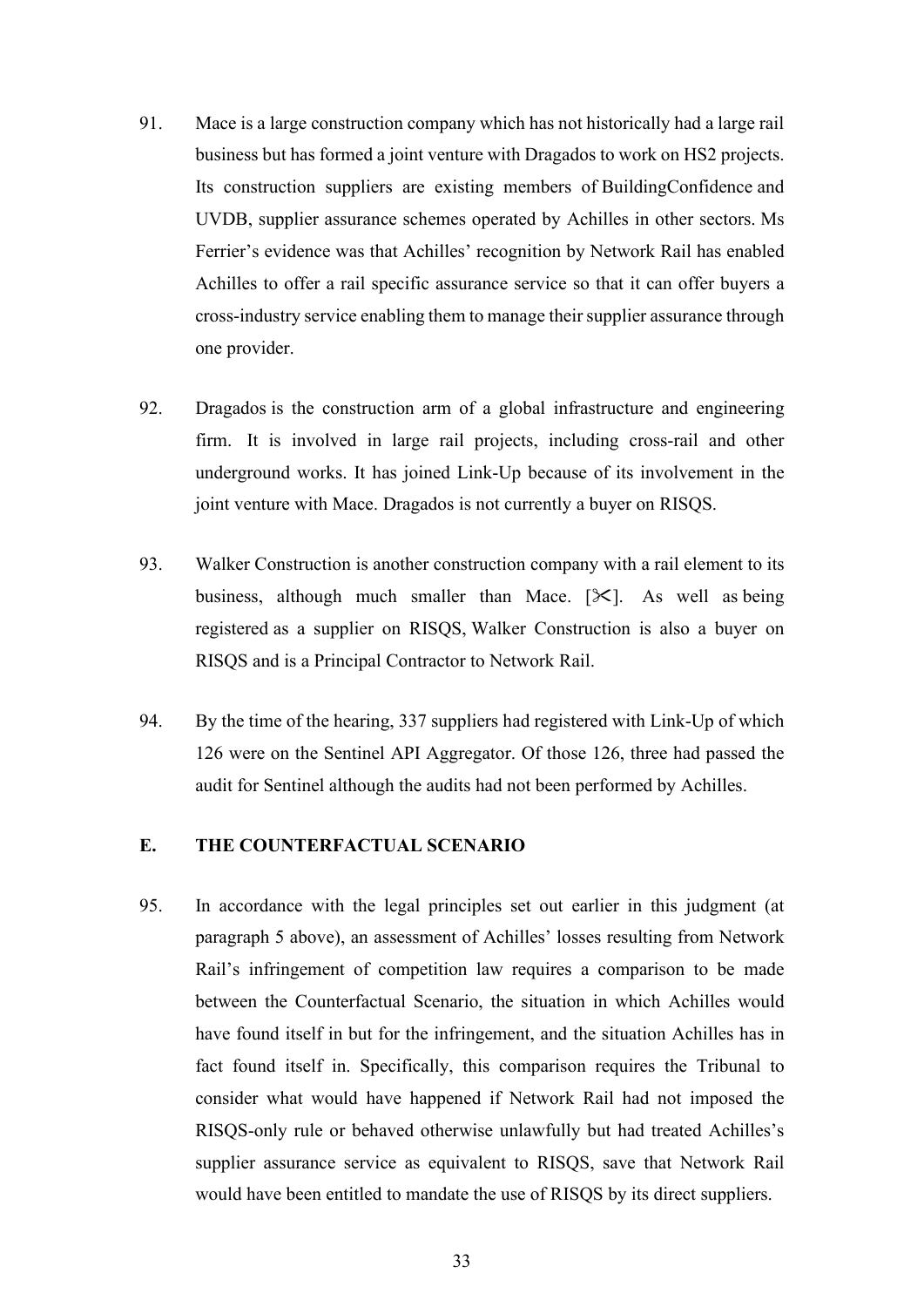- 96. The parties' competing contentions with regard to the Counterfactual Scenario gave rise to the following main issues:
	- (1) When would Achilles have launched its alternative supplier assurance service?
	- (2) Which party would have had the advantages of incumbency in the Counterfactual Scenario?
	- (3) Is the experience of Achilles JQS in the Nordics a valid comparator for what would have happened to Achilles in the Counterfactual Scenario?
	- (4) How many buyers and suppliers would Achilles have retained in the Counterfactual Scenario?
- 97. These issues are considered in turn below.

# **(1) The launch date**

# *(a) The parties' contentions*

- 98. Achilles' case was that, in the Counterfactual Scenario, Achilles could have continued to provide supplier assurance to the GB rail industry from 1 May 2018 and thus it has lost three years of business. This is on the basis that Achilles was at all material times open about its intention to continue to compete in the market and that realistically Network Rail needed to have had in place the necessary standards and an API (if specified) to facilitate competition from Achilles. The only remaining step would have been the processing of Achilles' application under the standard and carrying out the necessary audit of Network Rail which could have been completed prior to 1 May 2018.
- 99. Network Rail's case was that in the Counterfactual Scenario there would have been a two-year delay in the launch of Link-Up. This was on the basis of the following contentions: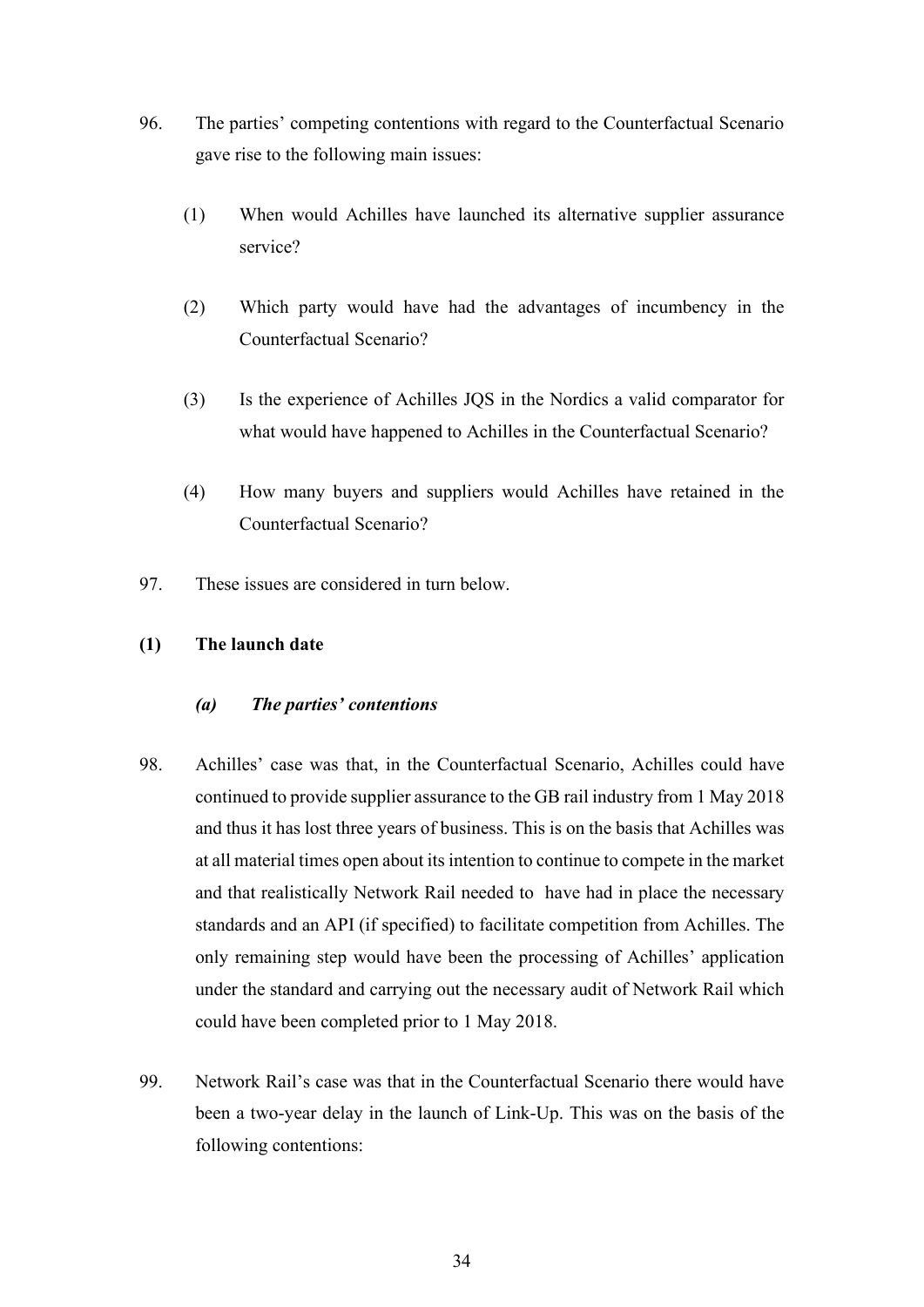- (1) It would not have been reasonable for Achilles or any other competing supplier assurance provider to have expected Network Rail to already have a technical system and structure in place immediately catering for more than one supplier assurance provider to provide assurance in respect of works carried out on Network Rail's managed infrastructure, given the costs and resources involved, on the off-chance that a second supplier which met Network Rail's stringent safety criteria came forward.
- (2) By Ms Ferrier's own admission, Achilles had not given "too much thought" to the formal and technical requirements involved in providing an alternative supplier assurance service. Achilles was aware of the safety critical aspects of RISQS and Link-Up in the GB rail industry and was aware or should reasonably have known that interoperability would be a pre-requisite to having more than one supplier assurance provider active in the industry and should therefore have been proactive in discussing interoperability requirements with Network Rail. It was not until 21 March 2018 that Achilles wrote to Network Rail formally to request realistic to expect Achilles to have been able to offer a viable supplier assurance service to buyers and suppliers in the industry from 1 May 2018.
- (3) Even if the RISQS-only rule in its original form had not existed, there would not have been any interoperability system in place. Network Rail's preferred option (also foreshadowed in the Judgment) was using a distinct part of the RISQS platform as its nominated platform into which data from other supplier assurance providers would integrate through an API feed. Network Rail provided a draft API to Achilles on 18 February 2020 and there were meetings at which Achilles raised questions relating to the API. At a meeting on 17 April 2020, Achilles confirmed it had all the information required to develop the API.
- (4) However, Achilles subsequently told Network Rail it was unwilling to accept RISQS as nominated platform. Although not required to do so, Network Rail chose to devise an alternative approach which it started to develop around mid-May 2020 and this involved a so-called API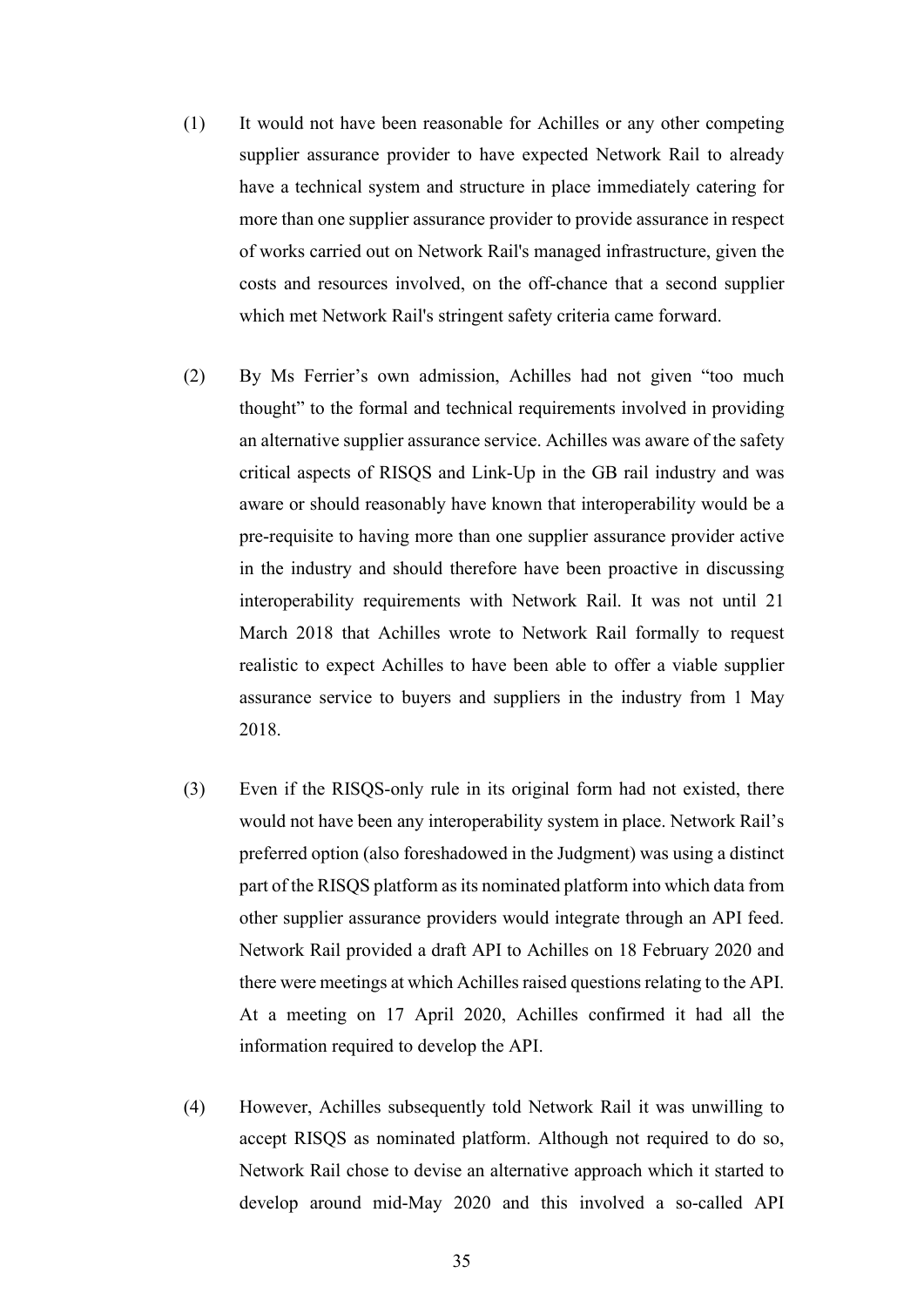Aggregator. The API to be used with the API Aggregator (which Network Rail commissioned and had designed and built by Altius) was provided to Achilles on 13 December 2020. Achilles started to develop its API and was ready to be audited in respect of the API solution and more generally in the second half of March 2021.

- (5) Accordingly, the time between Achilles being provided with the initial API and being ready to be audited was around 13 months. It would not likely have been a smooth transition in the counterfactual with Achilles raising concerns over Network Rail's proposed interoperability solutions thereby giving rise to similar delays as experienced in fact.
- 100. Achilles' response to Network Rail's submissions was that the fact that Network Rail took from September 2019 to December 2020 to put in place the NR 302 Standard and API Specification was due to Network Rail's conduct in: (a) acting unduly slowly; (b) allowing Achilles commercial competitors, Altius and RSSB, undue influence over the process; (c) failing to consult at an early stage with Achilles so as to identify potential issues with the standard and API; (d) allowing Achilles' commercial competitors, Altius and RSSB, to prepare an unacceptable API specification; and (e) allowing Altius to take six months to prepare an alternative API specification. It can be inferred that, had Network Rail started the process of amending its standards in September 2017, it could, acting reasonably, have had an API in place in time for Achilles to continue to provide supplier assurance without interruption after 1 May 2018.

# *(b) The Tribunal's assessment*

- 101. These submissions give rise to issues as to the date by which Network Rail realistically needed to set in motion the requisite regulatory and technical changes to enable Achilles to compete and as to how long it would reasonably have taken for these changes to be made.
- 102. As to first of these issues, it is, in the Tribunal's view, a corollary of its finding in the Judgment that Network Rail infringed competition law by restricting competition through the imposition of the RISQS-only rule that, in the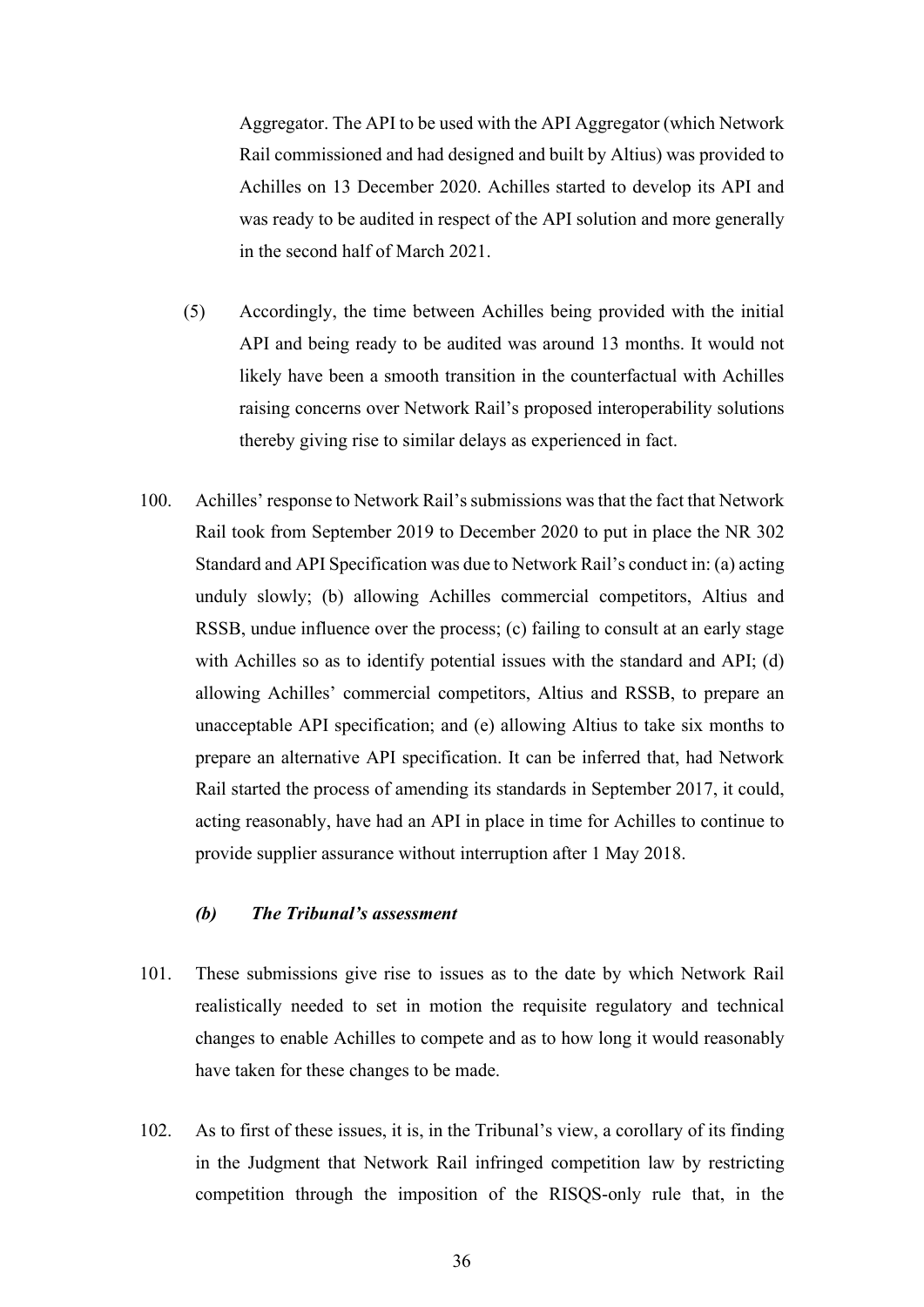Counterfactual Scenario, it may be assumed that Network Rail would have taken reasonable steps to resolve any regulatory or technical issues preventing other providers from competing with the RSSB's RISQS service from 1 May 2018 onwards. In the Tribunal's judgment, it must have been clear to Network Rail from October 2017, if not earlier, that Achilles intended to continue to provide supplier assurance services to the GB rail industry

- 103. The changes that were eventually made to Network Rail's standard to enable Achilles to compete were straightforward and could have been made within a few weeks, as agreed internally by Network Rail the day before the hearing in September 2019.
- 104. With regard to the API specification, the Tribunal does not accept Network Rail's case that it was primarily incumbent on Achilles to be proactive in discussing interoperability with Network Rail. In the Counterfactual Scenario it is to be assumed that Network Rail would have been so proactive. The Tribunal considers that it was for Network Rail, as the owner and operator of the GB rail structure, to be proactive in taking the necessary steps to ensure interoperability between the supplier assurance schemes and its own systems. The Tribunal accepts Achilles' case that the delays in achieving a satisfactory specification were not its fault and were the result of avoidable delays occasioned by Network Rail's failure to consult at an early stage with Achilles so as to identify potential issues with the standard and the API, by allowing Achilles commercial competitors, Altius and RSSB, to prepare an unacceptable API specification and by allowing Altius to take six months to prepare an alternative API specification.
- 105. It follows, in the Tribunal's judgment, that in the Counterfactual Scenario Achilles would have been able to continue to offer a fully integrated supplier assurance service to the GB rail industry in competition with RISQS from 1 May 2018 onwards.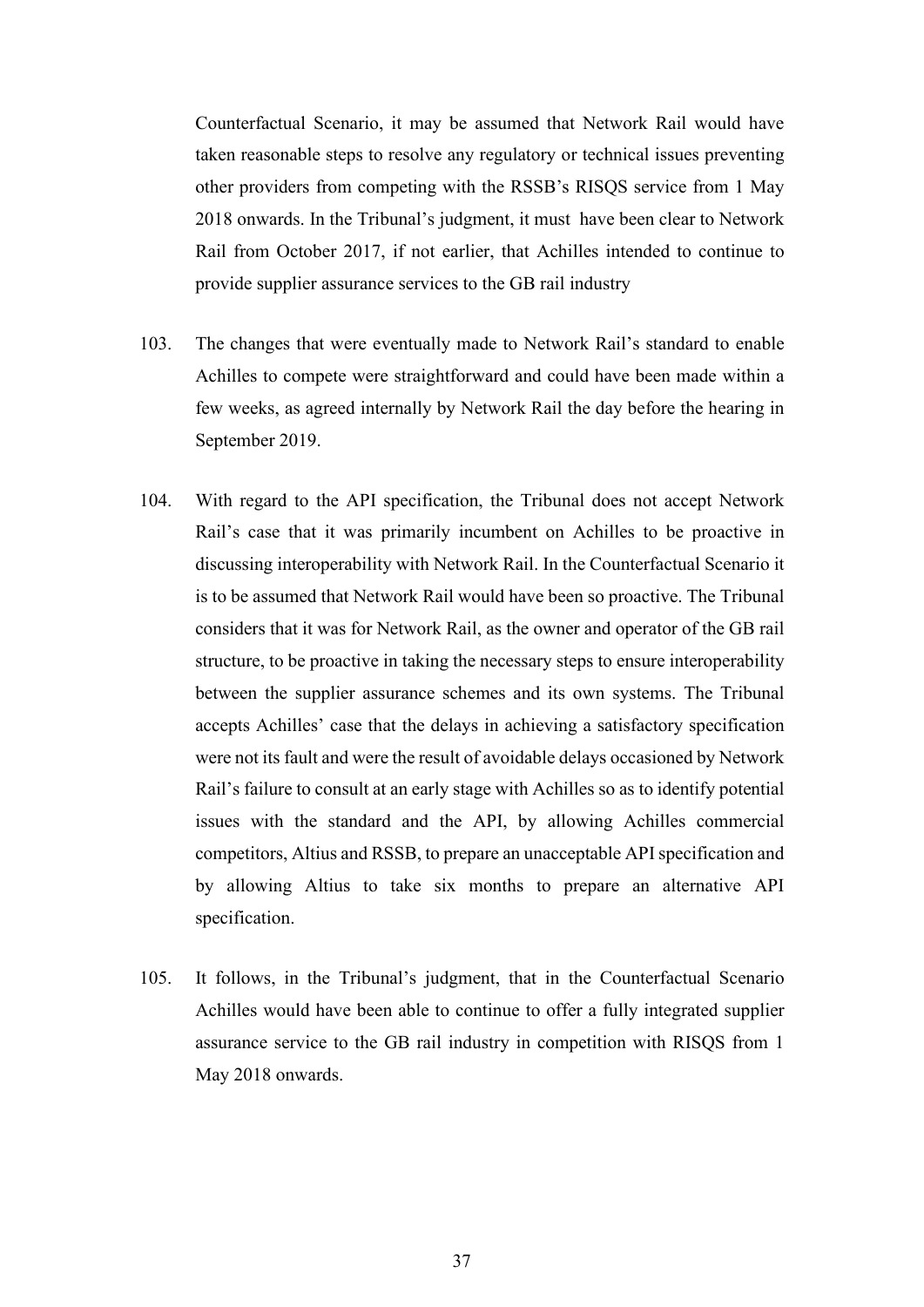#### **(2) Incumbency**

- 106. Achilles relied on its status as incumbent in the provision of supplier assurance services to the GB rail industry in support of the analogy which it sought to draw between its situation in the Counterfactual Scenario and the experience of Achilles JQS as incumbent in Northern Europe.
- 107. In her witness statements, Ms Ferrier relied on the following features of supplier assurance in support of the contention that Achilles was the incumbent:
	- (1) The fact that assurance contracts are a subscription arrangement rolling over each year means that customers are generally content to renew an existing service that they are broadly happy with, rather than shopping around owing to natural customer inertia. It is convenient for supplier customers to enter its main data once (in year 1) and to renew and update that data relative to starting afresh on a new scheme. It receives automated renewal notices and its subscription payment is set-up with Achilles requiring no changes with accounts. If a supplier moves to another scheme, it will incur a new subscription payment and have to go through the process of entering or exporting its data. For a buyer customer, using a single supplier assurance scheme as its assurance provider for the whole of its supply chain, a number of practical issues arise in moving schemes. As the supplier subscriptions renew throughout the year, either a buyer must migrate the supply chain one-by-one over a 12-month period (therefore using two schemes for a period), or move its suppliers on a single date with the result that suppliers will incur a second subscription charge for the balance of its existing membership period.
	- (2) Under the concession contract model, Achilles maintained direct contracts with the scheme members and also owned the systems upon which it operated.
	- (3) In a safety-critical industry such as rail, there is a value in the assurance provider being "tried and tested". In May 2018, there was only one "tried and tested" provider of supplier assurance in the GB rail industry, namely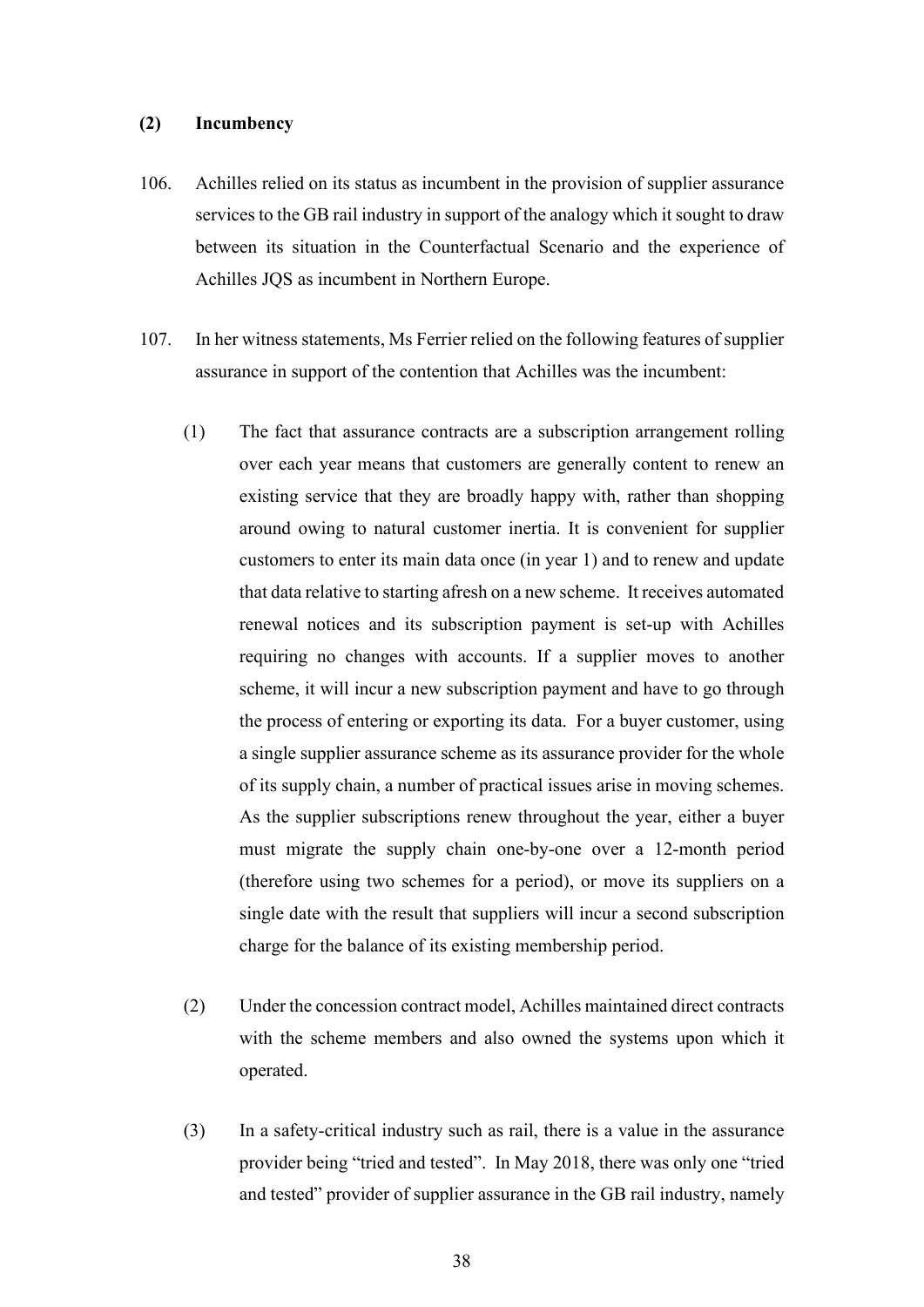Achilles. By May 2018, Achilles had been servicing rail industry customers with rail assurance for over 20 years. A key part of the service offered by Achilles and the RSSB is an audit function, in which auditors attend a supplier's premises, often for days on end, and scrutinise their competence and compliance. A long-standing industry supplier who depends on audit approval to pre-qualify for contracts which represent its core business will place real value on an audit service which it knows and trusts and so which it can rely upon to deliver a fair and accurate report on its credentials. The procurement and assurance managers operating at buyer customers, in particular larger customers with diverse supply chains, would know and trust the Achilles' audit team and perceive them to be experts in the field.

- (4) The RSSB's RISQS scheme was a more complex, untested model following a re-structuring and procurement of the contract for separate IT and audit services. The audit function was also to be provided by Capita, a company with no technical rail audit experience at all. Colas Rail, a major buyer, made clear that it was apprehensive about RSSB managing the service (see paragraph 26 above).
- 108. Mr Blackley in his witness statement contended that it was the RSSB's RISQS that would have been seen as the established and incumbent scheme and that the majority of suppliers would be unlikely to switch unless buyers did so in first place and that none of the main buyers planned to switch to Achilles. Network Rail also relied on a reference in the Judgment to the RSSB's RISQS being in the position of the incumbent and on Mr Parker's evidence at the trial of the preliminary issue to the effect that Achilles would be market entrant, not the incumbent.
- 109. In his report in reply to Mr Law, Mr Parker expressed the view that neither party could be considered to have been the sole incumbent.
- 110. The Tribunal agrees with this assessment. In the Tribunal's view, the debate as to whether one or other party would be better characterised as the incumbent is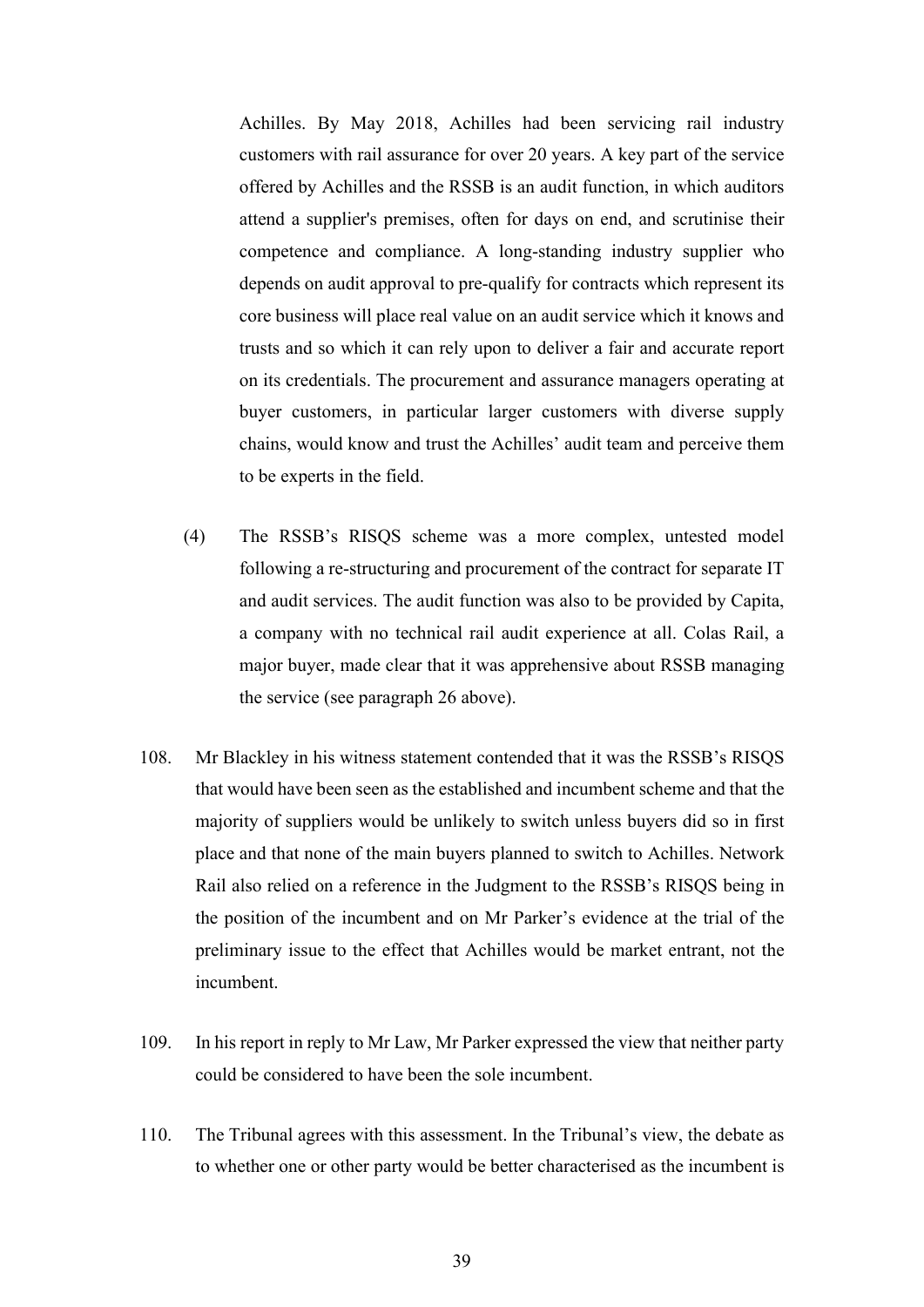sterile. In the Counterfactual Scenario, neither scheme would have had a clear advantage as incumbent. This is for the following reasons:

- (1) Both schemes had some advantage in terms of a recognised brand name. The RSSB's RISQS had the benefit of the current RISQS name which had been around in the market for some four years. Achilles would have had the benefit of the Link-Up name which had been used from 1997 to 2014, despite the existence of some negative "baggage" associated with this name, as recognised internally by Achilles in March 2018.
- (2) Under the terms of the Concession Agreement, both parties would have had a copy of, and the right to use, information submitted by suppliers.
- (3) Achilles had existing direct contractual and commercial relationships with buyers and suppliers, although it did not adduce any evidence from buyers or suppliers as to the strength of those relationships whereas Network Rail adduced evidence from suppliers and buyers who were critical of Achilles' services. The evidence of Darren Matthews, group compliance director of Readypower, that Achilles did not listen to engage with suppliers. The evidence of Adam Berwick on behalf of Balfour Beatty was that there was limited engagement by Achilles compared with the engagement of the RSSB's RISQS. The evidence of Amanda Bate, head of compliance at Fusion People, was similarly that the RSSB's RISQS is more responsive to customers and more thorough than Achilles' RISQS service had been. This evidence was responded to by William Nelson, global head of Audit at Achilles, who adduced evidence of broadly positive customer feedback regarding Achilles' audit services. Ms Ferrier referred to the fact that the RSSB itself was very keen for Achilles to win Lot 2 to provide the audit service in the RSSB's procurement exercise in 2017. Moreover, there appear to have been concerns among suppliers, and within the RSSB itself, as to Capita's ability to carry out the audit function (see paragraph 63 above).
- (4) Whether suppliers wished to be registered on the RSSB's RISQS or Link-Up, it was necessary for suppliers to take active steps rather than simply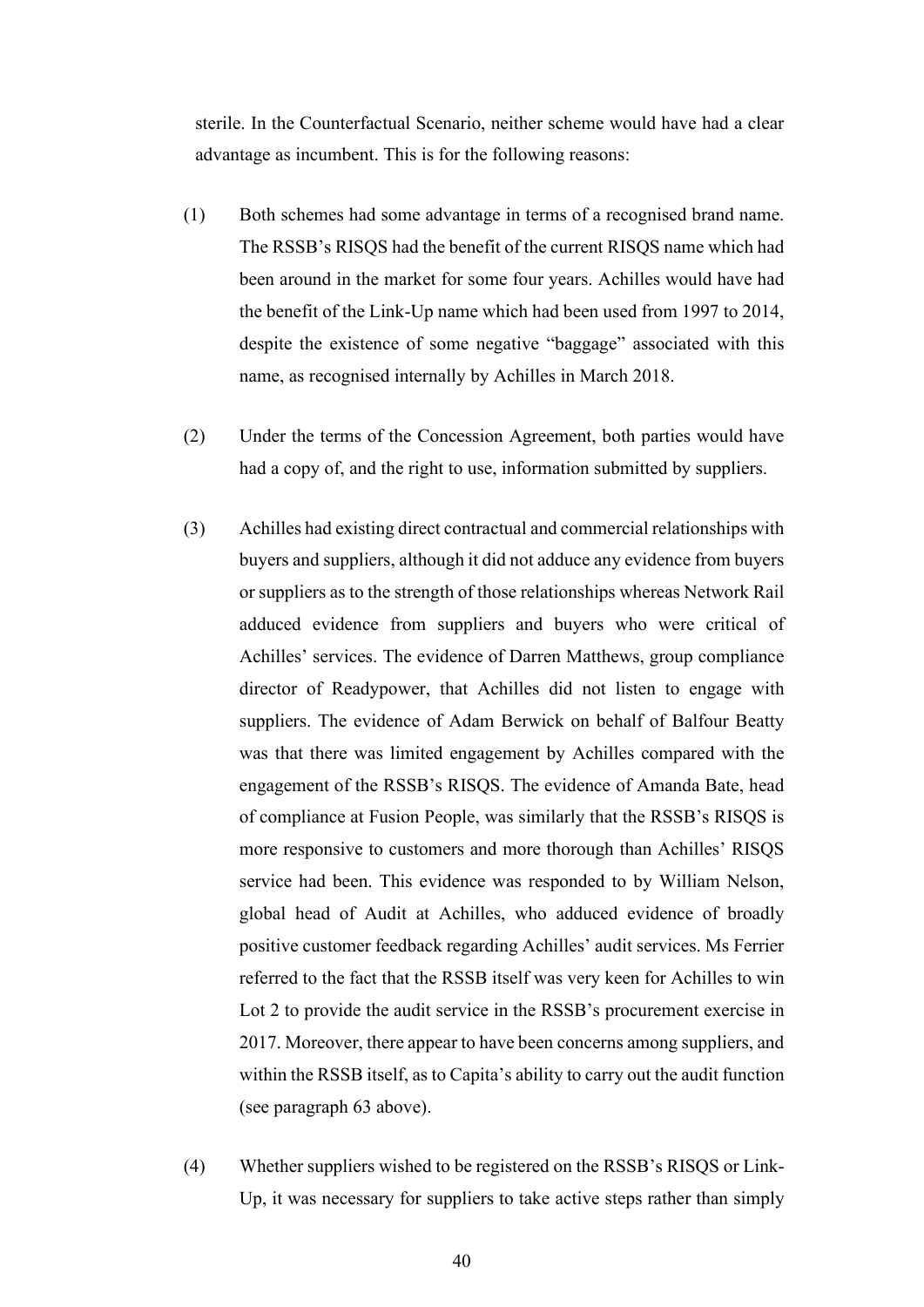allowing a subscription to renew itself automatically. In order to avoid their data being wiped from the RSSB's RISQS scheme, suppliers had to log into the new platform leading some suppliers to complain to the RSSB that the transition was not completely seamless. For the Link-Up Scheme, it was necessary for buyers and suppliers to sign up to modified terms and conditions, removing references to RISQS.

(5) There was some discontinuity between the scheme run previously by Achilles under the RISQS brand and the RSSB's scheme after 1 May 2018 as there would have been between Achilles' RISQS scheme and the Link-Up scheme in the Counterfactual Scenario. A large volume of data needed to be transferred from Achilles to the RSSB which was done in three phases between 29 March and 11 May 2018 thus Achilles' Link-Up would not have been completely live until 11 May 2018 at the earliest. The transfer excluded information obtained from third party sources with the result that a buyer switching to the RSSB's RISQS would not see the same information as before. The existing Achilles RISQS platform became a "ghost platform" with information directing buyers and suppliers to a new platform as described by Ms Ferrier on 9 March 2018.

### **(3) Use of Achilles JQS as a comparator**

- 111. As noted above, Achilles contends that the performance in the Nordic oil and gas sector of its established supplier assurance scheme (known as "Achilles JQS"), when faced with competition from a new entrant, is the best available point of comparison for what would have happened to Achilles in the Counterfactual Scenario.
- 112. Achilles has operated Achilles JQS since 1990. Similarly to the GB rail industry, Achilles was the sole operator of supplier assurance schemes in the oil and gas industry in Northern Europe for more than 20 years. In 2016, a group of oil and gas operators in Northern Europe, which had used Achilles' supplier assurance scheme as buyers until then, decided to set up an alternative assurance scheme to be administrated by an association of operators of the Norwegian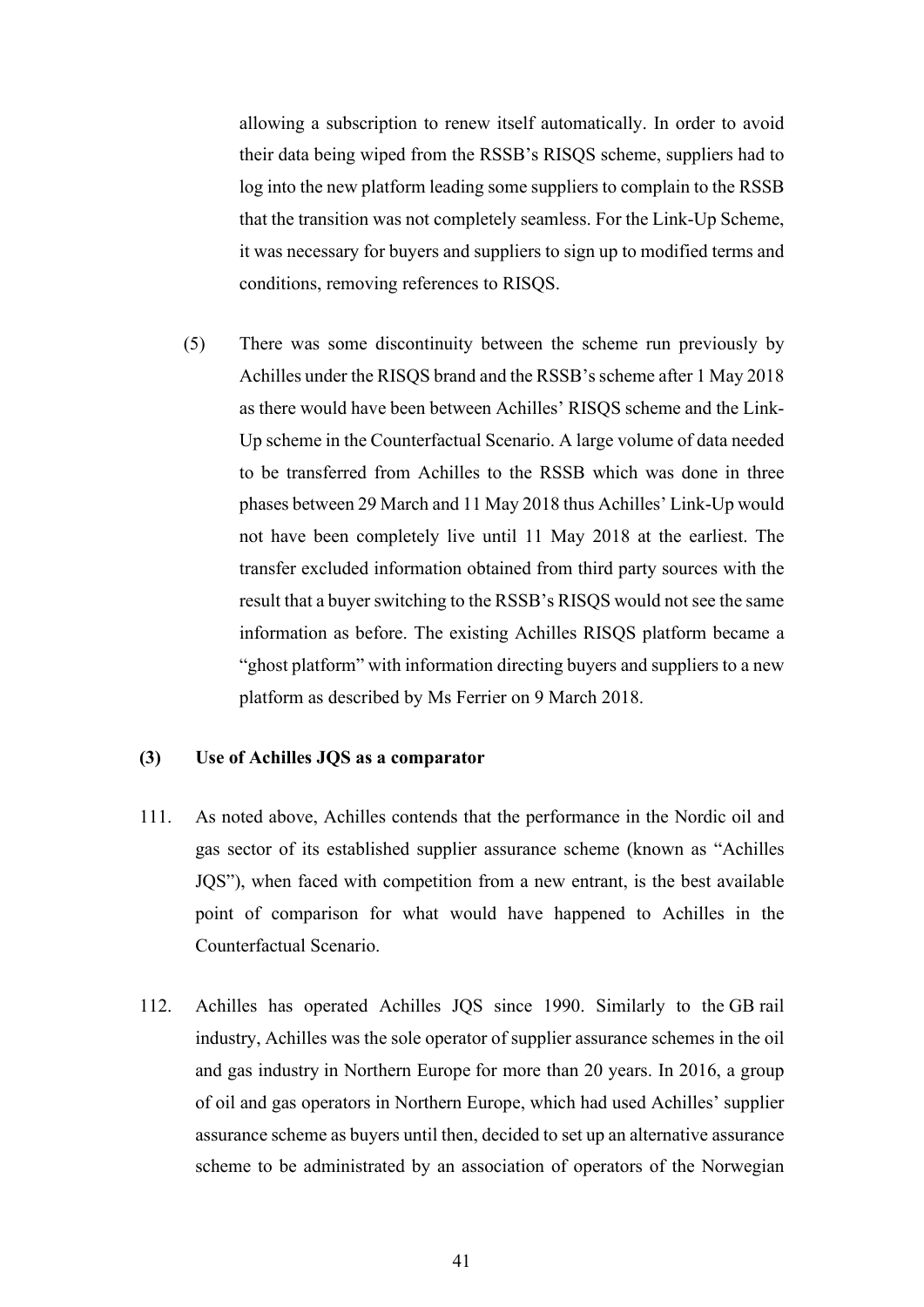Continental shelf known as EPIM ("EPIM JQS"). EPIM JQS went then live in January 2019.

- 113. The market was then presented with a choice between the Achilles JQS scheme, as the incumbent scheme with many buyers but without the buying organisations which had joined EPIM JQS, and EPIM JQS. After two years, Achilles JQS had retained 61 buyers, down from 112 in the period prior to January 2019. Its supplier volumes reduced from 3,474 in January 2019 to 2,859 in January 2020 and 2,576 in January 2021. After a decrease in the number of suppliers down to 82% in January 2020, the number has risen back to 90% in 2021. Revenue from suppliers has reduced moderately from around £1.9 million in January 2019 to £1.46 million in January 2021 (around 77% of the total in January 2019).
- 114. Achilles relies on these figures as evidence of the value of incumbency. Ms Ferrier's evidence was that buyers chose to stay with Achilles JQS because they like and know the scheme and saw no reason to change. Suppliers stayed with Achilles JQS out of inertia and because a significant buyer continued to use Achilles JQS.
- 115. In his expert report, Mr Parker adopted the retention figures achieved by Achilles JQS to show what would have happened in the Counterfactual Scenario. He considered that the data from Achilles JQS suggest that suppliers are more likely than buyers to multi-home across different supplier assurance schemes, once a new scheme enters the market, on the basis that they perceive value in being members of more than one scheme. Whilst it lost almost 50% of its buyer base, Achilles JQS experienced a reduction of less than 30% in its supplier base as of January 2021. This suggested that many suppliers retained access to both supplier assurance schemes, presumably in order to reach a wider range of buyers.
- 116. Network Rail submitted that Achilles' reliance on Achilles JQS experience in the Nordics as a comparator with its position in the Counterfactual Scenario was misconceived given the significant factual differences between the two situations.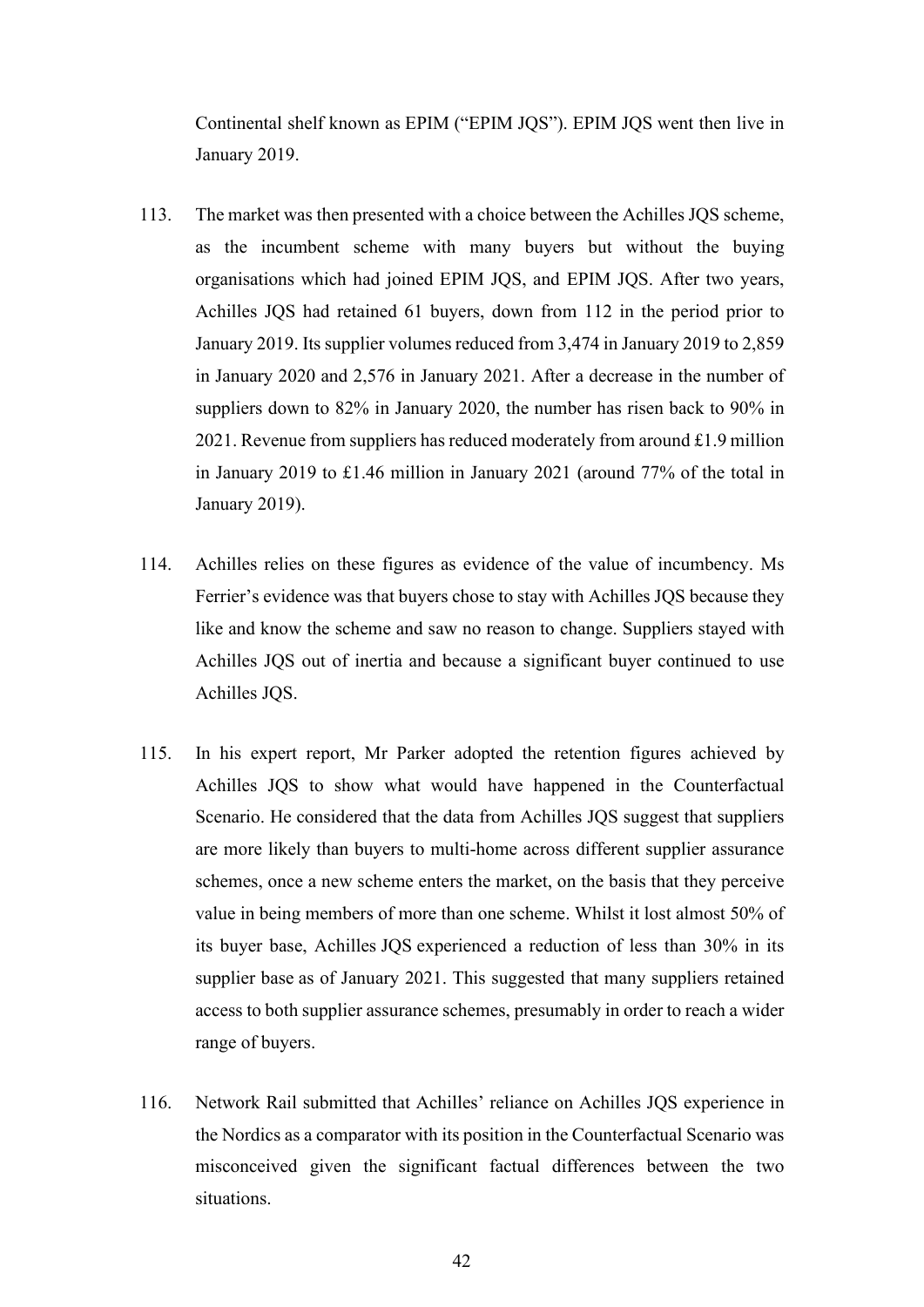- 117. In his closing submissions, Mr Woolfe, Counsel for Achilles, made clear that the position of Achilles JQS in the Nordics was not intended to serve as an exact analogy with the situation of Achilles in the Counterfactual Scenario in this case. Indeed, Mr Woolfe went so far as to accept that an analogy could be drawn between the position of Achilles in the Counterfactual Scenario as the entrant in the market and EPIM JQS rather than between Achilles and Achilles JQS as the incumbent.
- 118. There are clearly material differences between the Counterfactual Scenario and the situation of Achilles JQS in the Nordics. These include, in particular, the following:
	- (1) The fact that, in the Nordics in January 2019 Achilles JQS was unambiguously the incumbent provider facing a competitive challenge from a new entrant. In the Counterfactual Scenario Achilles in May 2018, though it had some incumbent advantages, was in a much weaker position, offering a scheme, Link-Up, in competition with RISQS which was the established scheme of choice in GB rail.
	- (2) In the Nordics there is no organisation equivalent to Network Rail, controlling access to its infrastructure and in a position to mandate the use of RISQS to its direct suppliers.
	- (3) Achilles JQS, unlike Achilles in the Counterfactual Scenario, was not subject to perceived contractual constraints on its ability to market its new scheme.
	- (4) Whereas in Northern Europe Achilles JQS's contracts with buyers and suppliers could simply continue for the same Achilles JQS service on entry of EPIM JQS, this would not have been the case in the Counterfactual Scenario where positive action on the part of buyers and suppliers was necessary to enter the Link-Up scheme.
	- (5) The fact that in the Nordics, buyers who want their supply chain audited cannot use EPIM JQS. Only oil-field operators (i.e. the membership of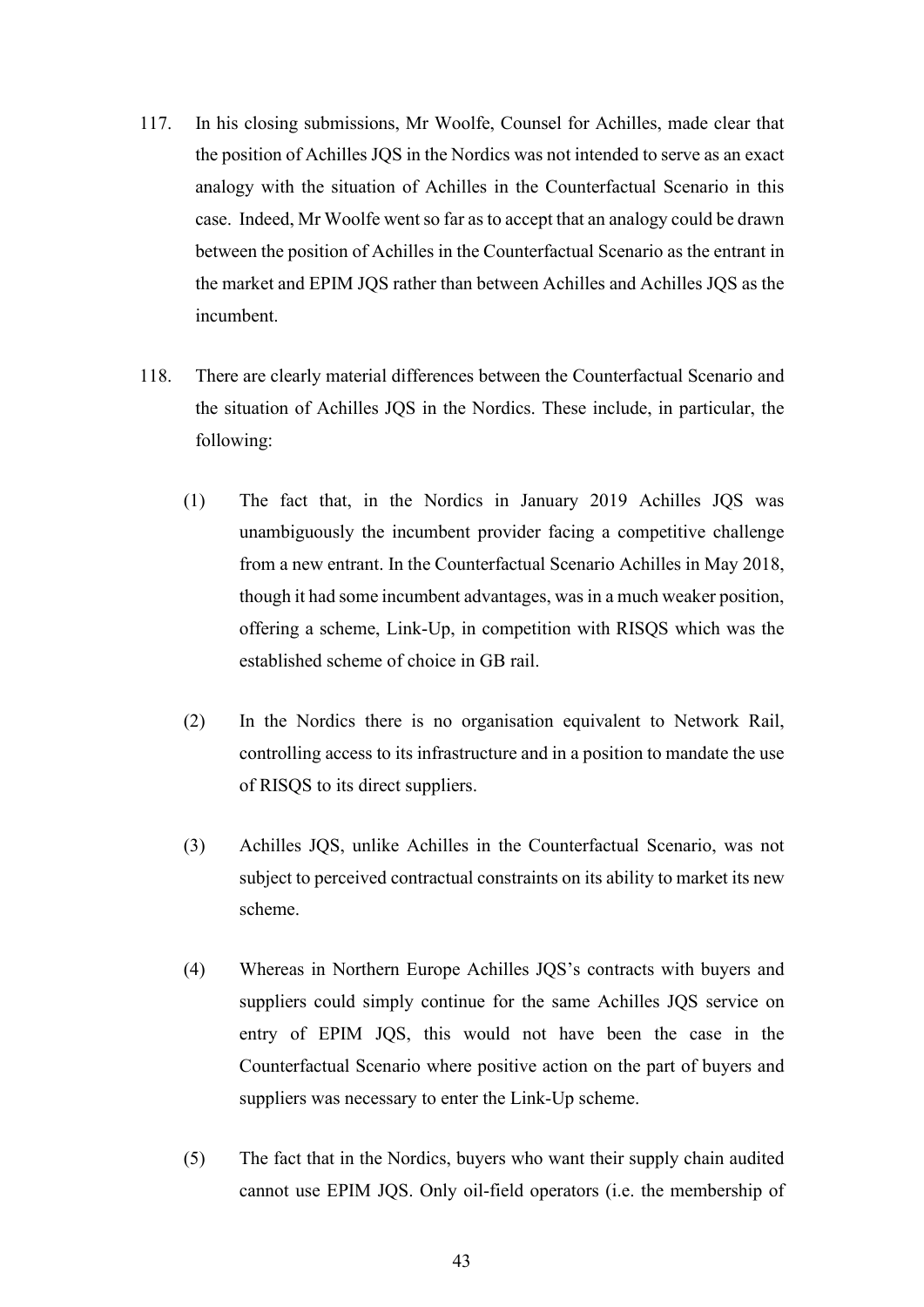EPIM JQS) can request audits within EPIM JQS. Buyers who are not operators and who want to audit their supply chain need to stay on Achilles JQS; suppliers wishing to serve them would have to stay on Achilles JQS as well.

- (6) Buyers pay for the audits of their suppliers so there would be less costs to suppliers in multi-homing in the Achilles JQS situation than in the Counterfactual Scenario.
- (7) As noted by Ms Ferrier, EPIM members who are also main buyers would have a vested interest in making the EPIM JQS scheme work. In the Counterfactual Scenario, buyers and suppliers had no equivalent interest in ensuring the success of RISQS.
- 119. Network Rail also relied on the fact that Achilles JQS had broader geographic coverage compared with EPIM JQS (therefore any customers requiring broader geographic coverage not offered by EPIM JQS would have needed to stay with Achilles JQS) whereas both RISQS and Link-Up related to GB rail. Mr Gjertsen was called as a witness to rebut the assertion that the geographical reach of Achilles JQS was wider than that of EPIM JQS. His evidence was that Achilles JQS remains focused on Norway. Out of 66 buyers registered with Achilles JQS, all but six have a location in Norway. Of those six, four are based in Denmark but the Danish oil market is very small in comparison with Norway and makes up less than 3% of activity on Achilles JQS. The Tribunal accepts that the more limited geographic range of Achilles JQS did not per se invalidate the comparison with Achilles in the Counterfactual Scenario.
- 120. In the Tribunal's view, the significant factual differences between the situation of Achilles JQS in the Nordics in January 2019 and that of Achilles in the GB rail industry in May 2018 are nevertheless such that the numbers of buyers and suppliers retained by Achilles JQS cannot be taken as a reliable indication of the numbers of buyers and suppliers that would have been retained by Achilles in the Counterfactual Scenario. In the Tribunal's view, the evidence of what happened to Achilles JQS does not go beyond illustrating the fact that (as was common ground) suppliers are likely to be more ready to multi-home than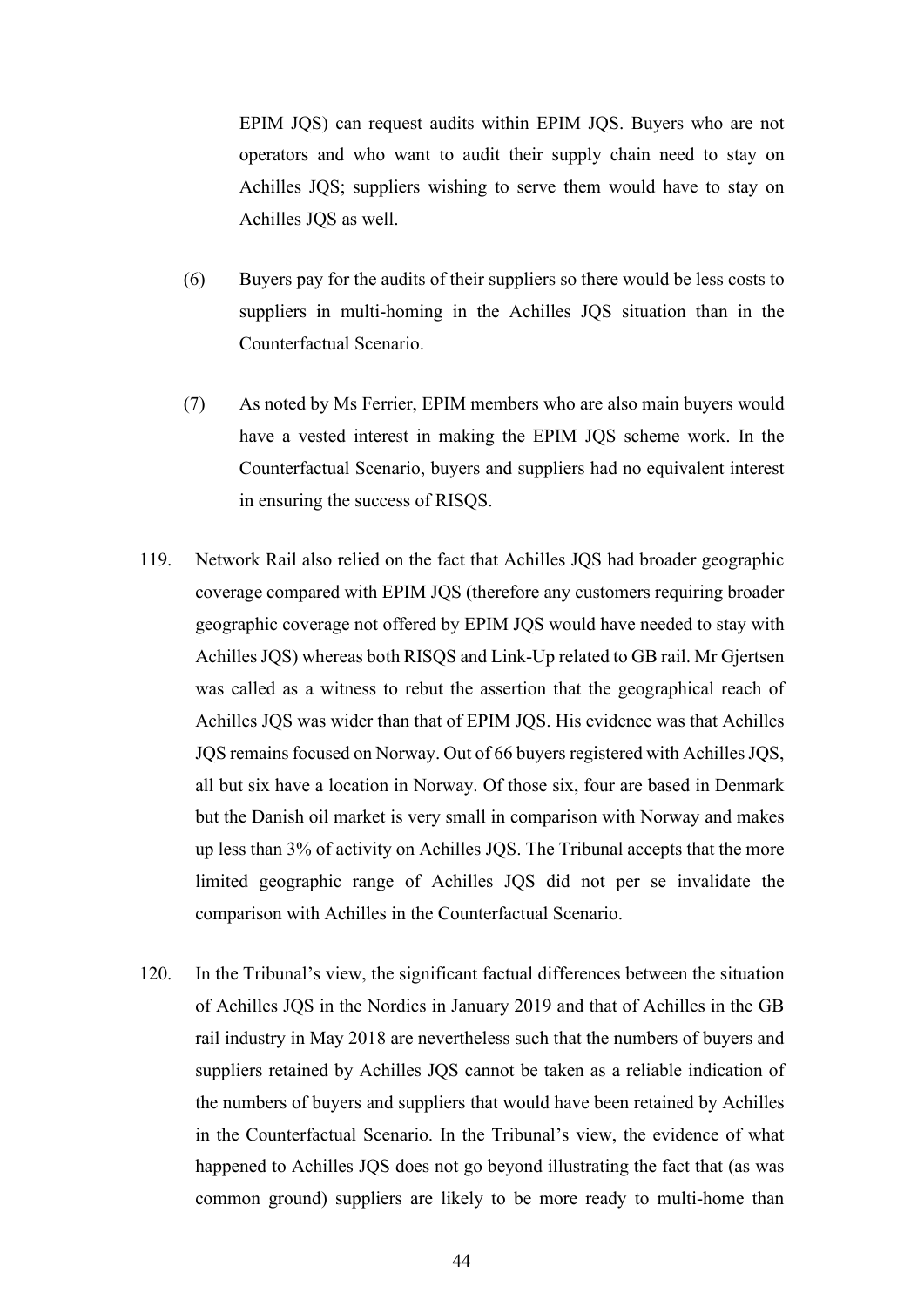buyers and that numbers of retained buyers and suppliers are likely to drop off following the entry into the market of a competitor before levelling off after two or three years.

### **(4) Numbers of buyers and suppliers retained by Achilles**

121. The issue of how many buyers and suppliers would have been retained by Achilles in the Counterfactual Scenario is central to the quantification of Achilles' losses. The parties' cases as to the numbers of buyers and suppliers that would have been retained by Achilles are set out in the expert reports. The large gap between the experts' assessments reflects the widely diverging assumptions on which the experts' calculations were based.

# *(a) Achilles' case*

- 122. Mr Parker's conclusions as to the numbers of buyers and suppliers that would have been retained are based on the assumption that Achilles would have achieved the same retention rates in relation to buyers and suppliers in the first three years after 1 May 2018 as were achieved by Achilles JQS following the setting up of EPIM JQS, that is to say:
	- (1) 58% of buyers in the first year (FY2019), 54% in the second year and 52% in subsequent years as shown by the red line in the diagram below. These retention rates equated to 64, 59 and 57 buyers out of the total of 111 buyers on RISQS as at 1 May 2018.
	- (2) 82% of suppliers in FY2019, 74% in FY2020 and in the third and subsequent years 70% as shown by the teal line below.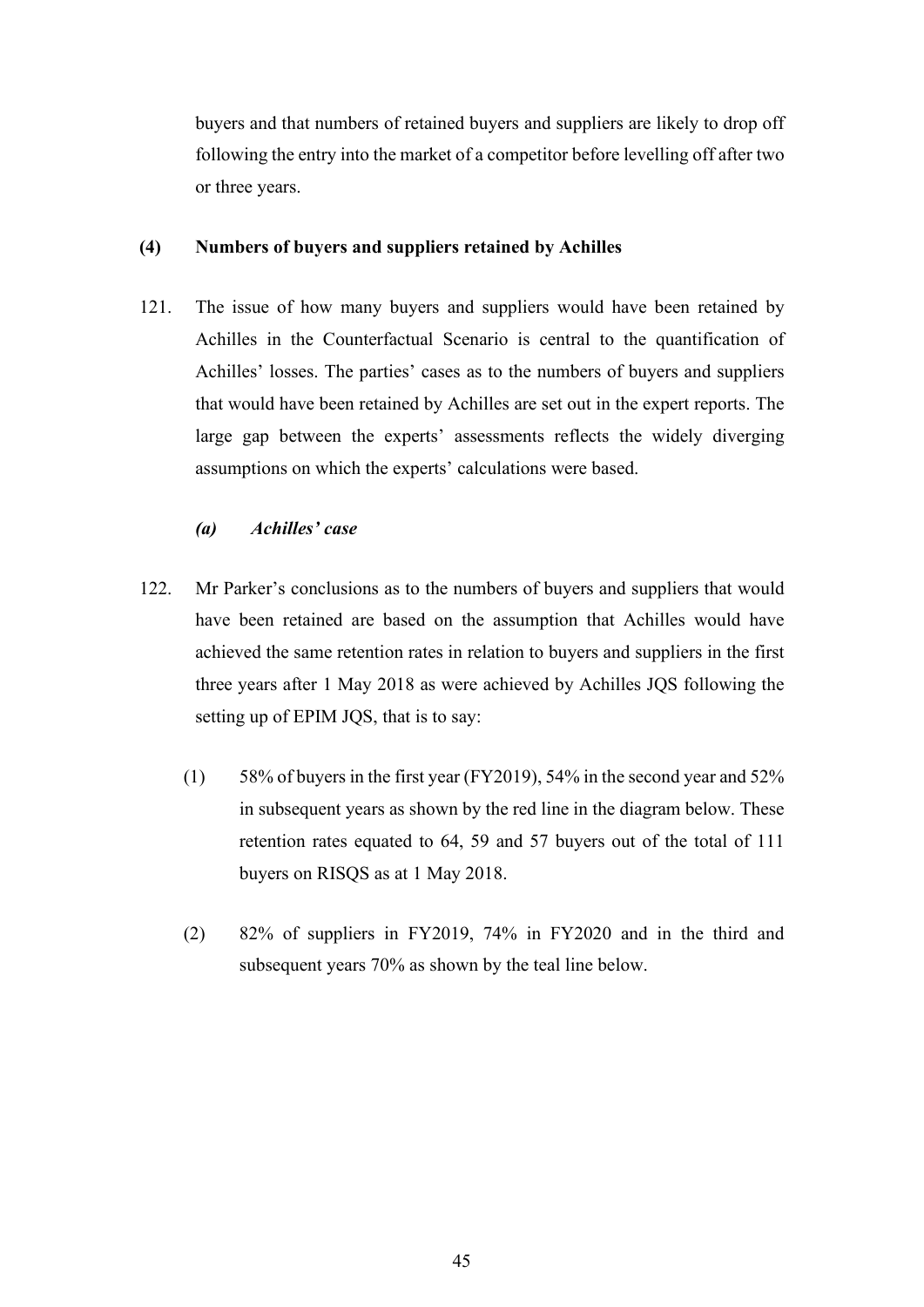

*Source: Frontier analysis, based on Achilles' data. Note: The percentages in parenthesis reflect Achilles' year-on-year retention rate.* 

- 123. In her witness statements, Ms Ferrier contended that buyers would have chosen Achilles as their preferred provider of supplier assurance, and will do so in the future, because of a number of attractive features of Achilles' service, including the high quality of its audit service, the range of customisable audits that Achilles can provide, the pool of suppliers contracted to Achilles in 2018 and its cross-industry supplier database.
- 124. She pointed out that, as at May 2018, Achilles was providing an audit service in a form acceptable to Network Rail and every other buyer, and had a retained book of audit business. Supplier audits were undertaken by Achilles throughout the year with each successful audit having a 12-month validity period. She contended that, in circumstances where Achilles was recognised by Network Rail after May 2018 to provide assurance as an alternative service to RISQS, many buyers would have preferred to stay with Achilles for audit services to retain this continuity. Achilles' reputation as the only "tried and tested" provider in the supplier assurance market was particularly relevant in relation to the auditing service. Achilles' audits continued to be accepted after 1 May 2018 until the date for renewal in 2018 / 2019 when a new RISQS audit was required. In a world where Achilles was still in the market and offering accredited audit services at that renewal date (instead of RSSB/RISQS having a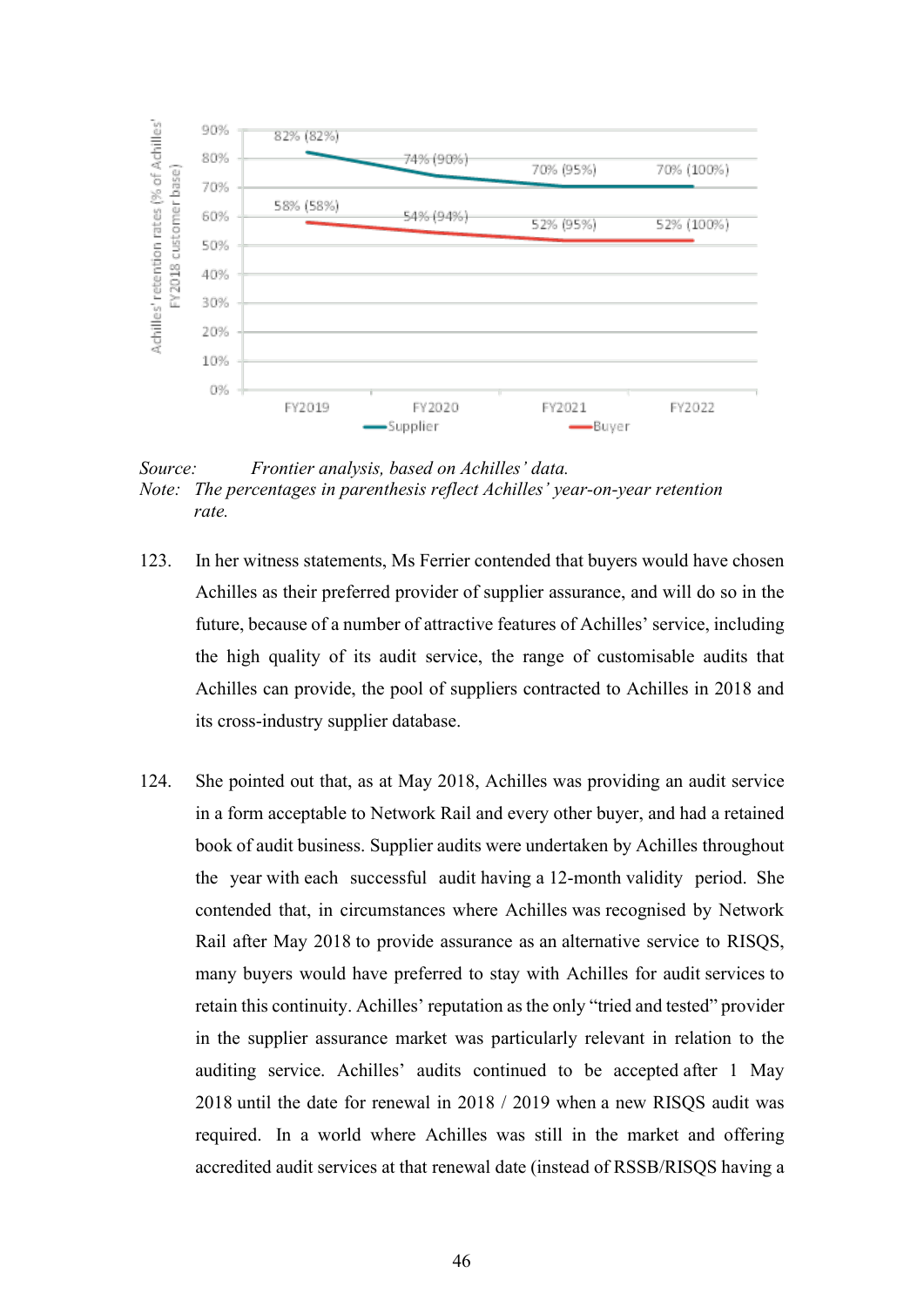free run), she considered that many buyers would have wanted to stay with Achilles' audits in 2019 and beyond.

- 125. The message to the supplier market at that time would have been that it was "business as usual", buyers had chosen to stay with Achilles and Achilles' audits were recognised by Network Rail in its role as infrastructure manager, including (crucially) for Sentinel. Any buyers who had chosen to stay with Achilles after May 2018 would have needed a full picture of their supply chain compliance including their suppliers having a Sentinel audit and any other specific audit modules for particular work streams. If Network Rail had also wanted to require a separate RISQS Sentinel audit for direct contracts for a large portion of suppliers who already had a recognised Achilles' audit at that time (May 2018) there would have been competitive pressure in the market. In the longer term, it is likely that this competitive pressure would evolve towards the introduction of a common assessment standard by allowing mutual recognition of pre-qualification and data sharing between the main schemes, as has recently occurred in the construction industry.
- 126. Ms Ferrier disputed Mr Blackley's evidence that there was a very limited pool of available suppliers and contended that he wrongly discounted the likelihood that many of the suppliers would multi-home in order to win business from both Network Rail and buyers registered on Achilles. The high level of retention assumed by Mr Parker was consistent with Ms Ferrier's evidence that with a subscription arrangement there is natural customer inertia, meaning that customers are generally content to renew an existing service they are happy with rather than shopping around. For suppliers, in particular, the subscription model makes sticking with its existing provider very convenient. It must enter its main data once a year and it is straightforward to renew and update that data rather than starting afresh on a new scheme. It receives automated renewal notices and its subscription payment is set up with Achilles requiring no changes with accounts. If a supplier moves to another scheme it will incur a new subscription charge and will have to go through the process of entering or exporting its data.
- 127. The key commercial objective for suppliers is to get access to and qualify for buyer contracts which inevitably means multi-homing by suppliers. If a supplier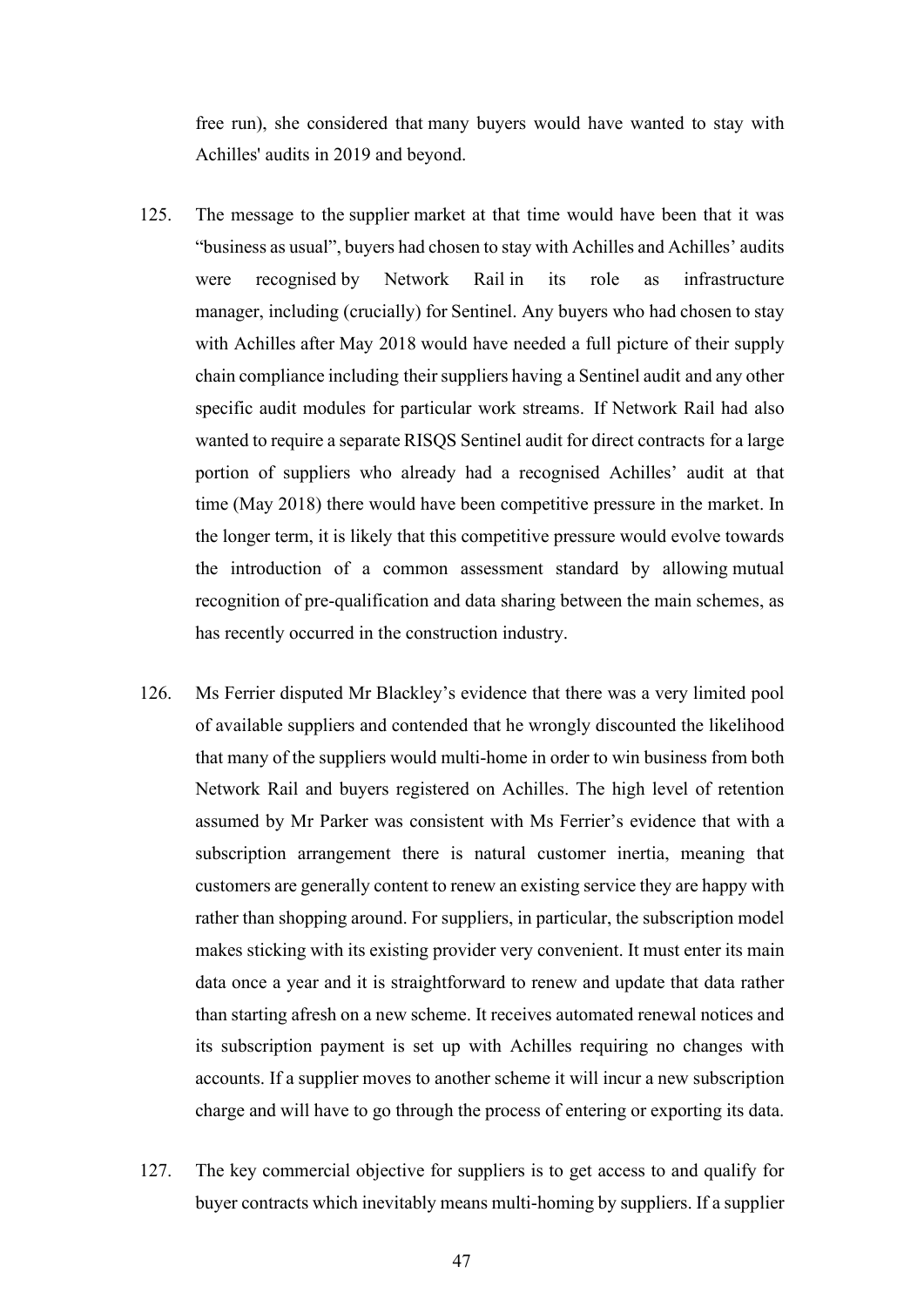wished to win business from brought a buyer committed to RISQS and from a buyer committed to Link-Up it would have to be a member of both schemes. Ms Ferrier also referred to a revenue forecast for Achilles from August 2017 which assumed £100,000 revenue growth on the stable RISQS contract revenues of around £6.8 million for the year, reflecting the belief held by her and other senior commercial officers at Achilles at the time that we could retain a very substantial part of its existing rail subscriptions and revenues and add value to it.

### *(b) Network Rail's case*

- 128. The starting point of Mr Law's analysis in his first report was Mr Blackley's evidence that, of the 88 buyers subscribing to RISQS in August 2020, 21 remained as potential subscribers to Link-Up after deduction of the numbers of buyers who had stated a commitment to RISQS or who signed the RISQS Charter or who had had direct procurement expenditure with Network Rail since 2015. In his second report, Mr Law took into account the fact that Achilles had recently signed up Walker Construction, which was a buyer on RISQS, suggesting that, contrary to Mr Blackley's evidence, such buyers were potential subscribers on Link-Up and that there were therefore 75 available buyers, excluding buyers that had already registered with Link-Up.
- 129. Mr Law then calculated Achilles' losses assuming the following:
	- (1) A range of market percentage capture rates of 10% 20% and 30% applicable to the buyers with whom Network Rail had not had direct expenditure since 2015 or were not registered on BravoNR (the system through which prospective suppliers to Network Rail source work and submit tenders).
	- (2) A 10% capture rate to the other 51 buyers which did have Network Rail or were not registered on BravoNR.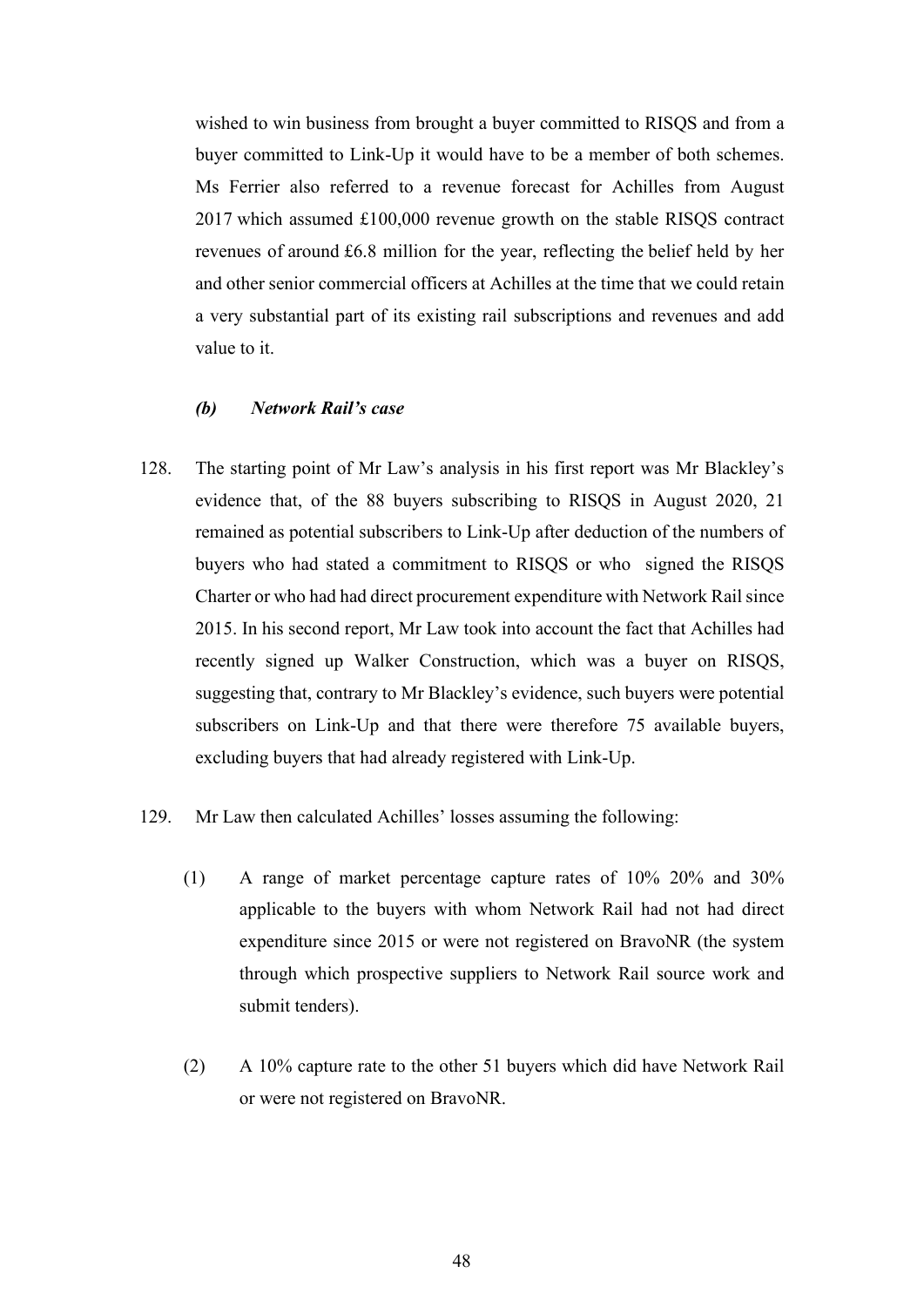- $(3)$ A ratio of 37 suppliers to each buyer. This was based on Mr Parker's calculation that in 2018 there were approximately 37 buyers registered on RISQS for each buyer.
- $(4)$ A launch date for Link-Up of May 2018 or April 2021.

These figures are summarised below:

| <b>Buyer Market Capture rate for</b>               | 10%       | 20%       | 30%       |
|----------------------------------------------------|-----------|-----------|-----------|
| buyers without Network Rail spend<br>or BravoNR ID |           |           |           |
| <b>Buyer Market Capture rate for</b>               | 10%       | 10%       | 10%       |
| buyers with Network Rail spend                     |           |           |           |
| or BravoNR ID                                      | £         | £         |           |
| Updated quantification of Achilles'                | 581,081   | 700,408   | 819,736   |
| loss                                               |           |           |           |
| Sensitivity 1 - May 2018                           | 1,244,517 | 1,530,811 | 1,817,104 |
| counterfactual launch                              |           |           |           |
| Sensitivity 2 - April 2021 actual                  | 766,978   | 923,747   | 1,080,515 |
| launch                                             |           |           |           |

- Mr Law assumed that in the Counterfactual Scenario, Achilles' performance in 130. the first year Link-Up was launched would be the same as Achilles' anticipated performance in FY2022, i.e. generating revenues of  $f[\mathcal{K}]$  (by the time of the hearing, Achilles' forecast revenues for FY2019 had increased to  $f[\mathcal{K}]$ .
- 131. Mr Blackley's evidence was that there was a very limited pool of suppliers available as customers for Achilles once there was excluded from the pool of potential customers (i) those suppliers with which Network Rail had direct expenditure since 2015, (ii) those suppliers who had registered themselves on Network Rail's tender platform, Bravo NR, (iii) suppliers who had specifically indicated when registering in the scheme that they wished to supply Network Rail, including signatories to the RISQS Charter, and (iv) suppliers who are registered on Network Rails' Oracle database. He contended that this left only 117 audited suppliers in RISQS who Achilles could realistically have sought to target and that this would not have been sufficient to run a viable scheme in the railway industry.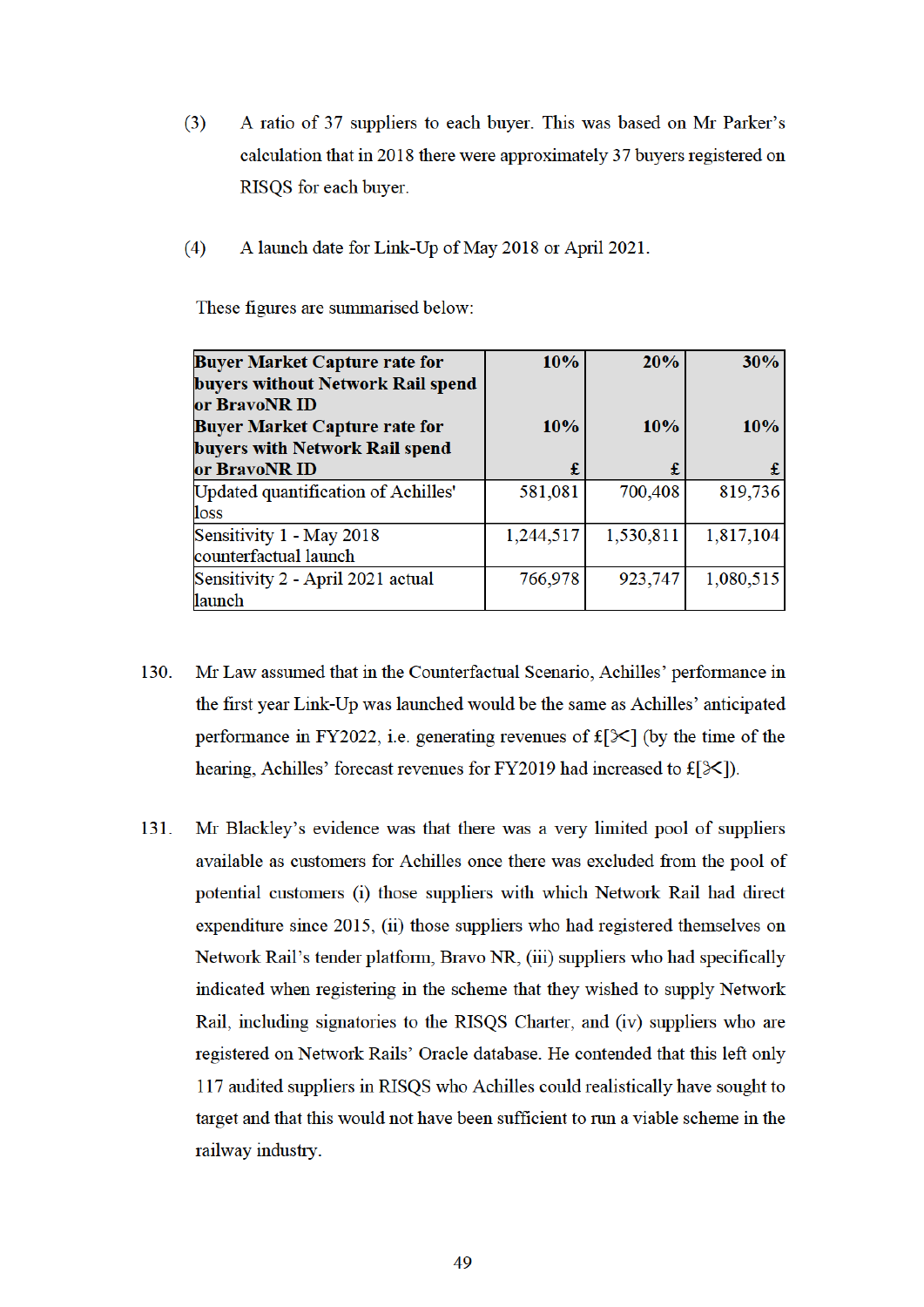- 132. Network Rail contended that the assumptions underlying Mr Law's calculations were realistic, and the assumptions made by Mr Parker unrealistic, taking into account the following matters:
	- (1) In circumstances where the RSSB had moved buyers and most suppliers over to the RSSB's RISQS platform by 1 May 2018, buyers would have been reluctant to require their supplier chains to be subjected to second set of supplier assurance costs by way of subscription and audit costs to TransQ. Ms Ferrier accepted that buyers will generally try to limit the inconvenience and cost caused to their suppliers by their assurance arrangements and that the majority of suppliers were in May 2018 were servicing Network Rail.
	- (2) In May 2018, Achilles did not have a differentiated product that would have persuaded buyers that an increase in costs was justified.
	- (3) In the period leading up to 1 May 2018, Achilles itself had consistently low expectations as to its ability to attract buyers. It hoped to retain between five and ten buyers. The low expectations are understandable given that:
		- (i) Achilles did not have any detailed business plan for its supplier assurance business;
		- (ii) Achilles did not have an effective communications strategy because it considered itself bound by the restrictive covenants in the Concession Agreement. Ms Ferrier's evidence that Achilles was talking to customers about Achilles' proposition between September 2017 and May 2018 was not supported by any documentary evidence or internal communications on this subject;
		- (iii) The RSSB was migrating buyers and suppliers to the RSSB's RISQS platform;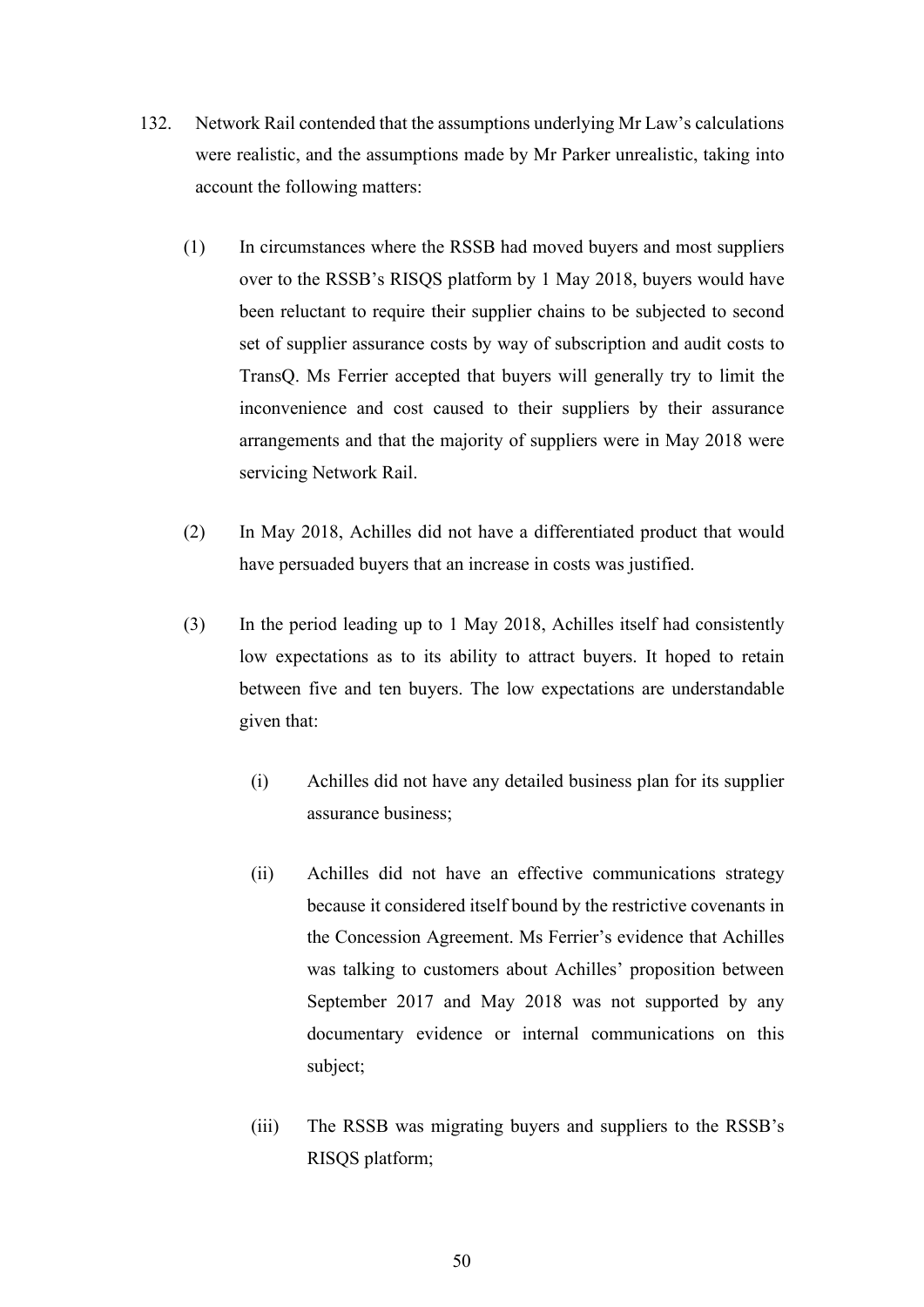- (iv) Achilles could not just roll over its contracted with buyers; and
- (v) There was no evidence of buyers communicating with Network Rail to ask whether Network Rail would recognise Achilles' supplier assurance and no evidence of buyers complaining to Network Rail or the RSSB about the RISQS only rule. There was no evidence from any buyers that they wished to move to TransQ in May 2018.
- (4) Network Rail's case that buyers would tend to single-home to RISQS was supported by the evidence of Adam Berwick that Balfour Beatty specifies RISQS for all direct subcontractors and suppliers engaged on site or providing a high risks service and that it would not use any other provider of supplier assurance services. Having a single supplier assurance scheme means that there is a single interpretation of the relevant rail standards and a single point of contact for the supply chain to interface with. It is convenient for Balfour Beaty as buyer to be audited ton the same scheme as it uses as a supplier to Network Rail. Moreover, Balfour Beatty does not wish to import additional cost to the supply chain by requiring compliance with a further assurance scheme.
- (5) Achilles' current estimate of its FY2022 performance, provided a useful indication of Achilles' likely performance in the counterfactual world in the first year of its re-entry into the market.
- (6) Mr Parker's calculations failed to make any allowance for the likelihood that in the Counterfactual Scenario Achilles would lose the fee income paid to it by direct contractors. This was because, under the terms of the Order, Network Rail would be entitled to require direct contractors to be vetted by RISQS. The significant loss of income from direct contractors was envisaged by Achilles in April 2018 (paragraph 57 above).
- (7) Mr Parker's calculations presupposed that on the launch of Link-Up the GB rail supplier market would have undergone a significant increase in size which was unlikely.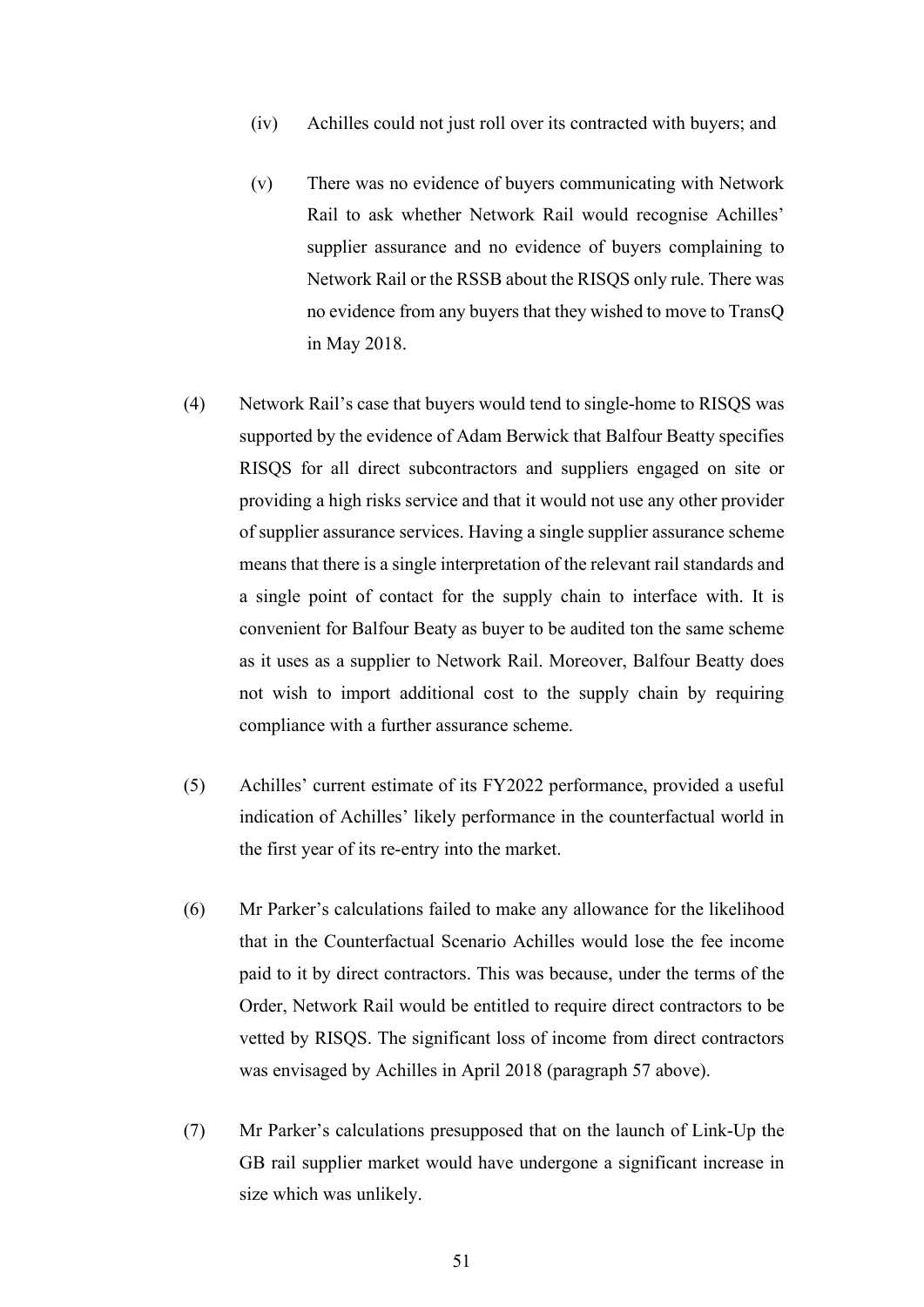#### *(c) The Tribunal's assessment*

- 133. In the Judgment (at paragraphs 149 to 151), the Tribunal concluded that in the Counterfactual Scenario buyers and suppliers might well eventually singlehome to RISQS and that Achilles would be unable to compete to any material extent. This was, in summary, for the following reasons. Network Rail's, and its direct contractors', continued use of RISQS was likely to lead to a significant proportion of all other suppliers of services for Network Rail managed infrastructure related works continuing to use RISQS in order to simplify their dealings with direct contractors. The business demand of TfL, Amey and Babcock had also been committed to RISQS. It would be difficult for Achilles to compete successfully on price or to win significant volumes of business without significant differentiation in the type, scope or quality of their offer. The Tribunal nevertheless concluded that in the Counterfactual Scenario Achilles would compete with RISQS at least for a time and its competition would lead to some benefits in terms of lower prices and product differentiation, as contended by Achilles. Neither party suggested that the Tribunal should depart from these conclusions which serve as the framework to our assessment of Achilles' losses.
- 134. It was implicit in the Judgment that it would take some time for the final pattern to emerge. Even if buyers and suppliers eventually single-homed to RISQS, this would not happen overnight. In the Tribunal's view, there would be a period of years after the launch of Link-Up during which there would be some singlehoming to Achilles and multi-homing by buyers and suppliers. This is relevant to our assessment of what would have happened in the early years of the Counterfactual Scenario.
- 135. The parties' experts agreed that it is the decisions of buyers that determine whether suppliers move to a particular supplier assurance scheme. Suppliers cannot choose which scheme to use if buyers they seek to serve mandate a particular scheme; the supplier must either join the mandated scheme or forego the business opportunity. The number of buyers that would have been retained by Achilles in the Counterfactual Scenario is therefore critical. A buyer would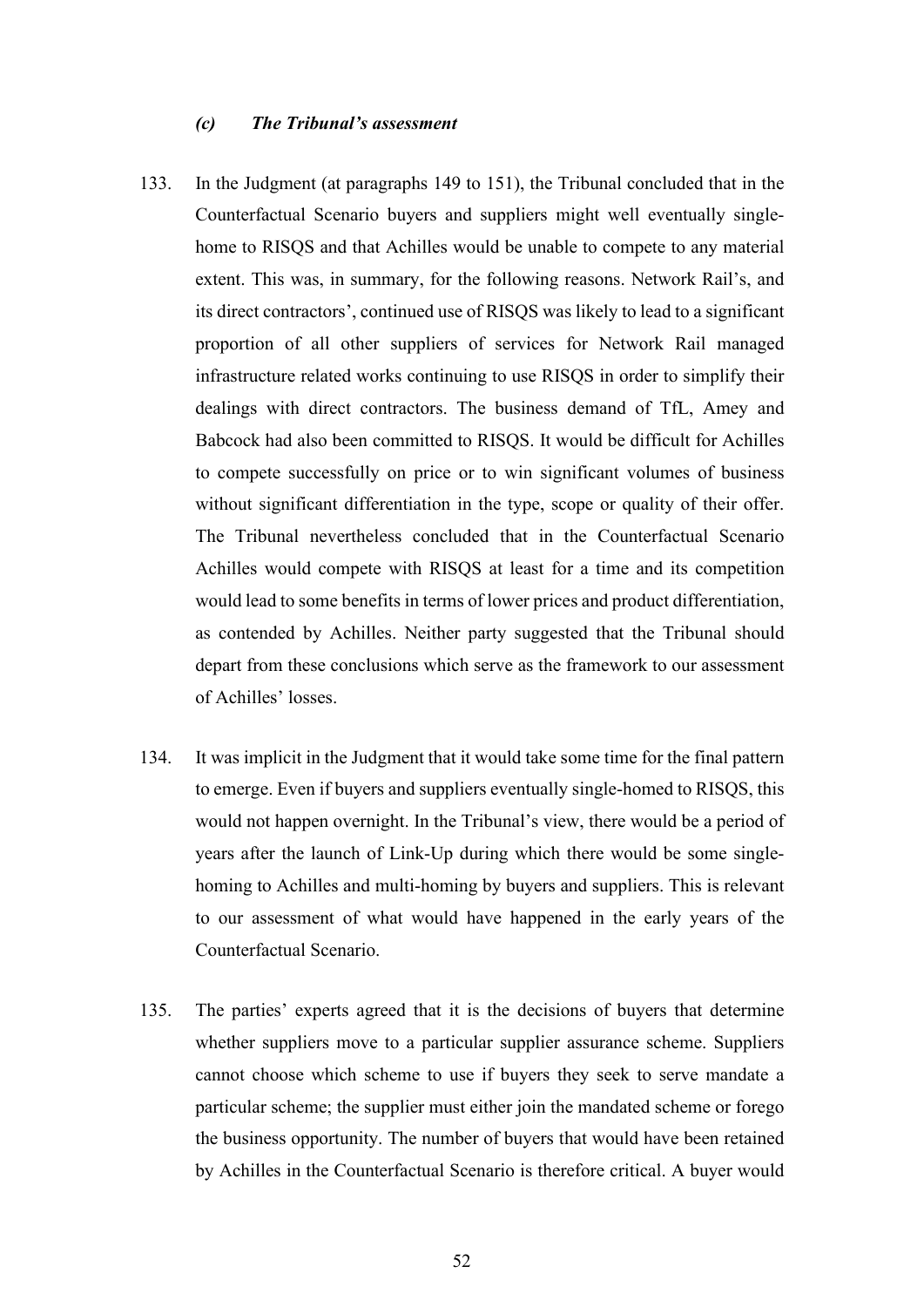only move to different supplier assurance scheme if it was going to obtain additional value to meet its needs.

- 136. It was also common ground that if a buyer multi-homes and gives its suppliers a choice as to which scheme to join in circumstances where other buyers (which those same suppliers seek to join) mandate the use of a particular scheme, such suppliers would probably single-home to the mandated scheme rather than pay for two subscriptions. Similarly, if a scheme offers buyers free buyer subscriptions but those buyers do not mandate the use of the scheme to its suppliers, it is unlikely that suppliers would choose to pay for a second subscription. Ms Ferrier accepted that limiting costs for suppliers was an important consideration for buyers.
- 137. Network Rail's case that buyers would tend to single-home to RISQS was supported by the evidence of Adam Berwick referred to above.
- 138. As stated above (at paragraph 120), the Tribunal considers that the evidence of Achilles JQS's experience in the Nordics, which, if taken as a reliable comparator, would indicate that Achilles would have retained between 64 and 57 buyers out of the total of 111 buyers on RISQS as at 1 May 2018, is of limited value in determining the precise extent to which Achilles would have retained either buyers or suppliers in the Counterfactual Scenario, because of the significant factual differences between the two situations.
- 139. In the Tribunal's view, the contemporaneous evidence of Achilles' expectations between September 2017 and April 2018 as to the numbers of buyers it would retain after 1 May 2018 is, as Network Rail submitted, of some relevance to an assessment of what would have occurred in the Counterfactual Scenario. This is because, during this period, Achilles was under the impression that its supplier assurance scheme would be recognised as equivalent by Network Rail. Its expectations were not affected by any anticipated loss of business resulting from the RISQS only rule but were based on its knowledge of the supplier assurance market and its own ability to compete with RISQS in the "new world" coming into existence after May 2018.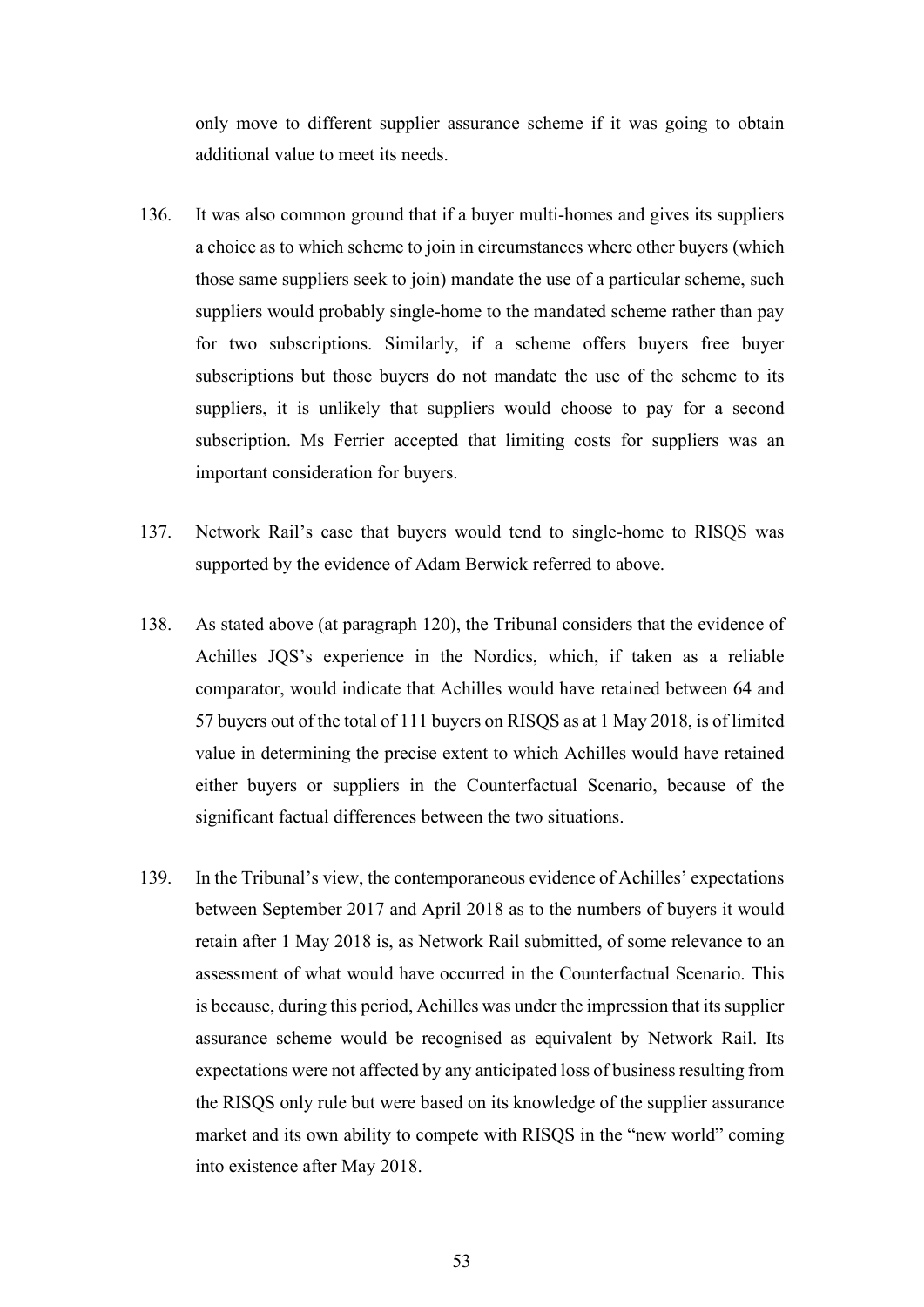- 140. As set out in paragraphs 41 to 59 above, Achilles internal strategy documents and internal communications produced between September 2017 and April 2018 indicate that Achilles expected to retain only a minority of the buyers then on RISQS.
- 141. The expectation that it would only retain a minority of buyers may well have been influenced by the following matters which, in the Tribunal's judgment, would have affected Achilles' ability to retain buyers in the Counterfactual Scenario:
	- (1) Given the direct contractors' continued use of RISQS and the commitment to RISQS of major players such as TfL and the other signatories to the RISQS Charter, Achilles faced difficulties in competing successfully with RISQS after 1 May 2018 without significant differentiation in the type, scope or quality of its offering.
	- (2) Achilles had not yet developed a differentiated service. Ms Ferrier's evidence was that Achilles' emphasis in its communications with buyers was "business as usual". There was no mention of any additional functionality. The email of 11 April 2018 from Chris Methven, Achilles' revenue officer, referred to at paragraph 57 above, recognised that on day 1 Achilles would be providing no additional value, arguably less, compared with the new RISQS solution. It was a "pure price play" coupled with the promise of greater scale, not just rail, and greater capability. Additional functionality would come in quickly during FY19, but for the early adopters this was a "leap of faith".
	- (3) In the event, it was not until the end of 2018 that Achilles launched its "MyAchilles platform", which Ms Ferrier described as drawing together 27 platforms across the globe. Counsel for Achilles did not suggest that, in the Counterfactual Scenario, this would have occurred any earlier.
	- (4) In the run up to 1 May 2018, there was limited communication by with buyers by way of marketing of Link-Up/TransQ. Once Network Rail had made clear in September 2017 that it objected to Achilles' marketing of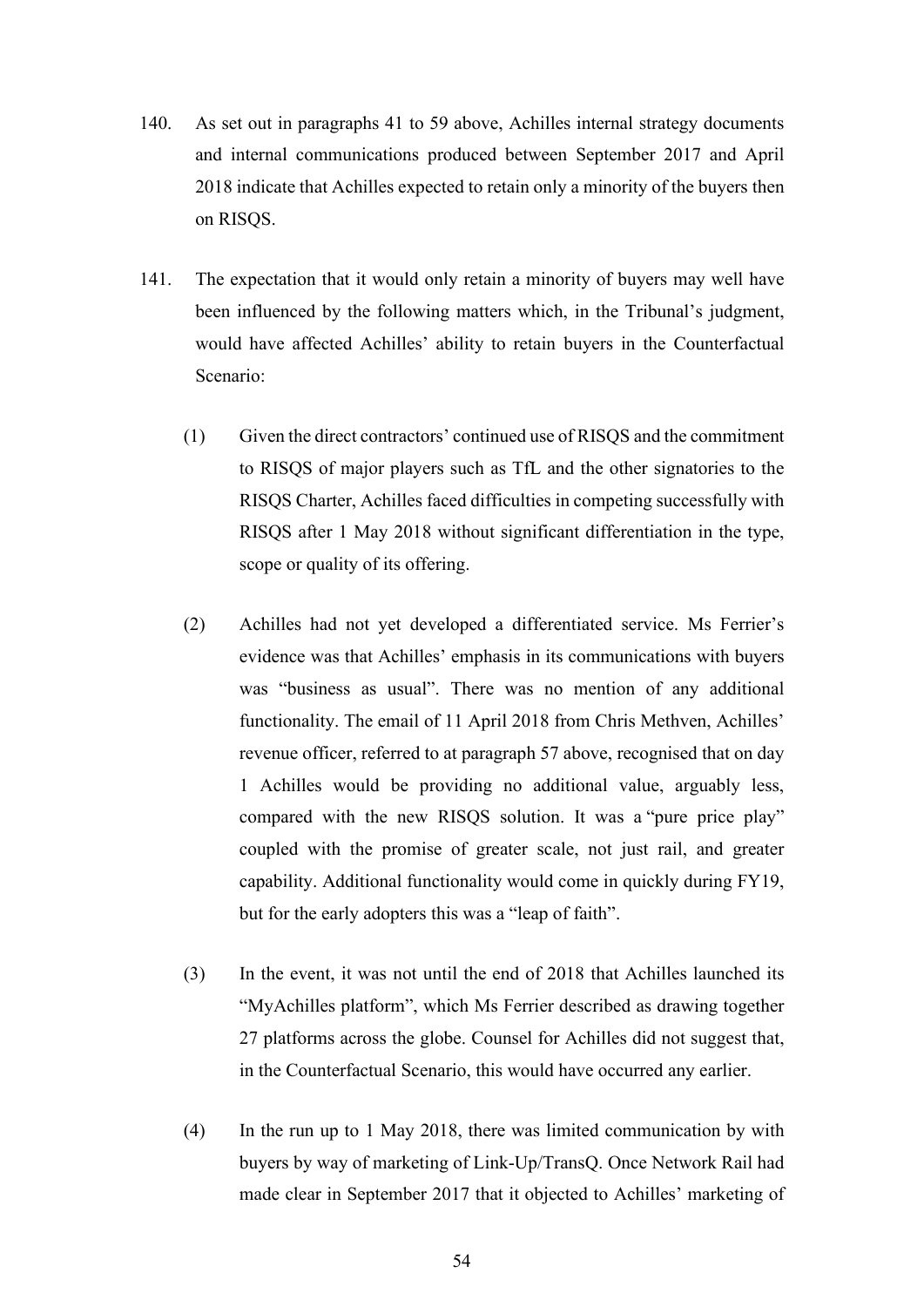its future offering, promotional activity directed to the market as a whole ceased. Achilles appears to have considered itself bound by the restrictive covenants in the Concession Agreement, in particular Clause 4.5(a), not to engage in marketing. Admittedly Mr Flack appears to have taken the view that there was no conflict of interest arising from Achilles' marketing, during the currency of the Concession Agreement, that would come into effect after 1 May 2018 and called for a more robust attitude. However, this view does not appear to have widely shared or led to any major marketing initiative prior to 1 May 2018. Whether or not Clause 4.5(a) did as a matter of law prevent Achilles from marketing TransQ is, as Counsel for Network Rail submitted, immaterial. What matters is how it was in fact interpreted by Achilles. There were some meetings or discussions with a small number of buyers (see paragraphs 32 and 33 above) but Achilles took a cautious approach as to what to tell them (see paragraphs 33 to 38 above).

- (5) In the months leading up to 1 May 2018, the RSSB promoted its post-1 May 2018 RISQS service and succeeded in migrating the majority of the buyers on RISQS to the RSSB's RISQS prior to 1 May 2018.
- (6) The retention of buyers by Achilles would have required buyers agreeing to modified contractual terms. It would not have been just a matter of rolling over existing contractual arrangements.
- 142. The Tribunal does not accept Ms Ferrier's evidence that the fact that Achilles failed to communicate more energetically with the market in the run up to 1 May 2018 was attributable to a lack of certainty on the part of Achilles as to whether its supplier assurance would be recognised by Network Rail and therefore that, inferentially, any failure to promote its new offering was the fault of Network Rail. There is no contemporaneous internal record treating lack of certainty as an obstacle to communication with the markets. There is no evidence of Achilles seeking to obtain clarification from Network Rail prior to 12 March 2018 with regard to its recognition. The explanation for the fact that it did not seek clarification earlier appears to be that, as Ms Ferrier said in her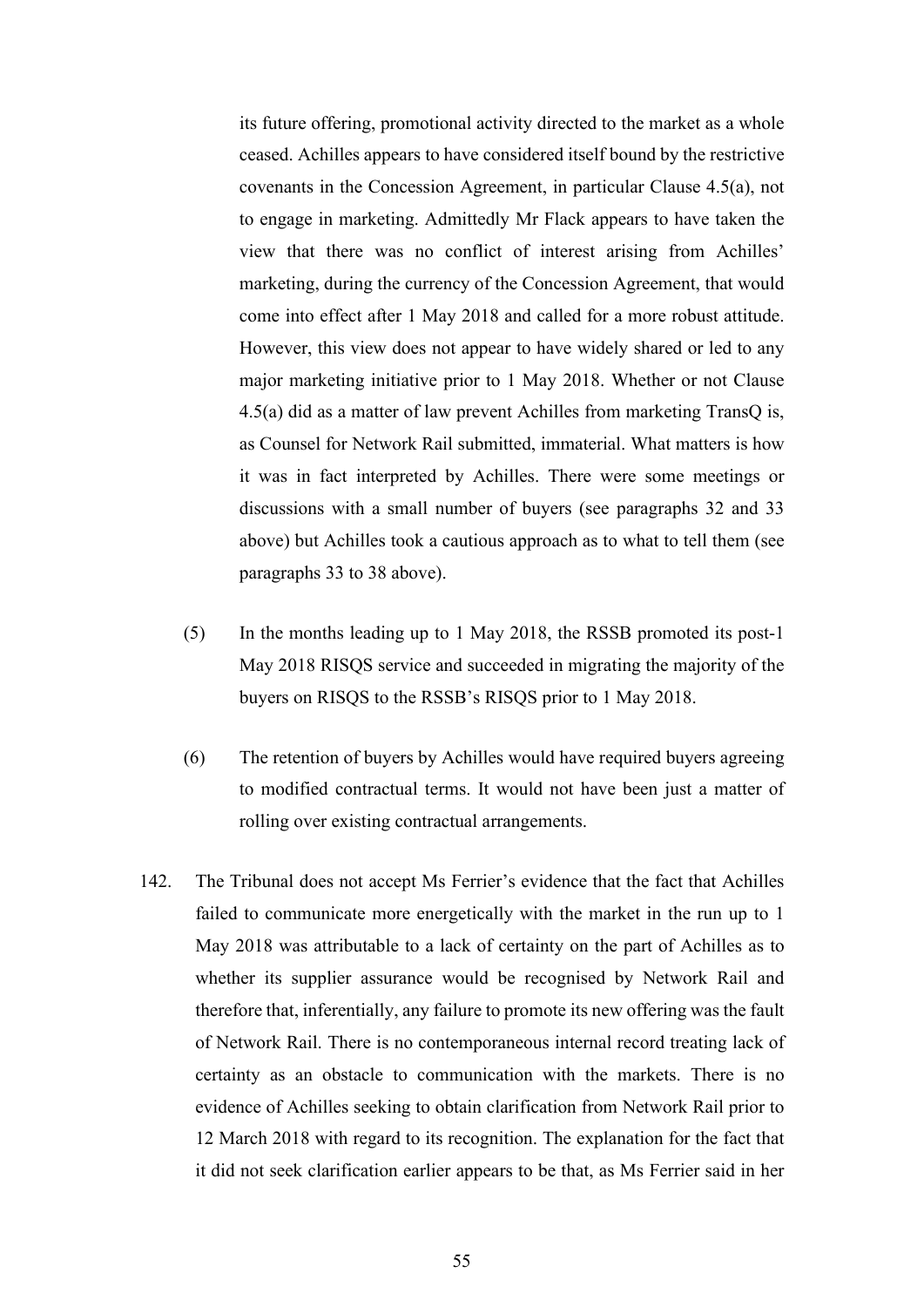witness statement, Achilles was proceeding on the basis that competition was possible and that there would be no practical or technological impediments.

- 143. The reasons for the limited extent of Achilles' public marketing appear to have been Achilles' perception of the effect of the restrictive covenants in the Concession Agreement (which Achilles did not suggest were other than lawful), the fact that Achilles did not settle on a plan for its business post-1 May 2018 until 9 March 2018 and the fact that Achilles believed, at least until April 2018, when Network Rail made clear its plan to rely on the RISQS-only rule, that it could rely on buyers and suppliers renewing their subscriptions out of inertia.
- 144. It was submitted on behalf of Achilles, and the Tribunal accepts, that certain of the communications sent by the RSSB to the market prior to 1 May 2018 reflected the RISQS-only rule and should therefore be "purged" in the Tribunal's assessment of the Counterfactual Scenario. These are: (i) the RISQS December 2017 newsletter asserting that in order to maintain their Sentinel status, suppliers would need to be RISQS-assured and that meant signing in to the RISQS portal immediately; (ii) the RISQS website transition guide dated February 2018 asserting that if suppliers did not sign in to the RISQS portal they risked being invisible to buyers from 1 May 2018; and (iii) the April 2018 RSSB newsletter warning suppliers about loss of data if they did not sign up to RISQS. These communications presupposed that suppliers could only be authorised via RISQS and would not have been true in the Counterfactual Scenario. It is likely that these communications had a chilling effect on the receptiveness of buyers and suppliers to Achilles' plans.
- 145. It is, in the Tribunal's view, reasonable to suppose that in the Counterfactual Scenario, in circumstances where Achilles was in a position to provide an integrated supplier assurance service by 1 May 2018 and was not faced with the prospect of the RISQS only rule as intimated by the RSSB/Network Rail from December 2017 onwards, a significantly greater number of buyers would have remained with Achilles and, if required to join RISQS, multi-homed, than Network Rail contended, taking into account (i) customer inertia, (ii) Achilles' status as a "tried and tested" provider of supplier assurance and a "safe pair of hands", (iii) apprehension on the part of buyers as to the capacity of Capita and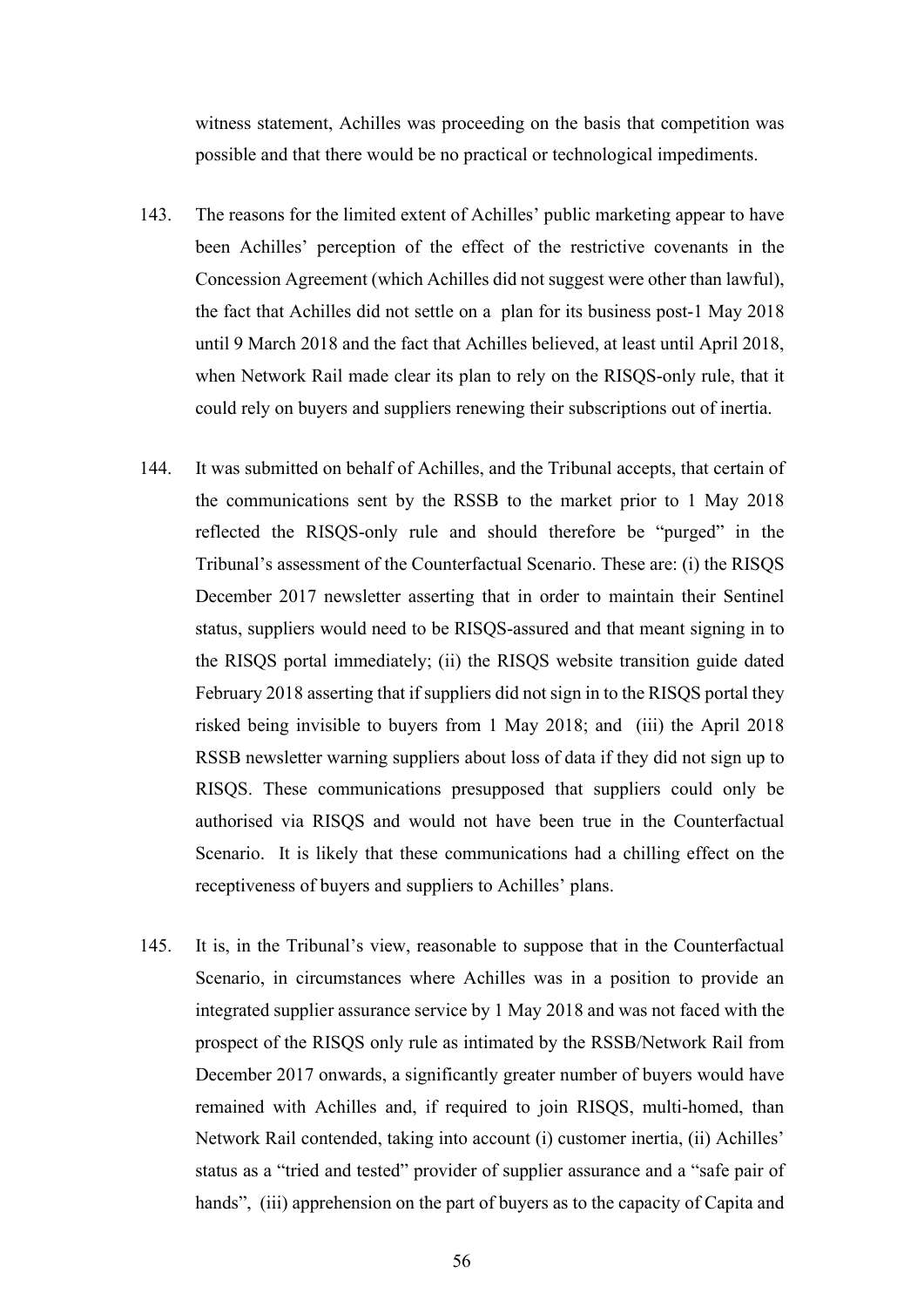Altius to provide an equivalent service, and (iv) the prospect of an enhanced service from Achilles in due course. The assumption that total spend on supplier assurance would increase on the launch of Link-Up as a result of multi-homing is not, in the Tribunal's view, unreasonable. The increase would be a natural consequence of the availability of different schemes and the appetite of buyers and suppliers to multi-home.

- 146. The Tribunal does not accept Mr Law's assumption that in Counterfactual Scenario, Achilles' performance in the first year Link-Up was launched would have been the same as Achilles' anticipated performance in FY2022. The fact that Achilles had been kept out of the market for three years with no up-to-date database, during which time RISQS has been able to establish itself as a monopoly, means that Achilles is in a far more disadvantageous position now than it would have been in May 2018.
- 147. Turning to the position of suppliers, the Tribunal accepts Mr Parker's criticism of Mr Law's conclusion that the number of suppliers retained by Achilles should be calculated on the basis of the ratio of 1 to 37. This approach ignores the fact that many suppliers would serve a number of different buyers and that some buyers would have long supplier tails. The number of additional suppliers that would follow each additional buyer would be likely to diminish as the number of buyers increases but to start with there would be many more additional suppliers per additional buyer than the eventual average. Thus, Ms Ferrier's evidence was that one of the first buyers to join Link-Up (First Great Western) would bring 1,400 suppliers with it. It would only have taken the retention by Achilles of a small number of buyers with long supplier tails to lead to a substantial increase in supplier income.
- 148. In the Tribunal's judgment, a significant number of suppliers would have remained with Achilles in the Counterfactual Scenario, essentially for the reasons put forward by Ms Ferrier. The fact that Achilles' revenue from the provision of supplier assurance services in FY2019 was £1,539,000 (approximately 24% of its revenues in FY2018) despite the RISQS-only rule, is consistent with a tendency of suppliers to stay with a provider of supplier assurance with whom they are familiar. This tendency is also consistent with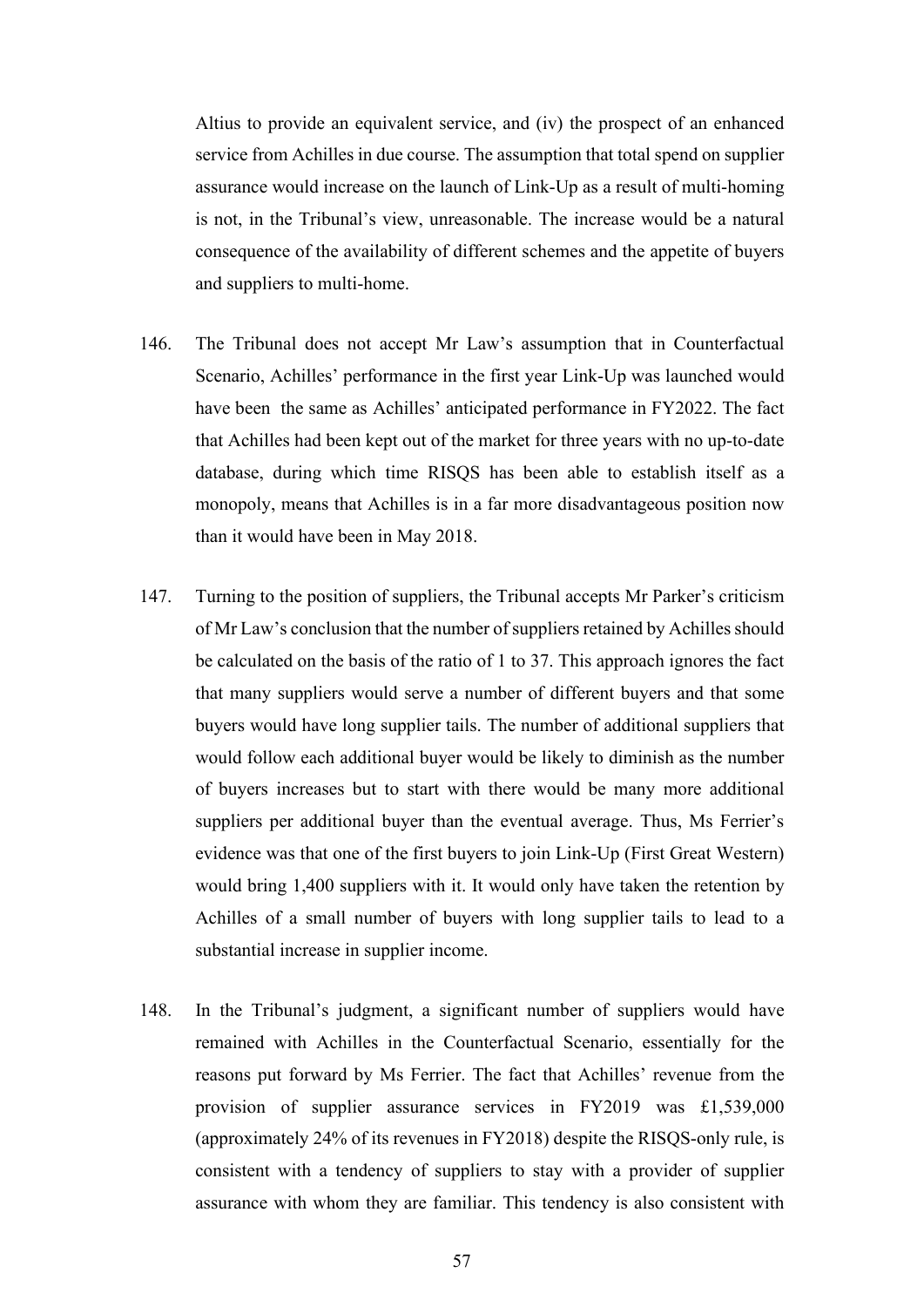the retention of suppliers by Achilles JQS in the Nordics, albeit that the circumstances of those suppliers were not strictly comparable with those of Achilles' supplier customers.

- 149. In the Tribunal's view, taking into account all the evidence before it and the submissions of the parties, the numbers of buyers and suppliers that would have been retained by Achilles in the three years FY2019 to FY2021 are as follows:
	- (1) In FY2019, Achilles would have retained 30% of its FY2018 buyer base and 50% of its FY2018 supplier base.
	- (2) In FY2020, those percentages would have reduced to 25% of buyers and 40% of suppliers;
	- (3) In FY2021, the percentage of buyers would have reduced to 20% with 40% of suppliers.
- 150. These percentages are broad brush but, as recognised in the authorities cited at paragraph 5 above, constructing a counterfactual hypothesis in order to assess losses resulting from breaches of competition law is an inherently approximative exercise. The Tribunal is satisfied that these percentages are a realistic reflection of the market conditions that would have prevailed in the Counterfactual Scenario.
- 151. The main assumptions underlying the estimated percentages for FY2019 are as follows:
	- (1) Achilles would have been in a position to provide a functioning, integrated supplier assurance service from 1 May 2018 onwards which Network Rail would have recognised as valid for suppliers or persons seeking access to its infrastructure under the Sentinel Scheme and the On-Track Plant Operations Scheme other than for its direct suppliers.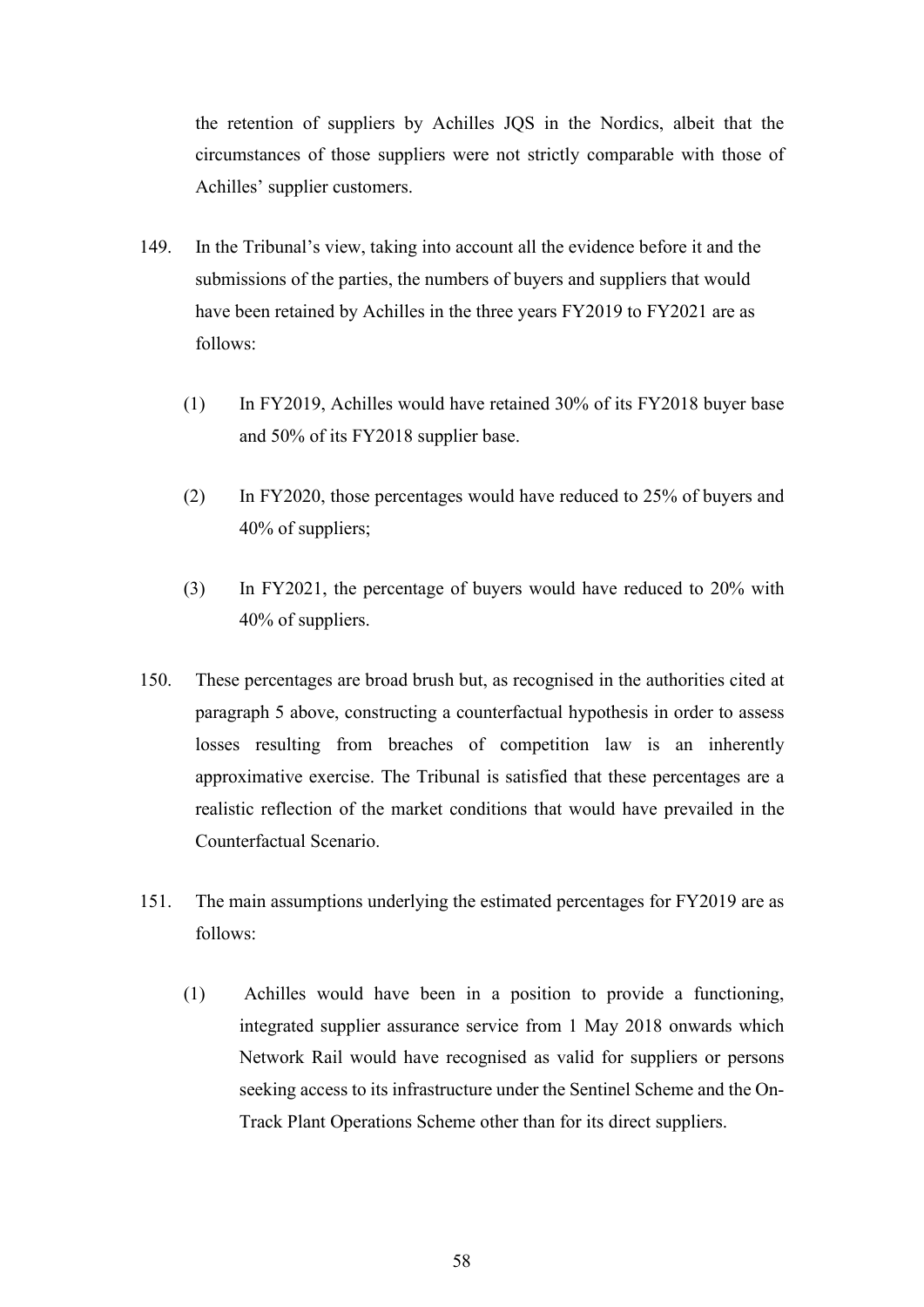- (2) There would have been a significant level of multi-homing on the part of both buyers and suppliers, for the reasons put forward in Ms Ferrier's evidence and referred to at paragraph 126 above, including customer inertia, familiarity with and confidence in Achilles. Some buyers who were not committed to Network Rail/RSSB in May 2018 would have singled-homed with Achilles at least until the time of their next contract with Network Rail. This would have led to an increased retention of supplier revenues.
- (3) Achilles would have offered a discount of 20% to buyers and suppliers as an incentive to remain as customers.
- (4) Achilles' level of retention of buyers and suppliers would have been lower than that experienced by Achilles JQS following the establishment of EPIM JQS reflecting the fact that the position of Achilles JQS in the Nordics was stronger than that of Achilles in the Counterfactual Scenario.
- 152. The main assumptions underlying the estimates for FY2020 and FY2021 are as follows:
	- (1) There would continue to be some single-homing to Achilles and multihoming by buyers and suppliers but the numbers of buyers and suppliers retained by Achilles would fall as some buyers who were direct contractors to Network Rail decided to single-home to RISQS, leading to their supply chains no longer needing to multi-home in order to have access to those buyers.
	- (2) Buyers and suppliers would continue to be offered a discount of 20% in order to incentivise them to stay with Achilles.
	- (3) The numbers of buyers and suppliers would stabilise as Achilles' enhanced cross-industry service became available.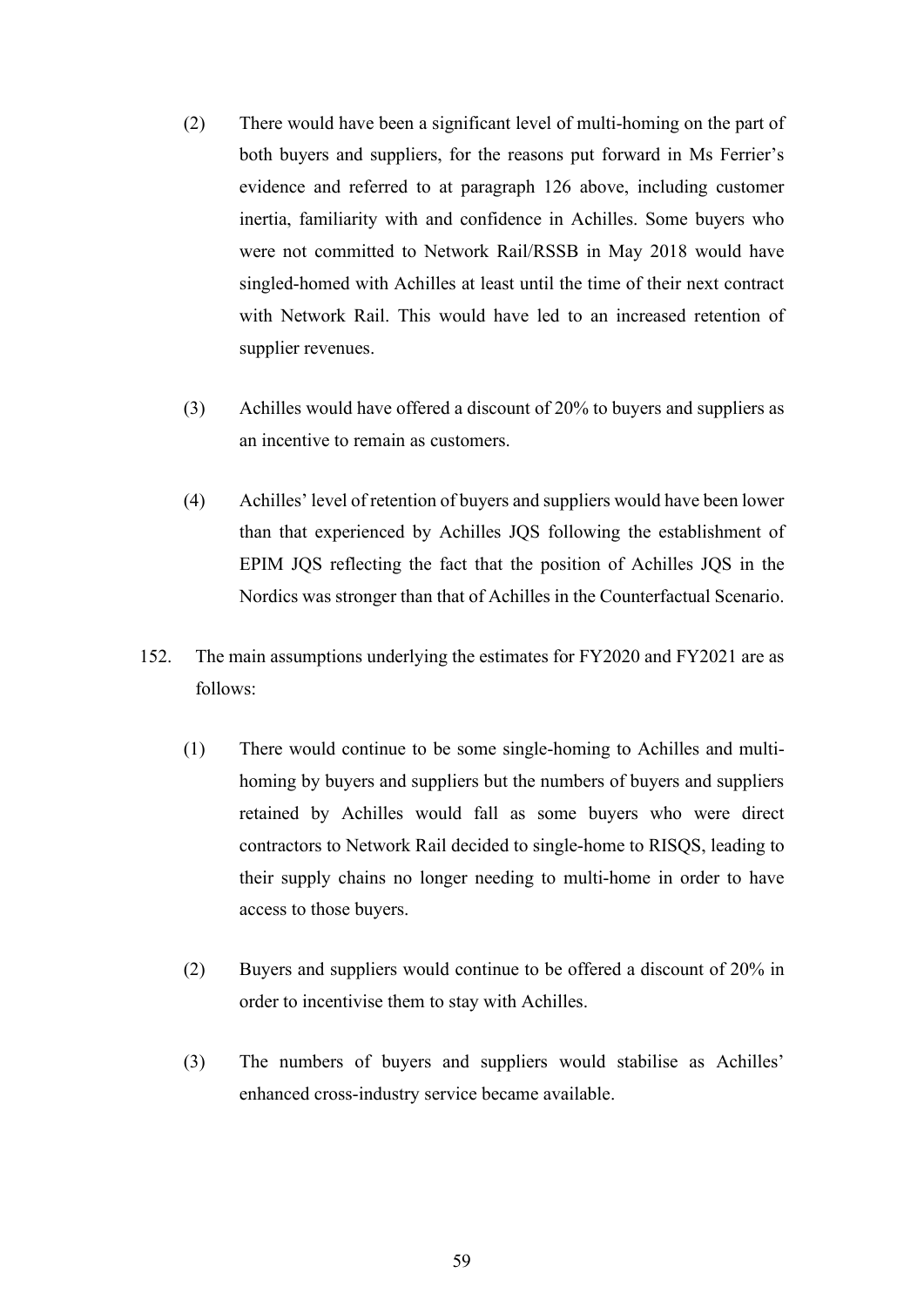# **F. FUTURE LOSSES**

- 153. Achilles contends that, as a result of Network Rail's infringement of competition law, it will continue to suffer losses as a result of being in a worse position following exclusion and re-launch that it would have been had it stayed in the market. Mr Parker's calculation assumes that for five years Achilles will be unable to achieve actual revenue equal to more than 50% of the revenues that it would have been able to generate in the Counterfactual Scenario in those years (FY2022 – FY2026). Mr Law says that he has seen no evidence in support of a five-year period of loss, that business plans, budgets and forecasts are important documents when considering financial projections, in the absence of which Mr Parker's forecasts are based on arbitrary assumptions which cannot form a reasonable basis for an assessment of loss. His calculation assumes that Achilles could have launched Link-Up 12 months after the Tribunal's order dated 12 September 2019 (i.e. in September 2020) and that in subsequent years actual revenue would increase to the same level as counterfactual revenue i.e. that Achilles did not suffer any ongoing damage to its business as a result of being out of the market.
- 154. The Tribunal agrees with Mr Parker's response to Mr Law's criticism of his approach, namely that, whilst business plans can be important sources of evidence without which it can be harder to draw clear-cut conclusions about a business's future prospects, it is nevertheless possible to make a reasonable estimate as to what damage was suffered by Achilles as a result of its exclusion from the supplier assurance market.
- 155. The Tribunal has found that, as a result of the infringement and the subsequent delay in finalising the standard and the API, Achilles was kept out of the market for a period of three years. Being kept out of the market for that period, during which RISQS has been able to establish itself as the incumbent industry scheme, means that Achilles is now significantly less well placed to compete with RISQS than it would have been if it had not exited the market and that it will take time for Achilles to regain the position it would have been in.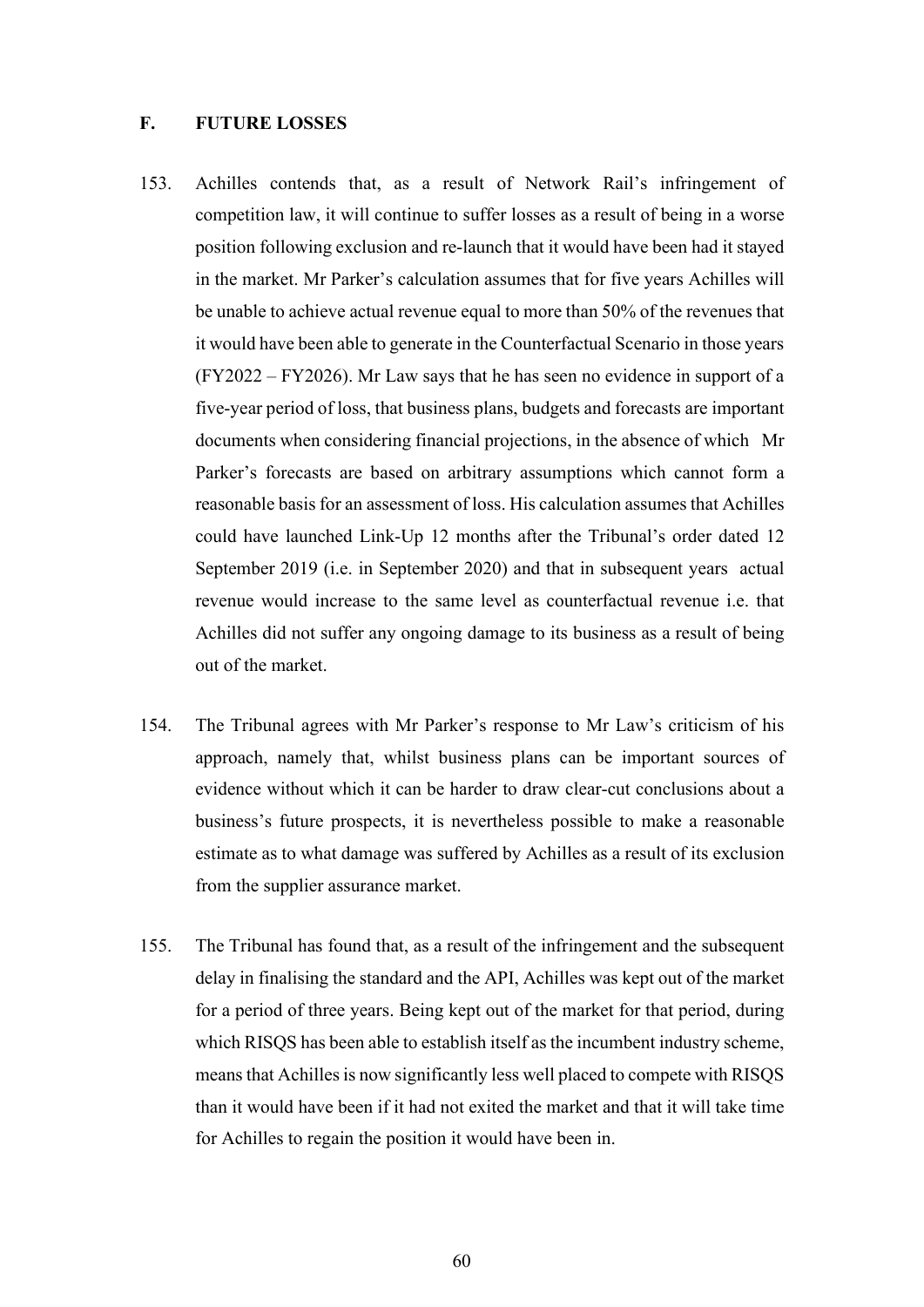- 156. Taking into account Ms Ferrier's evidence as to Achilles' progress since the launch of Link-Up, its marketing plans and the reasons why buyers and customers may choose Achilles as their preferred service provider, it is, in the Tribunal's view, reasonable to assume that in FY2023 Achilles will achieve 50% of the revenues that it would have generated in the Counterfactual Scenario and that from FY2024 it will have regained the competitive position it would have been in, so that no further damages are recoverable in respect of FY2024 onwards. This broad brush assessment, based on realistic assumptions as to how Achilles' business would have developed, is a legitimate way of assessing losses in a counterfactual scenario, consistent with the legal principles summarised at paragraph 5 above.
- 157. Mr Parker discounted Achilles' future cash flows by 10.3% being Achilles' Weighted Average Cost of Capital ("WACC"). This was, in our view, an appropriate discount rate to apply.

# **G. COMPUTATION OF ACHILLES' LOSSES**

- 158. The experts' calculations have been summarised above. The differences in those calculations stem largely from the experts' differing assumptions as to how Achilles would have performed in the Counterfactual Scenario and their differing approaches to future losses.
- 159. The experts each have a different approach to the modelling of Achilles' losses, Mr Parker's is a "top down" approach, starting with assumptions as to Achilles' likely success in retaining buyers and suppliers and applying these assumed percentages to Achilles' FY2018 revenues. Mr Law's is "bottom up" approach, starting with assumptions as to the likelihood of Achilles retaining different categories of customers, depending on their previous commitment to Network Rail and going on to make detailed assumptions as to Achilles' pricing strategies. The Tribunal considers that both approaches are in principle valid, although each is dependent on the correctness of the underlying assumptions.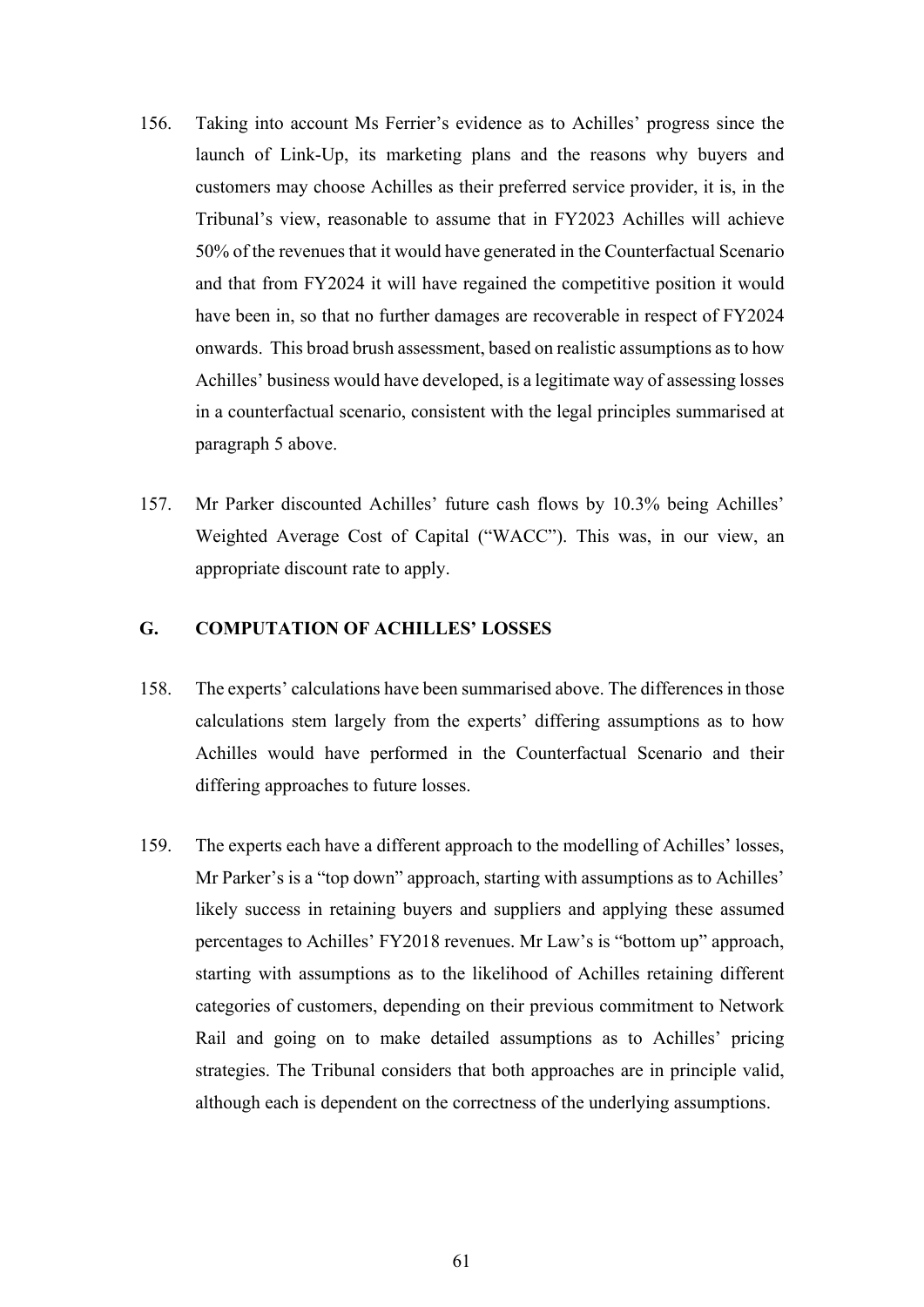- 160. The Tribunal has followed Mr Parker's approach of applying percentages to Achilles' FY2018 revenues but on the basis of different assumptions. It has calculated interest on past loses at base rate plus 1% as proposed by Mr Parker.
- 161. There were a number of specific issues between the experts' calculations. First, there was an issue as to whether, in the Counterfactual Scenario, Achilles would have offered discounts to suppliers. Mr Law cited a "New TransQ Pricing Document" indicating that Achilles would have offered a 20% fee discount to suppliers in the Counterfactual Scenario. This was in the context of an internal email exchange dating from April 2018. Mr Parker suggested that this email was written at a time when it was becoming increasingly clear that Network Rail was engaging in behaviour that would exclude Achilles from the market (and which the Tribunal subsequently found to be anti-competitive). Hence, it is likely that the pricing strategy referenced in this email was influenced by Network Rail's misconduct and therefore, this email does not provide a reliable basis on which to draw inferences about Achilles' pricing strategy in the counterfactual. The Tribunal nevertheless considers that it is reasonable to assume that Achilles would have offered both buyers and suppliers discounts of 20% in the Counterfactual Scenario in FY2019 and successive years in order to incentivise them to stay with Achilles.
- 162. The second issue concerned Mr Parker's treatment of central management staff costs. Mr Law agreed with Mr Parker's overall approach to calculating costs but considered that the five members of central management staff included in Mr Parker's calculation did not represent the incremental cost to Achilles associated with Link-Up, but rather a fixed central overhead, and so should be excluded from the loss calculation. Mr Law did not rely on any evidence in support of his opinion. In the Tribunal's view, the cost of management staff was correctly treated by Mr Parker as a variable cost, as it was in the analysis of Achilles' costs structure prepared by Deloitte in October 2019. The Tribunal estimates that Achilles' costs would have equated to 45% of its revenues.
- 163. On the basis of the Tribunal's conclusions as to the numbers of buyers and suppliers that would have been retained by Achilles, and the discount that would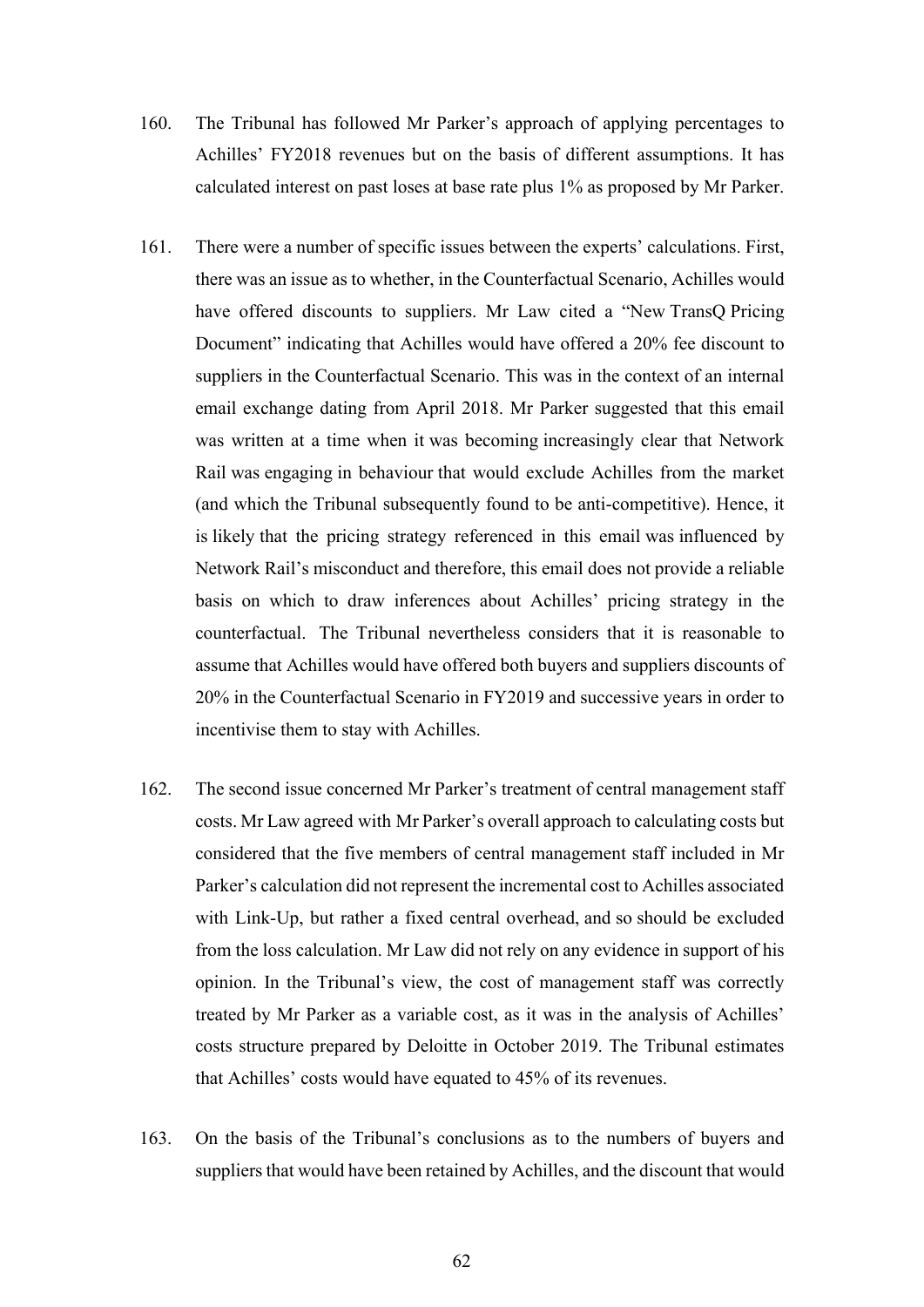have been offered to suppliers, its revenue and profits in the Counterfactual Scenario would have been as follows:

|                                | <b>FY2018</b><br>(actual<br>data) | <b>FY2019</b><br>(estimates) | <b>FY2020</b><br>(estimates) | <b>FY2021</b><br>(estimates) | <b>FY2022</b><br>onwards<br>(estimates) |
|--------------------------------|-----------------------------------|------------------------------|------------------------------|------------------------------|-----------------------------------------|
| <b>Revenues</b><br>(buyers)    | 868,000                           | 208,320                      | 173,600                      | 138,880                      | 138,880                                 |
| <b>Revenues</b><br>(suppliers) | 5,606,000                         | 2,242,400                    | 1,793,920                    | 1,793,920                    | 1,793,920                               |
| <b>Total</b><br>revenues       | 6,474,000                         | 2,450,720                    | 1,967,520                    | 1,932,800                    | 1,932,800                               |

Table 1: Tribunal's estimate of Achilles' revenue in the Counterfactual Scenario  $(f)$ 

164. On the basis of this data, the Tribunal estimates that Achilles' loss of profits in relation to the period FY2019-FY2021 was £2,591,415 inclusive of interest as set out below.

|              | <b>Actual</b><br>revenues | <b>Actual</b><br>costs | <b>Actual</b><br>profits | Counterfactual<br>revenues | Counterfactual<br>costs | Counterfactual<br>profits |
|--------------|---------------------------|------------------------|--------------------------|----------------------------|-------------------------|---------------------------|
|              | Α                         | B                      | $C = A - B$              | D                          | Е                       | $F=D-E$                   |
| <b>FY19</b>  | 1,539,000                 | 600,000                | 939,000                  | 2,450,720                  | 1,102,824               | 1,347,896                 |
| <b>FY20</b>  | 14,000                    |                        | 14,000                   | 1,967,520                  | 885,384                 | 1,082,136                 |
| <b>FY21</b>  | ۰                         |                        |                          | 1,932,800                  | 869,760                 | 1,063,040                 |
| <b>Total</b> | 1,553,000                 | 600,000                | 953,000                  | 6,351,040                  | 2,857,968               | 3,493,072                 |

Table 2: Tribunal's estimate of Achilles' profits in the Counterfactual Scenario (FY19-FY21) $(f)$ 

|              | Actual<br>profits        | Counterfactual<br>profits | <b>Loss of</b><br>profits | Interest<br>component | <b>Interest</b><br><b>losses</b> | <b>Total loss of</b><br>profits |
|--------------|--------------------------|---------------------------|---------------------------|-----------------------|----------------------------------|---------------------------------|
|              | A                        | B                         | $C = B - A$               | D                     | $E=C*D$                          | $F=C+E$                         |
| <b>FY19</b>  | 939,000                  | 1,347,896                 | 408,896                   | 3.95%                 | 16,151                           | 425,047                         |
| <b>FY20</b>  | 14,000                   | 1,082,136                 | 1,068,136                 | 2.20%                 | 23,499                           | 1,091,635                       |
| <b>FY21</b>  | $\overline{\phantom{a}}$ | 1,063,040                 | 1,063,040                 | 1.10%                 | 11,693                           | 1,074,733                       |
| <b>Total</b> | 953,000                  | 3,493,072                 | 2,540,072                 |                       | 51,343                           | 2,591,415                       |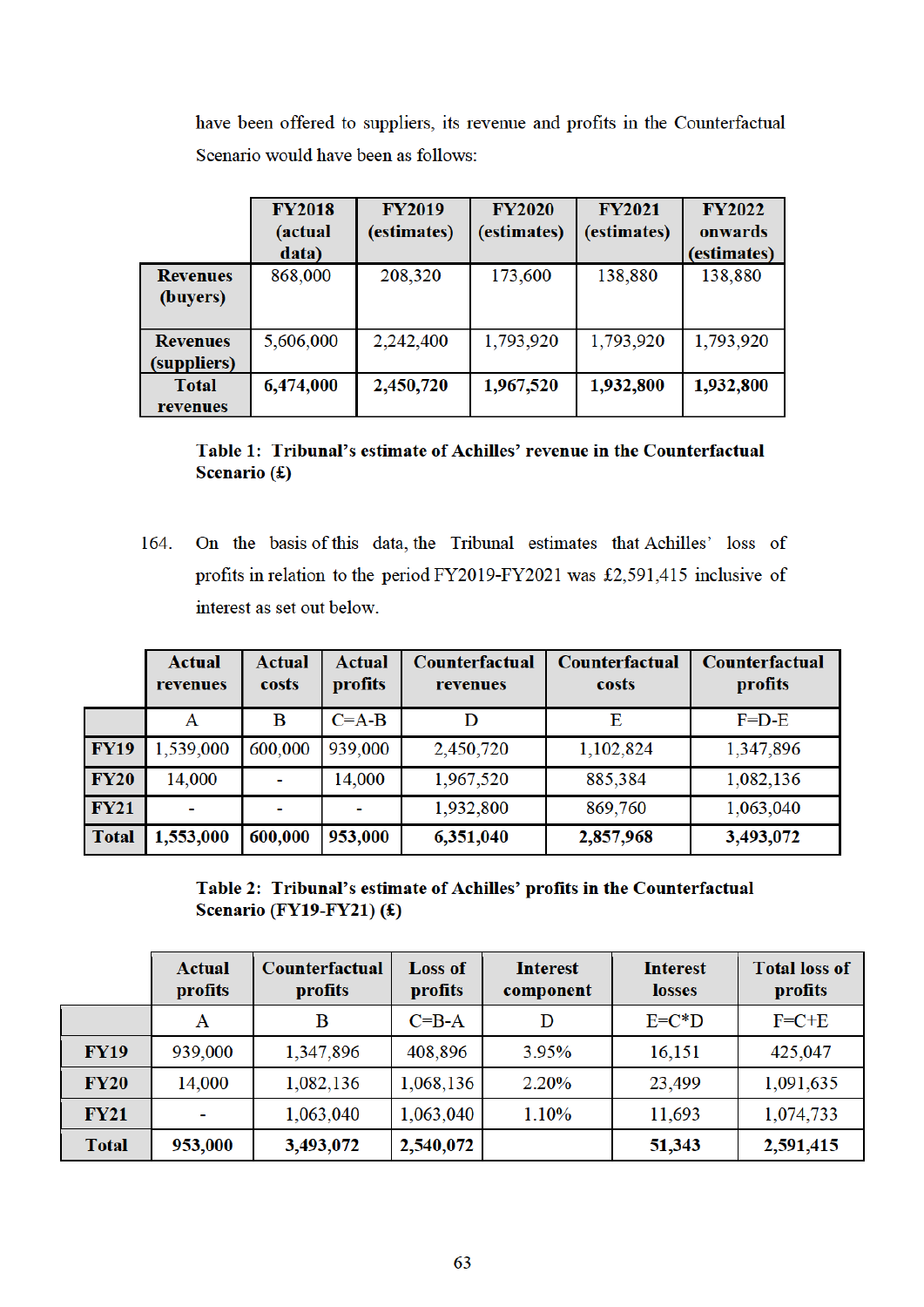# Table 3: Tribunal's estimate of Achilles' total loss of profits including interest (FY19-FY21) $(f)$

The Tribunal's estimates that Achilles' actual and counterfactual future profits  $(f, f)$ . 165. FY2022-FY2023) are as follows:

|              | Actual<br>revenues | Actual<br>costs | Actual<br>profits | Counterfactual<br>revenues | Counterfactual<br>costs | Counterfactual<br>profits |
|--------------|--------------------|-----------------|-------------------|----------------------------|-------------------------|---------------------------|
|              | А                  | B               | $C = A - B$       |                            | E                       | $F=D-E$                   |
| <b>FY22</b>  | 240,860            | 108,387         | 132,473           | 1,932,800                  | 869,760                 | 1,063,040                 |
| <b>FY23</b>  | 966,400            | 434,880         | 531,520           | 1,932,800                  | 869,760                 | 1,063,040                 |
| <b>Total</b> | 1,207,260          | 543,267         | 663,993           | 3,865,600                  | 1,739,520               | 2,126,080                 |

# Table 4: Tribunal's estimate of Achilles' Counterfactual profits (FY22- $FY23)$  (£)

166. On the basis of this data the Tribunal estimates that Achilles' loss of profits in relation to the period FY2022-FY2023 inclusive amounts to £1,462,087 (i.e. £2,126,080 less £663,993). Discounted by Achilles' WACC its loss of future profits is £1,282,662 as set out below.

|              | <b>Actual</b><br>profits | Counterfactual<br>profits | <b>Loss of</b><br>profits | <b>Discount</b><br>component | <b>Present value</b> |
|--------------|--------------------------|---------------------------|---------------------------|------------------------------|----------------------|
|              | Α                        | в                         | $C = B - A$               |                              | $E=C*D$              |
| <b>FY22</b>  | 132,473                  | 1,063,040                 | 930,567                   | 91%                          | 846,816              |
| <b>FY23</b>  | 531,520                  | 1,063,040                 | 531,520                   | 82%                          | 435,846              |
| <b>Total</b> | 663,993                  | 2,126,080                 | 1,462,087                 |                              | 1,282,662            |

# Table 5: Tribunal's estimate of Achilles' loss of future profits (FY22- $FY23)$  (£)

The total loss sustained by Achilles by reason of Network Rail's infringement 167. is accordingly £3,874,077 (i.e. £2,591,415 plus £1,282,662).

#### H. **CONCLUSION**

168. Network Rail is liable to pay damages to Achilles in the sum of £3,874,077.